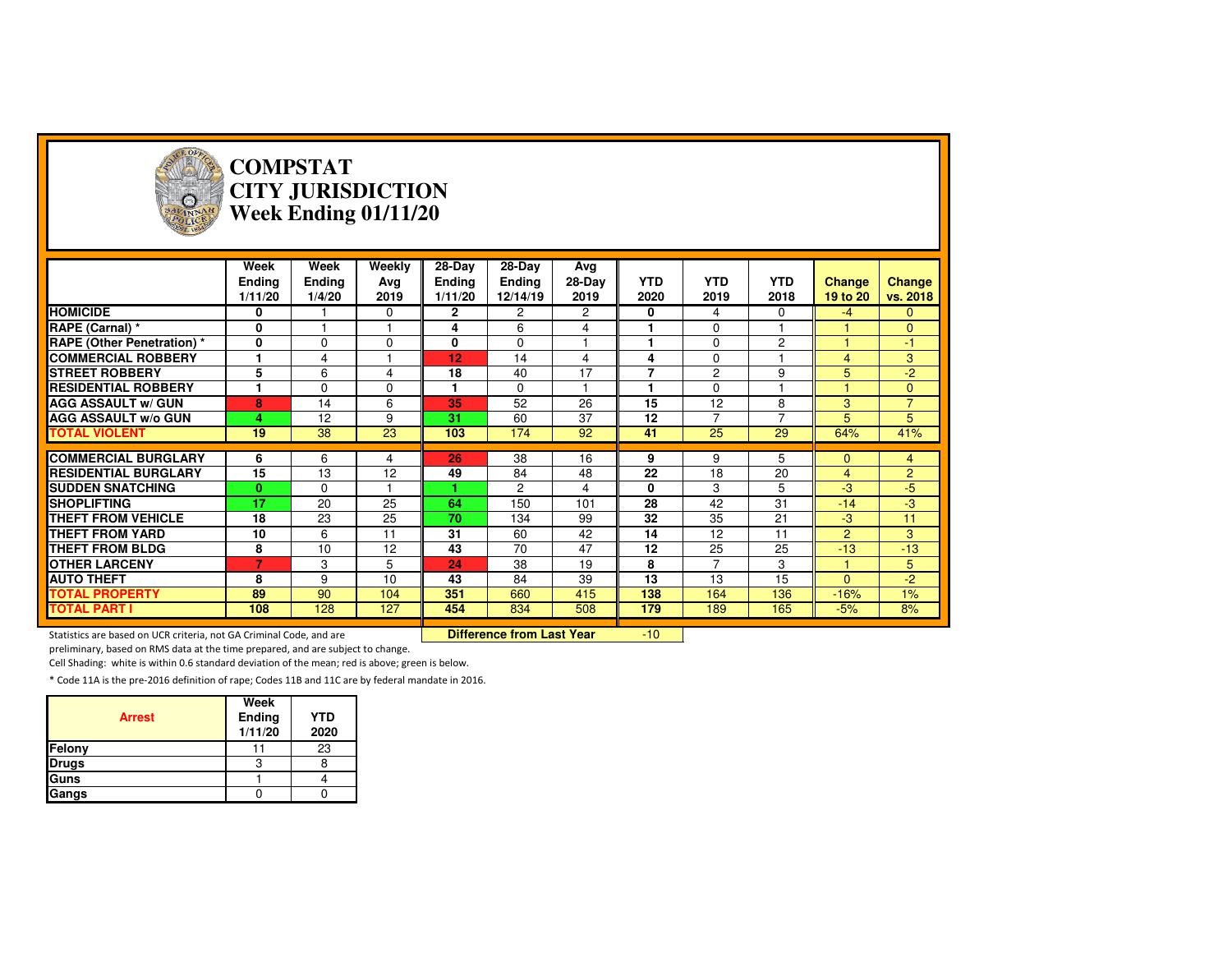

#### **COMPSTAT PRECINCT COMMANDER: NORTH PRECINCTWeek Ending 01/11/20**

**CAPT. CARY HILL**



|                                  | <b>Week</b><br><b>Ending</b><br>1/11/20 | Week<br><b>Ending</b><br>1/4/20 | Weekly<br>Ava<br>2019 | 28-Day<br>Ending<br>1/4/19 | 28-Day<br><b>Ending</b><br>12/14/19 | Avg<br>28-Day<br>2019 | <b>YTD</b><br>2020 | <b>YTD</b><br>2019 | <b>YTD</b><br>2018 | <b>Change</b><br>19 to 20 | <b>Change</b><br>vs. 2018 |
|----------------------------------|-----------------------------------------|---------------------------------|-----------------------|----------------------------|-------------------------------------|-----------------------|--------------------|--------------------|--------------------|---------------------------|---------------------------|
| <b>HOMICIDE</b>                  | 0                                       | 0                               | 0                     | 0                          |                                     | 0                     | 0                  |                    | 0                  | -1                        | $\mathbf{0}$              |
| RAPE (Carnal) *                  | $\bf{0}$                                |                                 | $\Omega$              | 4                          | 3                                   |                       | 1                  | $\Omega$           | 0                  |                           |                           |
| <b>RAPE (Other Penetration)*</b> | $\bf{0}$                                | 0                               | $\Omega$              | 0                          | $\mathbf{0}$                        | 0                     | $\bf{0}$           | $\Omega$           | $\Omega$           | $\mathbf{0}$              | $\Omega$                  |
| <b>COMMERCIAL ROBBERY</b>        | 0                                       | 0                               | 0                     | 0                          | 9                                   |                       | 0                  | 0                  | $\Omega$           | $\Omega$                  | $\Omega$                  |
| <b>STREET ROBBERY</b>            | 3                                       | 3                               |                       | 7                          | 26                                  | 5                     | 4                  |                    | 4                  | 3                         | $\mathbf{0}$              |
| <b>RESIDENTIAL ROBBERY</b>       | 0                                       | 0                               | 0                     | 0                          | $\Omega$                            | $\Omega$              | 0                  | 0                  | 0                  | $\Omega$                  | $\Omega$                  |
| <b>AGG ASSAULT w/ GUN</b>        | 3                                       | 3                               |                       | 8                          | 30                                  | 5                     | 3                  |                    |                    | 2                         | $\overline{2}$            |
| <b>AGG ASSAULT w/o GUN</b>       |                                         | 5                               | 3                     | 11                         | 37                                  | 11                    | 4                  | 2                  |                    | $\mathbf{P}$              | 3                         |
| <b>TOTAL VIOLENT</b>             | $\overline{7}$                          | 12                              | 6                     | 30                         | 106                                 | 24                    | 12                 | 5.                 | 6                  | 140%                      | 100%                      |
| <b>COMMERCIAL BURGLARY</b>       |                                         |                                 |                       |                            | 21                                  |                       | $\mathbf{2}$       |                    |                    | -2                        |                           |
|                                  |                                         |                                 |                       |                            |                                     | 4                     |                    | 4                  |                    |                           |                           |
| <b>RESIDENTIAL BURGLARY</b>      | 0                                       | 0                               | $\overline{2}$        | 8                          | 48                                  |                       | 0                  | 4                  | 3                  | -4                        | -3                        |
| <b>SUDDEN SNATCHING</b>          | 0                                       | 0                               | 0                     |                            |                                     |                       | 0                  | 2                  | $\overline{2}$     | -2                        | $-2$                      |
| <b>SHOPLIFTING</b>               | 3                                       |                                 | 3                     | 7                          | 82                                  | 12                    | 3                  | 4                  | 4                  | -1                        | -1                        |
| <b>THEFT FROM VEHICLE</b>        | 5                                       | 4                               | 6                     | 18                         | 86                                  | 24                    | 8                  | 6                  | $\overline{2}$     | 2                         | 6                         |
| <b>THEFT FROM YARD</b>           |                                         | 0                               | 3                     | 4                          | 39                                  | 11                    | ٠                  | 5.                 | 3                  | -4                        | $-2$                      |
| <b>THEFT FROM BLDG</b>           | $\mathbf{2}$                            | 4                               | 3                     | 13                         | 46                                  | 11                    | 3                  | 3                  | 8                  | $\Omega$                  | $-5$                      |
| <b>OTHER LARCENY</b>             | $\bf{0}$                                | 2                               |                       | 5                          | 23                                  | 4                     | 1                  | $\overline{2}$     | $\overline{2}$     | -1                        | $-1$                      |
| <b>AUTO THEFT</b>                | 1                                       | 3                               | $\overline{2}$        | 10                         | 55                                  | 8                     | $\mathbf{2}$       | 0                  | 3                  | 2                         | $-1$                      |
| <b>TOTAL PROPERTY</b>            | 13                                      | 15                              | 21                    | 73                         | 401                                 | 82                    | 20                 | 30                 | 28                 | $-33%$                    | $-29%$                    |
| <b>TOTAL PART I</b>              | 20                                      | 27                              | 27                    | 103                        | 507                                 | 106                   | 32                 | 35                 | 34                 | $-9%$                     | $-6%$                     |

Statistics are based on UCR criteria, not GA Criminal Code, and are **Difference from Last Year** 

-3

preliminary, based on RMS data at the time prepared, and are subject to change.

Cell Shading: white is within 0.6 standard deviation of the mean; red is above; green is below.

| <b>Arrests</b> | Week<br>Ending<br>1/11/20 | YTD<br>2020 |
|----------------|---------------------------|-------------|
| <b>Felony</b>  |                           |             |
| <b>Drugs</b>   |                           |             |
| <b>Guns</b>    |                           |             |
| Gangs          |                           |             |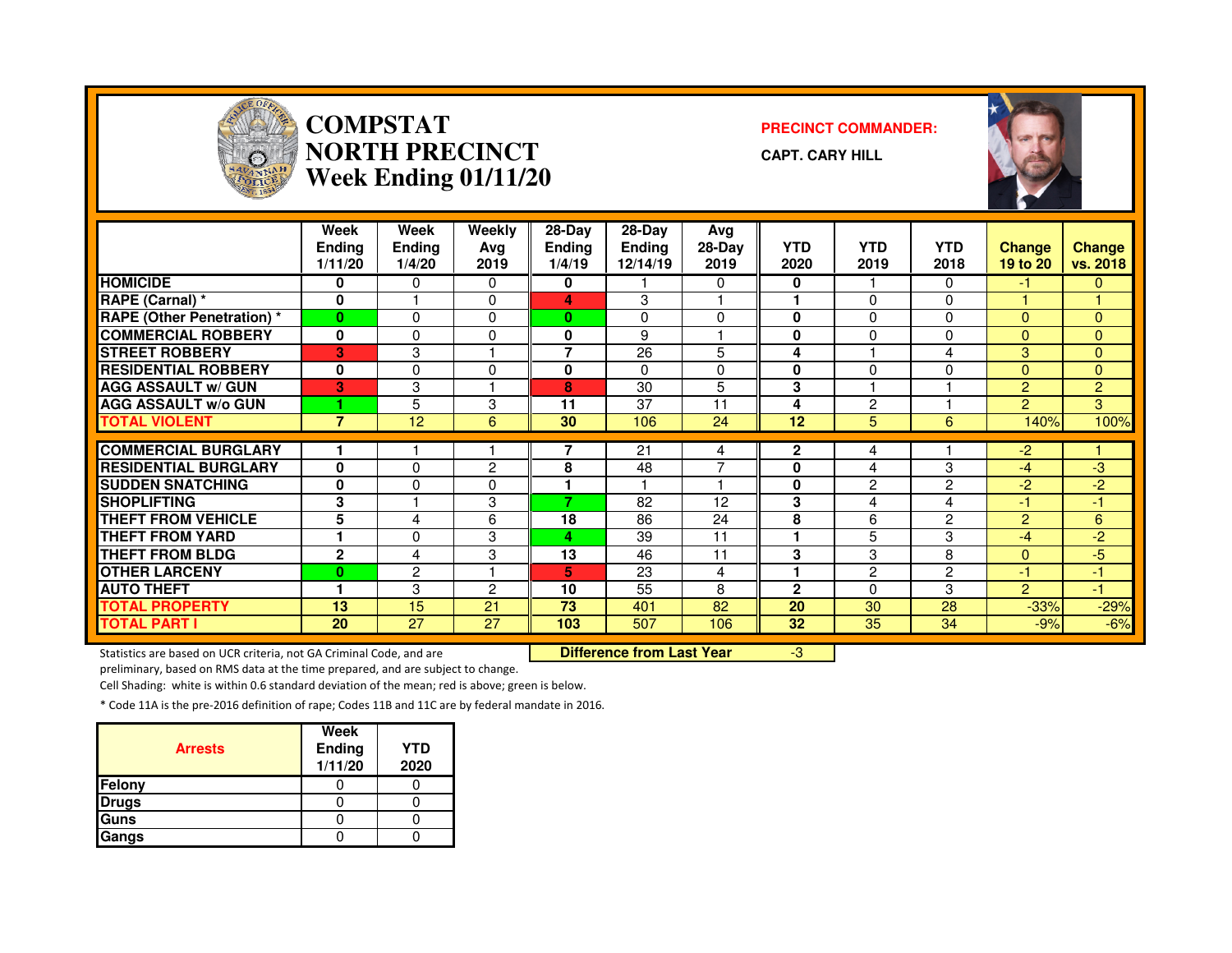

#### **COMPSTAT PRECINCT COMMANDER: CENTRAL PRECINCTWeek Ending 01/11/20**

**CAPT. TONYA REID**



|                                  | Week<br><b>Ending</b><br>1/11/20 | Week<br>Ending<br>1/4/20 | Weekly<br>Ava<br>2019 | $28-Dav$<br><b>Ending</b><br>1/11/20 | $28-Dav$<br><b>Ending</b><br>12/14/19 | Avg<br>$28-Day$<br>2019 | <b>YTD</b><br>2020 | <b>YTD</b><br>2019 | <b>YTD</b><br>2018 | <b>Change</b><br>19 to 20 | <b>Change</b><br>vs. 2018 |
|----------------------------------|----------------------------------|--------------------------|-----------------------|--------------------------------------|---------------------------------------|-------------------------|--------------------|--------------------|--------------------|---------------------------|---------------------------|
| <b>HOMICIDE</b>                  | 0                                | 0                        | 0                     |                                      | 0                                     | 0                       | 0                  |                    | $\Omega$           | -1                        | 0                         |
| RAPE (Carnal) *                  | $\Omega$                         | $\Omega$                 | 0                     | $\bf{0}$                             | $\Omega$                              |                         | 0                  | $\Omega$           | $\Omega$           | $\Omega$                  | $\Omega$                  |
| <b>RAPE (Other Penetration)*</b> | $\Omega$                         | 0                        | 0                     | $\bf{0}$                             | 0                                     | $\Omega$                | 0                  | $\Omega$           |                    | $\mathbf{0}$              | -1                        |
| <b>COMMERCIAL ROBBERY</b>        | $\bf{0}$                         | $\overline{c}$           | 0                     | 6                                    |                                       | $\mathbf{2}$            | ٠                  | 0                  | $\Omega$           |                           |                           |
| <b>STREET ROBBERY</b>            |                                  |                          |                       | 6                                    | $\overline{2}$                        | 5                       | ٠                  |                    | 3                  | $\Omega$                  | $-2$                      |
| <b>RESIDENTIAL ROBBERY</b>       | $\bf{0}$                         | $\Omega$                 | $\Omega$              | 0                                    | $\Omega$                              | $\Omega$                | 0                  | $\Omega$           | $\Omega$           | $\Omega$                  | $\Omega$                  |
| <b>AGG ASSAULT w/ GUN</b>        | 3                                | 3                        | $\overline{c}$        | 10                                   | 11                                    | 8                       | 5                  | 5                  |                    | $\Omega$                  | 4                         |
| <b>AGG ASSAULT w/o GUN</b>       |                                  | 3                        | $\overline{c}$        | 5                                    | 8                                     | 9                       | 3                  | 0                  | 3                  | 3                         | $\Omega$                  |
| <b>TOTAL VIOLENT</b>             | 5                                | 9                        | 6                     | 28                                   | 22                                    | 26                      | 10                 | 7                  | 8                  | 43%                       | 25%                       |
|                                  |                                  |                          |                       |                                      |                                       |                         |                    |                    |                    |                           |                           |
| <b>COMMERCIAL BURGLARY</b>       | $\mathbf{2}$                     | $\overline{c}$           |                       | 9                                    | 8                                     | 6                       | $\mathbf{2}$       | 0                  |                    | 2                         |                           |
| <b>RESIDENTIAL BURGLARY</b>      | $\overline{7}$                   | 6                        | 4                     | 18                                   | 13                                    | 16                      | 10                 | 4                  | 5                  | 6                         | 5                         |
| <b>ISUDDEN SNATCHING</b>         | 0                                | 0                        | 0                     | $\bf{0}$                             |                                       |                         | 0                  |                    |                    | $-1$                      | 41                        |
| <b>SHOPLIFTING</b>               |                                  | 4                        | 5                     | 9                                    | 13                                    | 19                      | 4                  | 6                  | 5                  | -2                        | $-1$                      |
| <b>THEFT FROM VEHICLE</b>        | $\overline{2}$                   | 10                       | 6                     | 18                                   | 13                                    | 25                      | 7                  | 3                  | $\overline{ }$     | 4                         | $\Omega$                  |
| <b>THEFT FROM YARD</b>           | 4                                | 2                        | 4                     | 12                                   | 13                                    | 15                      | 6                  | 4                  | 4                  | 2                         | $\overline{2}$            |
| <b>THEFT FROM BLDG</b>           |                                  |                          | 3                     | 5.                                   | 8                                     | 10                      | ٠                  | 8                  | 9                  | -7                        | -8                        |
| <b>OTHER LARCENY</b>             | $\mathbf{2}$                     | $\Omega$                 | $\overline{2}$        | 9                                    | 8                                     | ⇁                       | $\overline{2}$     | 4                  | $\Omega$           | -2.                       | $\overline{2}$            |
| <b>AUTO THEFT</b>                | 3                                | 4                        | $\overline{2}$        | 12                                   | 9                                     | 10                      | 6                  | 4                  | 4                  | 2                         | $\overline{2}$            |
| <b>TOTAL PROPERTY</b>            | 22                               | 29                       | 27                    | 92                                   | 86                                    | 107                     | 38                 | 34                 | 36                 | 12%                       | 6%                        |
| <b>TOTAL PART I</b>              | 27                               | 38                       | 33                    | 120                                  | 108                                   | 133                     | 48                 | 41                 | 44                 | 17%                       | 9%                        |

Statistics are based on UCR criteria, not GA Criminal Code, and are **Difference from Last Year** 

<u>r 7</u>

preliminary, based on RMS data at the time prepared, and are subject to change.

Cell Shading: white is within 0.6 standard deviation of the mean; red is above; green is below.

| <b>Arrests</b> | Week<br>Ending<br>1/11/20 | <b>YTD</b><br>2020 |
|----------------|---------------------------|--------------------|
| Felony         |                           | 14                 |
| <b>Drugs</b>   |                           |                    |
| Guns           |                           |                    |
| Gangs          |                           |                    |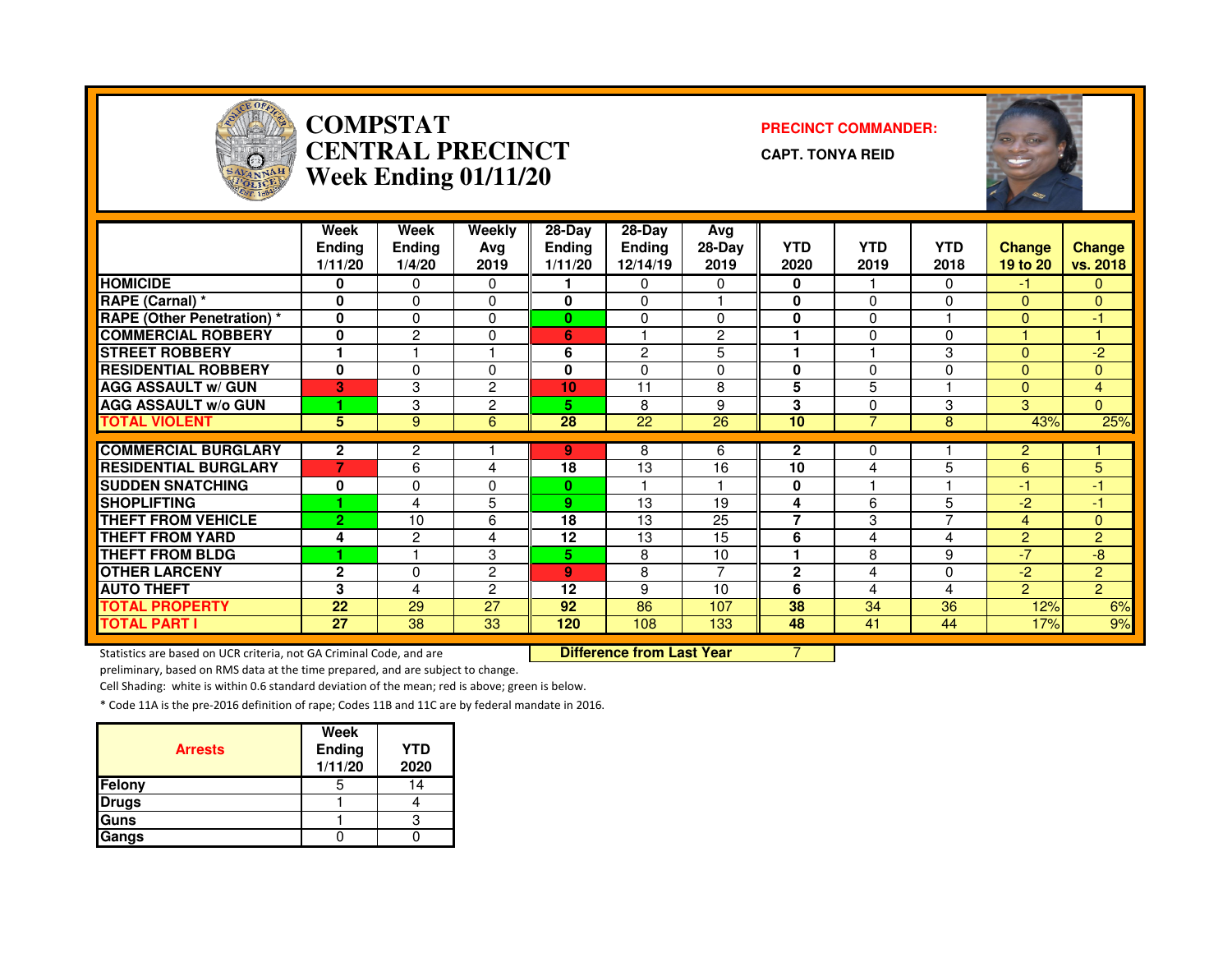

# **COMPSTAT PRECINCT COMMANDER: SOUTH PRECINCTWeek Ending 01/11/20**

**CAPT. MICHELLE HALFORD**



|                                   | Week<br>Ending<br>1/11/20 | Week<br><b>Ending</b><br>1/4/20 | Weekly<br>Avg<br>2019 | $28-Dav$<br><b>Ending</b><br>1/11/20 | $28-Dav$<br><b>Ending</b><br>12/14/19 | Avg<br>$28-Day$<br>2019 | <b>YTD</b><br>2020 | <b>YTD</b><br>2019 | <b>YTD</b><br>2018 | <b>Change</b><br>19 to 20 | Change<br>vs. 2018 |
|-----------------------------------|---------------------------|---------------------------------|-----------------------|--------------------------------------|---------------------------------------|-------------------------|--------------------|--------------------|--------------------|---------------------------|--------------------|
| <b>HOMICIDE</b>                   | 0                         | 0                               | $\Omega$              | 0                                    |                                       |                         | 0                  | 2                  | 0                  | $-2$                      | 0                  |
| RAPE (Carnal) *                   | 0                         | $\Omega$                        | $\Omega$              | 0                                    | $\overline{2}$                        |                         | $\bf{0}$           | 0                  | 0                  | $\Omega$                  | $\Omega$           |
| <b>RAPE (Other Penetration)</b> * | $\bf{0}$                  | $\Omega$                        | 0                     | $\bf{0}$                             | 0                                     | 0                       |                    | 0                  | 0                  |                           | 1                  |
| <b>COMMERCIAL ROBBERY</b>         |                           | $\Omega$                        | $\Omega$              | 3                                    |                                       |                         |                    | 0                  |                    |                           | $\Omega$           |
| <b>STREET ROBBERY</b>             | 0                         |                                 |                       | 3                                    | 6                                     | 3                       |                    | 0                  |                    |                           | $\Omega$           |
| <b>IRESIDENTIAL ROBBERY</b>       |                           | $\Omega$                        | $\Omega$              |                                      | 0                                     | $\Omega$                |                    | 0                  |                    |                           | $\mathbf{0}$       |
| <b>AGG ASSAULT w/ GUN</b>         | $\overline{2}$            | $\overline{c}$                  |                       | 5                                    | 4                                     | 4                       | 3                  |                    | 0                  | $\overline{2}$            | 3                  |
| <b>AGG ASSAULT w/o GUN</b>        |                           | $\Omega$                        | $\overline{c}$        | 5                                    | $\overline{7}$                        | ⇁                       |                    | 3                  | $\overline{2}$     | $-2$                      | -1                 |
| <b>TOTAL VIOLENT</b>              | 5                         | 3                               | 4                     | 17                                   | 21                                    | 17                      | 8                  | 6                  | 5                  | 33%                       | 60%                |
| <b>COMMERCIAL BURGLARY</b>        |                           |                                 |                       | 3                                    |                                       |                         |                    |                    |                    |                           |                    |
|                                   |                           | 0                               |                       |                                      |                                       | 5                       |                    | 4                  | 2                  | $-3$                      | -1                 |
| <b>RESIDENTIAL BURGLARY</b>       | 4                         | 3                               | $\overline{c}$        | 12                                   | 9                                     | 9                       | 6                  | 2                  | 3                  | 4                         | 3                  |
| <b>SUDDEN SNATCHING</b>           | 0                         | 0                               | $\Omega$              | $\mathbf{0}$                         | $\Omega$                              |                         | 0                  | 0                  | $\Omega$           | $\Omega$                  | 0                  |
| <b>SHOPLIFTING</b>                | 6                         | 11                              | 12                    | 33                                   | 38                                    | 48                      | 12                 | 27                 | 18                 | $-15$                     | $-6$               |
| <b>THEFT FROM VEHICLE</b>         | 4                         | 5                               | 7                     | 15                                   | 18                                    | 26                      | 6                  | 8                  | 8                  | $-2$                      | $-2$               |
| <b>THEFT FROM YARD</b>            |                           | 3                               |                       | 7                                    | 4                                     | 6                       | 3                  | 3                  |                    | $\Omega$                  | $\overline{2}$     |
| <b>THEFT FROM BLDG</b>            | 3                         | 3                               | 3                     | 16                                   | $\overline{ }$                        | 13                      | 5                  | ⇁                  | 3                  | $-2$                      | $\overline{2}$     |
| <b>OTHER LARCENY</b>              | $\overline{2}$            | $\Omega$                        |                       | 4                                    | 4                                     | 4                       | $\mathbf{2}$       |                    |                    | н                         | 4                  |
| <b>AUTO THEFT</b>                 | $\bf{0}$                  | $\Omega$                        | 3                     | 11                                   | 10                                    | 11                      | 0                  | $\overline{c}$     | 5                  | $-2$                      | $-5$               |
| <b>TOTAL PROPERTY</b>             | 21                        | 25                              | 31                    | 101                                  | 97                                    | 123                     | 35                 | 54                 | 41                 | $-35%$                    | $-15%$             |
| <b>TOTAL PART I</b>               | 26                        | 28                              | 35                    | 118                                  | 118                                   | 141                     | 43                 | 60                 | 46                 | $-28%$                    | $-7%$              |

Statistics are based on UCR criteria, not GA Criminal Code, and are **Difference from Last Year** 

-17

preliminary, based on RMS data at the time prepared, and are subject to change.

Cell Shading: white is within 0.6 standard deviation of the mean; red is above; green is below.

| <b>Arrests</b> | Week<br>Ending<br>1/11/20 | <b>YTD</b><br>2020 |
|----------------|---------------------------|--------------------|
| Felony         |                           |                    |
| <b>Drugs</b>   |                           |                    |
| Guns           |                           |                    |
| Gangs          |                           |                    |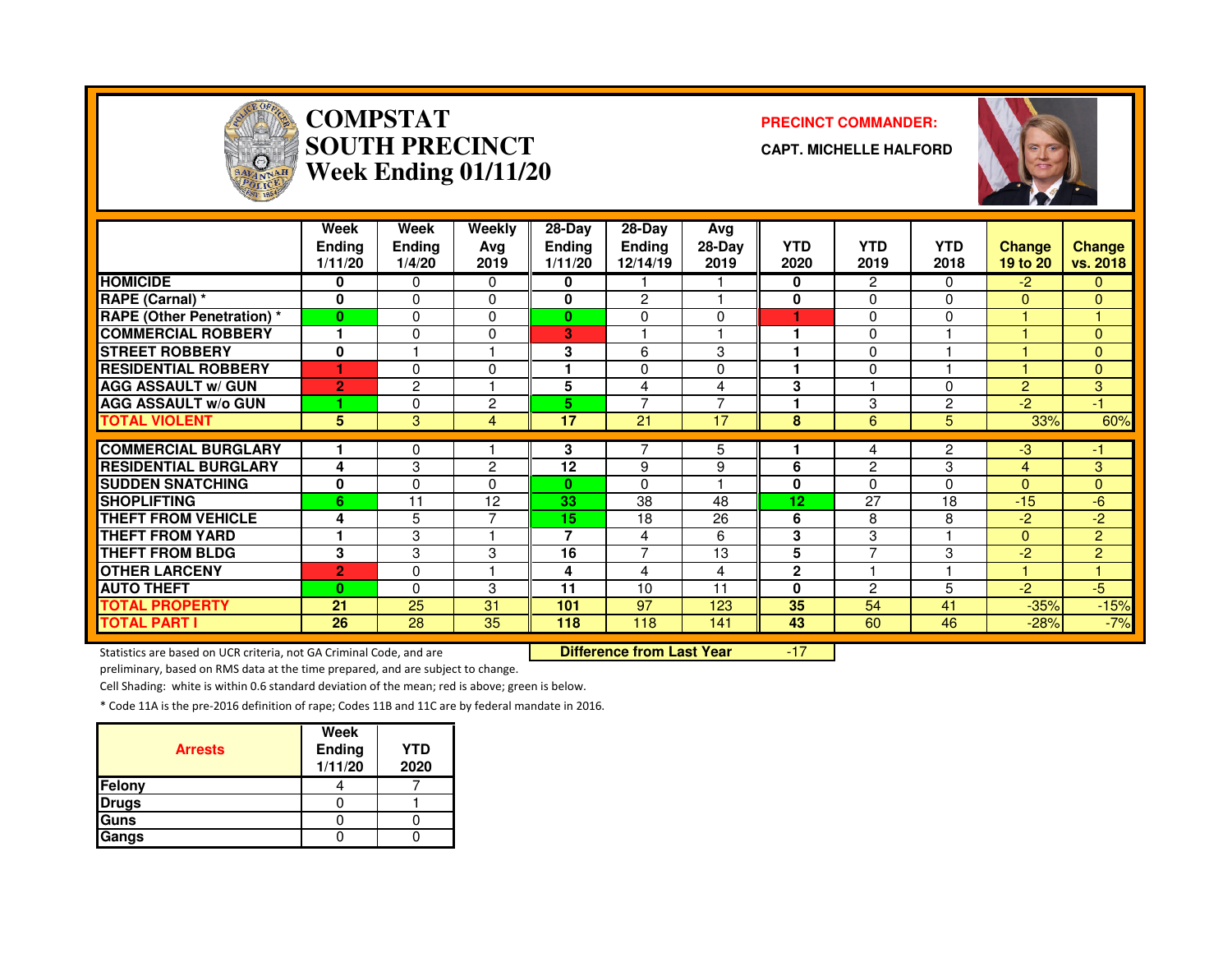

# **COMPSTAT PRECINCT COMMANDER: EAST PRECINCTWeek Ending 01/11/20**

**CAPT. GEORGE GUNDICH**



|                                   | <b>Week</b><br><b>Ending</b><br>1/11/20 | <b>Week</b><br>Ending<br>1/4/20 | <b>Weekly</b><br>Avg<br>2019 | 28-Day<br><b>Ending</b><br>1/11/20 | $28-Day$<br><b>Ending</b><br>12/14/19 | Avg<br>$28-Day$<br>2019 | <b>YTD</b><br>2020 | <b>YTD</b><br>2019 | <b>YTD</b><br>2018 | <b>Change</b><br>19 to 20 | <b>Change</b><br>vs. 2018 |
|-----------------------------------|-----------------------------------------|---------------------------------|------------------------------|------------------------------------|---------------------------------------|-------------------------|--------------------|--------------------|--------------------|---------------------------|---------------------------|
| <b>HOMICIDE</b>                   | 0                                       |                                 | $\Omega$                     |                                    | 0                                     | 0                       | 0                  | $\Omega$           | 0                  | $\mathbf{0}$              | $\Omega$                  |
| RAPE (Carnal) *                   | $\bf{0}$                                | 0                               | $\Omega$                     | 0                                  |                                       |                         | $\bf{0}$           | $\Omega$           |                    | $\Omega$                  | $-1$                      |
| <b>RAPE (Other Penetration) *</b> | $\bf{0}$                                | 0                               | 0                            | 0                                  | $\Omega$                              | $\Omega$                | 0                  | $\Omega$           |                    | $\Omega$                  | $-1$                      |
| <b>COMMERCIAL ROBBERY</b>         | 0                                       | 2                               | 0                            | 3                                  | 3                                     |                         | $\mathbf{2}$       | $\Omega$           | $\Omega$           | $\overline{2}$            | $\overline{2}$            |
| <b>STREET ROBBERY</b>             |                                         |                                 |                              | 2                                  | 6                                     | 4                       |                    | $\Omega$           |                    |                           | $\overline{0}$            |
| <b>RESIDENTIAL ROBBERY</b>        | 0                                       | 0                               | $\Omega$                     | 0                                  | 0                                     |                         | 0                  | $\Omega$           | $\Omega$           | $\Omega$                  | $\mathbf{0}$              |
| <b>AGG ASSAULT w/ GUN</b>         | $\bf{0}$                                | 6                               | $\overline{c}$               | 12                                 | 7                                     | 8                       | 4                  | 5                  | 6                  | -1                        | $-2$                      |
| <b>AGG ASSAULT w/o GUN</b>        |                                         | 4                               | 3                            | 10                                 | 8                                     | 11                      | 4                  | 2                  |                    | 2                         | 3                         |
| <b>TOTAL VIOLENT</b>              | $\overline{2}$                          | 14                              | 6                            | 28                                 | 25                                    | 25                      | 11                 | 7                  | 10                 | 57%                       | 10%                       |
|                                   |                                         |                                 |                              |                                    |                                       |                         |                    |                    |                    |                           |                           |
| <b>COMMERCIAL BURGLARY</b>        | $\overline{2}$                          | 3                               | 0                            |                                    | 2                                     | $\overline{2}$          | 4                  |                    |                    | 3                         | 3 <sup>°</sup>            |
| <b>RESIDENTIAL BURGLARY</b>       | 4                                       | 4                               | 4                            | 11                                 | 14                                    | 17                      | 6                  | 8                  | 9                  | $-2$                      | -3                        |
| <b>SUDDEN SNATCHING</b>           | 0                                       | 0                               | $\mathbf{0}$                 | $\bf{0}$                           | 0                                     |                         | $\bf{0}$           | $\Omega$           | $\overline{c}$     | $\Omega$                  | $-2$                      |
| <b>SHOPLIFTING</b>                | $\overline{7}$                          | 4                               | 6                            | 15                                 | 17                                    | 23                      | 9                  | 5                  | 4                  | 4                         | 5                         |
| <b>THEFT FROM VEHICLE</b>         | 7                                       | 4                               | 6                            | 19                                 | 17                                    | 24                      | 11                 | 18                 | 4                  | $-7$                      | $\overline{7}$            |
| <b>THEFT FROM YARD</b>            | 4                                       |                                 | $\overline{2}$               | 8                                  | 4                                     | 10                      | 4                  | $\Omega$           | 3                  | $\overline{4}$            |                           |
| <b>THEFT FROM BLDG</b>            | $\mathbf{2}$                            | 2                               | 3                            | 9                                  | 9                                     | 12                      | 3                  | $\overline{ }$     | 5                  | $-4$                      | $-2$                      |
| <b>OTHER LARCENY</b>              | 3                                       |                                 |                              | 6                                  | 3                                     | 5                       | 3                  | $\Omega$           | $\Omega$           | 3                         | 3                         |
| <b>AUTO THEFT</b>                 | 4                                       | $\mathcal{P}$                   | 2                            | 10                                 | 10                                    | 10                      | 5                  | $\overline{ }$     | 3                  | $-2$                      | $\overline{2}$            |
| <b>TOTAL PROPERTY</b>             | 33                                      | 21                              | 26                           | 85                                 | 76                                    | 103                     | 45                 | 46                 | 31                 | $-2%$                     | 45%                       |
| <b>TOTAL PART I</b>               | 35                                      | 35                              | 32                           | 113                                | 101                                   | 128                     | 56                 | 53                 | 41                 | 6%                        | 37%                       |

Statistics are based on UCR criteria, not GA Criminal Code, and are **Difference from Last Year** 

<mark>1</mark> 3

preliminary, based on RMS data at the time prepared, and are subject to change.

Cell Shading: white is within 0.6 standard deviation of the mean; red is above; green is below.

| <b>Arrests</b> | Week<br>Ending<br>1/11/20 | <b>YTD</b><br>2020 |
|----------------|---------------------------|--------------------|
| <b>Felony</b>  |                           |                    |
| <b>Drugs</b>   |                           |                    |
| <b>Guns</b>    |                           |                    |
| Gangs          |                           |                    |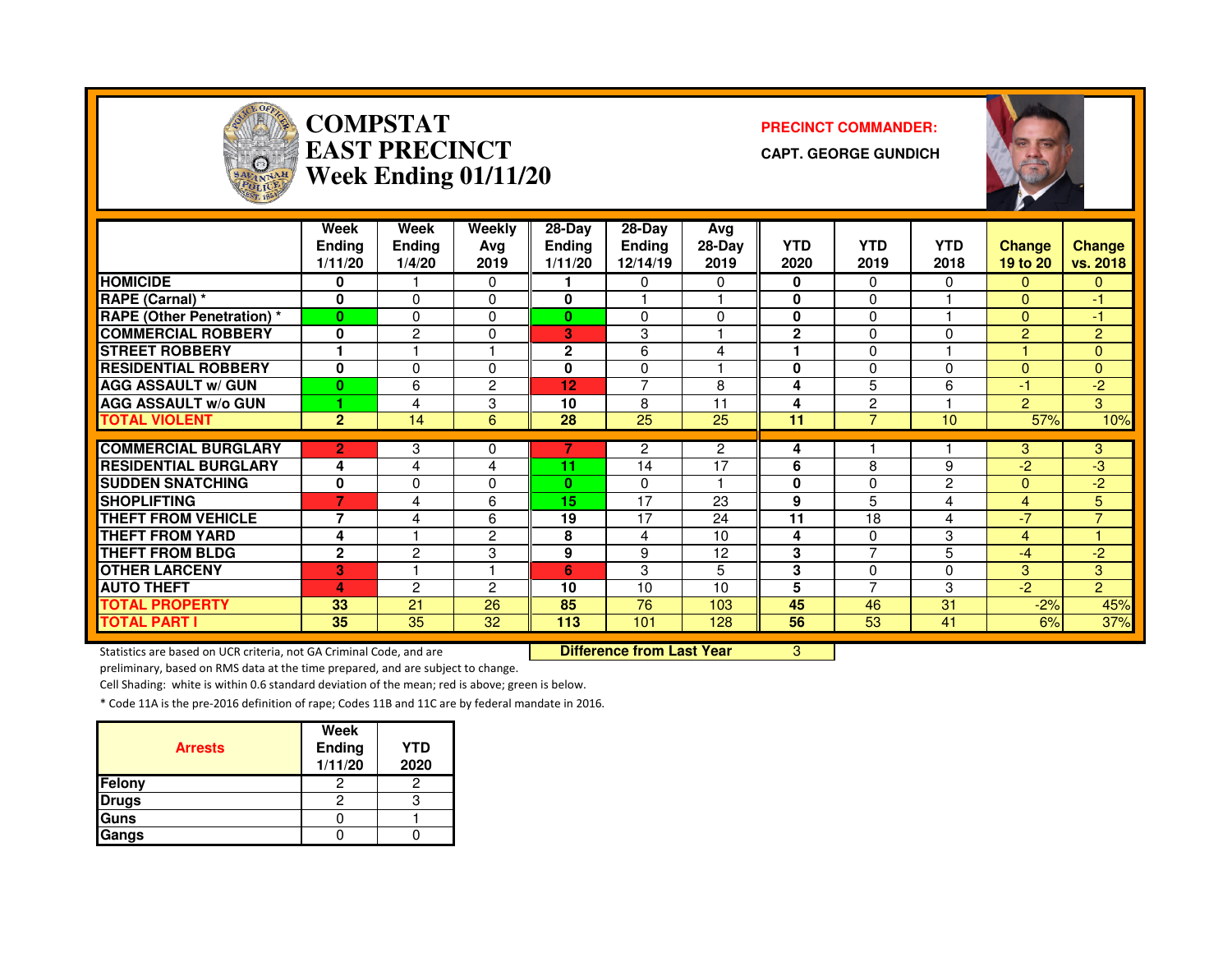# **BEAT 21 North PrecinctWeek Ending 01/11/20**

|                                   |               |                                  | <b>Last 4 Weeks</b> |                   | 28 Days        | 28 Day  |                |                |              |                |                |
|-----------------------------------|---------------|----------------------------------|---------------------|-------------------|----------------|---------|----------------|----------------|--------------|----------------|----------------|
|                                   | <b>Ending</b> | <b>Ending</b>                    | Ending              | <b>Ending</b>     | Ending         | Average | <b>YTD</b>     | <b>YTD</b>     | <b>YTD</b>   | <b>Change</b>  | <b>Change</b>  |
|                                   | 12/21/19      | 12/28/19                         |                     | 01/04/20 01/11/20 | 01/11/20       | 2019    | 2020           | 2019           | 2018         | 19 to 20       | vs. 2018       |
| <b>HOMICIDE</b>                   | $\Omega$      | 0                                | 0                   | $\Omega$          | 0              | 0.0     | $\Omega$       | $\mathbf{0}$   | $\Omega$     | $\mathbf{0}$   | $\Omega$       |
| RAPE (Carnal) *                   | 0             | $\mathbf{1}$                     | 0                   | $\Omega$          | $\mathbf{1}$   | 0.2     | $\Omega$       | $\mathbf{0}$   | $\Omega$     | $\mathbf{0}$   | $\Omega$       |
| <b>RAPE (Other Penetration) *</b> | 0             | 0                                | 0                   | 0                 | $\Omega$       | 0.0     | $\Omega$       | $\mathbf 0$    | $\Omega$     | $\overline{0}$ | $\Omega$       |
| <b>COMMERCIAL ROBBERY</b>         | $\Omega$      | 0                                | $\Omega$            | $\Omega$          | $\Omega$       | 0.0     | $\Omega$       | $\mathbf{0}$   | $\Omega$     | $\Omega$       | $\Omega$       |
| <b>STREET ROBBERY</b>             | $\Omega$      | 0                                | 0                   | $\mathbf{1}$      | $\mathbf{1}$   | 0.0     | $\mathbf{1}$   | $\Omega$       | $\Omega$     | 1              | $\overline{1}$ |
| <b>RESIDENTIAL ROBBERY</b>        | $\Omega$      | $\Omega$                         | $\mathbf{0}$        | $\Omega$          | $\Omega$       | 0.0     | $\Omega$       | $\mathbf{0}$   | $\Omega$     | $\Omega$       | $\Omega$       |
| <b>AGG ASSAULT w/ GUN</b>         | $\Omega$      | $\mathbf{1}$                     | $\Omega$            | $\Omega$          | $\mathbf{1}$   | 0.3     | $\mathbf 0$    | $\mathbf{0}$   | $\Omega$     | $\mathbf{0}$   | $\Omega$       |
| <b>AGG ASSAULT w/o GUN</b>        | 0             | 0                                | $\mathbf{1}$        | $\mathbf 0$       | 1              | 0.5     | $\mathbf 1$    | $\mathbf{0}$   | $\mathbf{1}$ | 1              | $\overline{0}$ |
| <b>TOTAL VIOLENT</b>              | $\mathbf{0}$  | $\overline{2}$                   | $\mathbf{1}$        | $\mathbf{1}$      | 4              | 1.0     | $\overline{2}$ | $\mathbf{0}$   | $\mathbf{1}$ | #DIV/0!        | 100%           |
| <b>COMMERCIAL BURGLARY</b>        | $\Omega$      | $\Omega$                         | $\mathbf{0}$        | $\Omega$          | $\Omega$       | 0.1     | $\Omega$       | $\Omega$       | $\Omega$     | $\mathbf{0}$   | $\mathbf{0}$   |
| <b>RESIDENTIAL BURGLARY</b>       | $\Omega$      | $\mathbf{1}$                     | 0                   | $\Omega$          | $\mathbf{1}$   | 1.3     | 0              | $\overline{2}$ | $\Omega$     | $-2$           | $\mathbf{0}$   |
| <b>SUDDEN SNATCHING</b>           | 0             | 0                                | 0                   | $\Omega$          | 0              | 0.0     | $\Omega$       | $\Omega$       | $\Omega$     | $\mathbf{0}$   | $\Omega$       |
| <b>SHOPLIFTING</b>                | 0             | 0                                | 0                   | 0                 | $\Omega$       | 0.5     | $\Omega$       | $\Omega$       | $\Omega$     | $\mathbf{0}$   | $\mathbf{0}$   |
| <b>THEFT FROM VEHICLE</b>         | 0             | $\mathbf{1}$                     | 0                   | 0                 | 1              | 3.8     | 0              | $\mathbf{1}$   | 0            | -1             | $\mathbf{0}$   |
| <b>THEFT FROM YARD</b>            | $\mathbf{1}$  | 0                                | 0                   | $\Omega$          | $\mathbf{1}$   | 0.6     | 0              | $\mathbf{1}$   | $\Omega$     | $-1$           | $\Omega$       |
| <b>THEFT FROM BLDG</b>            | 0             | 0                                | 0                   | 0                 | 0              | 0.5     | 0              | $\mathbf{0}$   | 0            | $\mathbf{0}$   | $\Omega$       |
| <b>OTHER LARCENY</b>              | $\mathbf{1}$  | $\overline{2}$                   | 0                   | $\Omega$          | 3              | 0.6     | $\Omega$       | $\Omega$       | $\Omega$     | $\mathbf{0}$   | $\Omega$       |
| <b>AUTO THEFT</b>                 | $\mathbf{1}$  | 0                                | $\Omega$            | $\Omega$          | $\mathbf{1}$   | 1.5     | $\Omega$       | $\mathbf{0}$   | $\Omega$     | $\mathbf{0}$   | $\Omega$       |
| <b>TOTAL PROPERTY</b>             | 3             | $\overline{4}$                   | $\mathbf{0}$        | $\mathbf{0}$      | $\overline{7}$ | 8.7     | $\mathbf{0}$   | 4              | $\mathbf{0}$ | $-100%$        | #DIV/0!        |
| <b>TOTAL PART I</b>               | 3             | 6                                | $\mathbf{1}$        | $\mathbf{1}$      | 11             | 9.7     | $\overline{2}$ | $\overline{4}$ | $\mathbf{1}$ | $-50%$         | 100%           |
|                                   |               | <b>Difference from Last Year</b> |                     | $-2$              |                |         |                |                |              |                |                |

Statistics are based on UCR criteria, not GA Criminal Code.

\* Rape Code 11A is the historical definition of rape (aka Legacy Rape); Rape Codes 11B and 11C are those moved from Part II to Part I in 2017.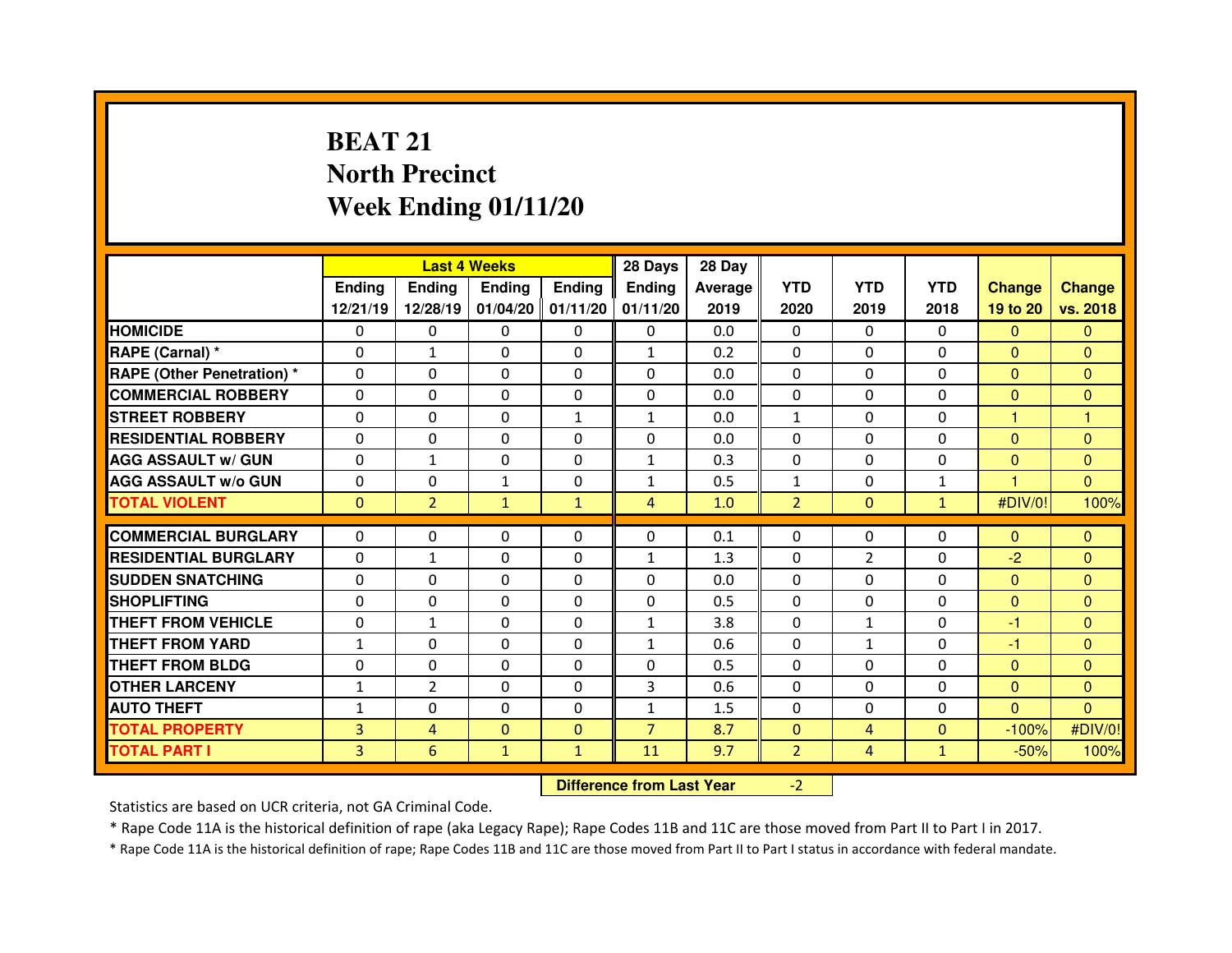## **BEAT 22 North PrecinctWeek Ending 01/11/20**

|                                  |               |                                  | <b>Last 4 Weeks</b> |                   | 28 Days        | 28 Day  |                |                |                |                |                |
|----------------------------------|---------------|----------------------------------|---------------------|-------------------|----------------|---------|----------------|----------------|----------------|----------------|----------------|
|                                  | <b>Ending</b> | <b>Ending</b>                    | Ending              | <b>Ending</b>     | Ending         | Average | <b>YTD</b>     | <b>YTD</b>     | <b>YTD</b>     | <b>Change</b>  | <b>Change</b>  |
|                                  | 12/21/19      | 12/28/19                         |                     | 01/04/20 01/11/20 | 01/11/20       | 2019    | 2020           | 2019           | 2018           | 19 to 20       | vs. 2018       |
| <b>HOMICIDE</b>                  | 0             | 0                                | 0                   | $\mathbf 0$       | 0              | 0.1     | 0              | 1              | $\Omega$       | $-1$           | $\mathbf{0}$   |
| RAPE (Carnal) *                  | 0             | 0                                | 0                   | 0                 | 0              | 0.2     | 0              | $\mathbf 0$    | 0              | $\mathbf{0}$   | $\overline{0}$ |
| <b>RAPE (Other Penetration)*</b> | 0             | 0                                | 0                   | $\Omega$          | $\Omega$       | 0.0     | $\Omega$       | $\Omega$       | $\Omega$       | $\mathbf{0}$   | $\Omega$       |
| <b>COMMERCIAL ROBBERY</b>        | 0             | 0                                | 0                   | 0                 | $\Omega$       | 0.2     | 0              | $\Omega$       | $\Omega$       | $\overline{0}$ | $\mathbf{0}$   |
| <b>STREET ROBBERY</b>            | $\Omega$      | 0                                | $\Omega$            | $\Omega$          | 0              | 0.7     | $\Omega$       | $\Omega$       | $\Omega$       | $\Omega$       | $\Omega$       |
| <b>RESIDENTIAL ROBBERY</b>       | 0             | 0                                | 0                   | 0                 | 0              | 0.1     | 0              | $\Omega$       | $\mathbf 0$    | $\overline{0}$ | $\mathbf{0}$   |
| <b>AGG ASSAULT w/ GUN</b>        | 0             | $\mathbf{1}$                     | $\mathbf{1}$        | $\overline{2}$    | 4              | 1.8     | $\overline{2}$ | $\mathbf{0}$   | $\Omega$       | $\overline{2}$ | $\overline{2}$ |
| <b>AGG ASSAULT w/o GUN</b>       | 0             | $\mathbf{1}$                     | 0                   | $\mathbf 0$       | $\mathbf{1}$   | 2.8     | $\mathbf 0$    | $\mathbf{1}$   | $\Omega$       | $-1$           | $\overline{0}$ |
| <b>TOTAL VIOLENT</b>             | $\Omega$      | $\overline{2}$                   | $\mathbf{1}$        | $\overline{2}$    | 5              | 5.8     | $\overline{2}$ | $\overline{2}$ | $\Omega$       | 0%             | #DIV/0!        |
| <b>COMMERCIAL BURGLARY</b>       | $\Omega$      | 0                                | $\mathbf{1}$        | $\Omega$          | $\mathbf{1}$   | 0.5     | $\mathbf{1}$   | $\overline{2}$ | $\Omega$       | -1             | 1              |
| <b>RESIDENTIAL BURGLARY</b>      | 3             | $\mathbf{1}$                     | $\mathbf{0}$        | $\Omega$          | 4              | 1.3     | $\Omega$       | $\mathbf{1}$   | $\overline{2}$ | $-1$           | $-2$           |
| <b>SUDDEN SNATCHING</b>          | $\Omega$      | 0                                | $\Omega$            | $\Omega$          | $\Omega$       | 0.2     | $\Omega$       | $\Omega$       | $\Omega$       | $\overline{0}$ | $\Omega$       |
| <b>SHOPLIFTING</b>               | 0             | 0                                | 0                   | $\mathbf{0}$      | 0              | 0.9     | 0              | $\mathbf{1}$   | $\Omega$       | -1             | $\Omega$       |
| <b>THEFT FROM VEHICLE</b>        | 0             | $\mathbf{1}$                     | $\Omega$            | $\mathbf{1}$      | $\overline{2}$ | 2.8     | $\mathbf{1}$   | $\mathbf{1}$   | $\Omega$       | $\overline{0}$ | 1              |
| <b>THEFT FROM YARD</b>           | $\mathbf{1}$  | 0                                | 0                   | $\Omega$          | $\mathbf{1}$   | 1.4     | 0              | $\mathbf{1}$   | $\Omega$       | -1             | $\mathbf{0}$   |
| <b>THEFT FROM BLDG</b>           | $\mathbf{1}$  | $\mathbf{1}$                     | $\overline{2}$      | 0                 | 4              | 1.8     | $\mathbf{1}$   | 3              | $\Omega$       | $-2$           | 1              |
| <b>OTHER LARCENY</b>             | 0             | 0                                | 0                   | 0                 | 0              | 0.2     | $\Omega$       | $\Omega$       | $\Omega$       | $\overline{0}$ | $\Omega$       |
| <b>AUTO THEFT</b>                | $\mathbf{1}$  | $\mathbf{1}$                     | $\Omega$            | 0                 | $\overline{2}$ | 1.8     | $\Omega$       | $\mathbf{0}$   | $\overline{2}$ | $\overline{0}$ | $-2$           |
| <b>TOTAL PROPERTY</b>            | 6             | $\overline{4}$                   | 3                   | $\mathbf{1}$      | 14             | 10.9    | $\overline{3}$ | $\overline{9}$ | 4              | $-67%$         | $-25%$         |
| <b>TOTAL PART I</b>              | 6             | $6\phantom{1}$                   | $\overline{4}$      | 3                 | 19             | 16.7    | 5              | 11             | 4              | $-55%$         | 25%            |
|                                  |               | <b>Difference from Last Year</b> |                     | $-6$              |                |         |                |                |                |                |                |

 **Difference from Last Year**

Statistics are based on UCR criteria, not GA Criminal Code.

\* Rape Code 11A is the historical definition of rape (aka Legacy Rape); Rape Codes 11B and 11C are those moved from Part II to Part I in 2017.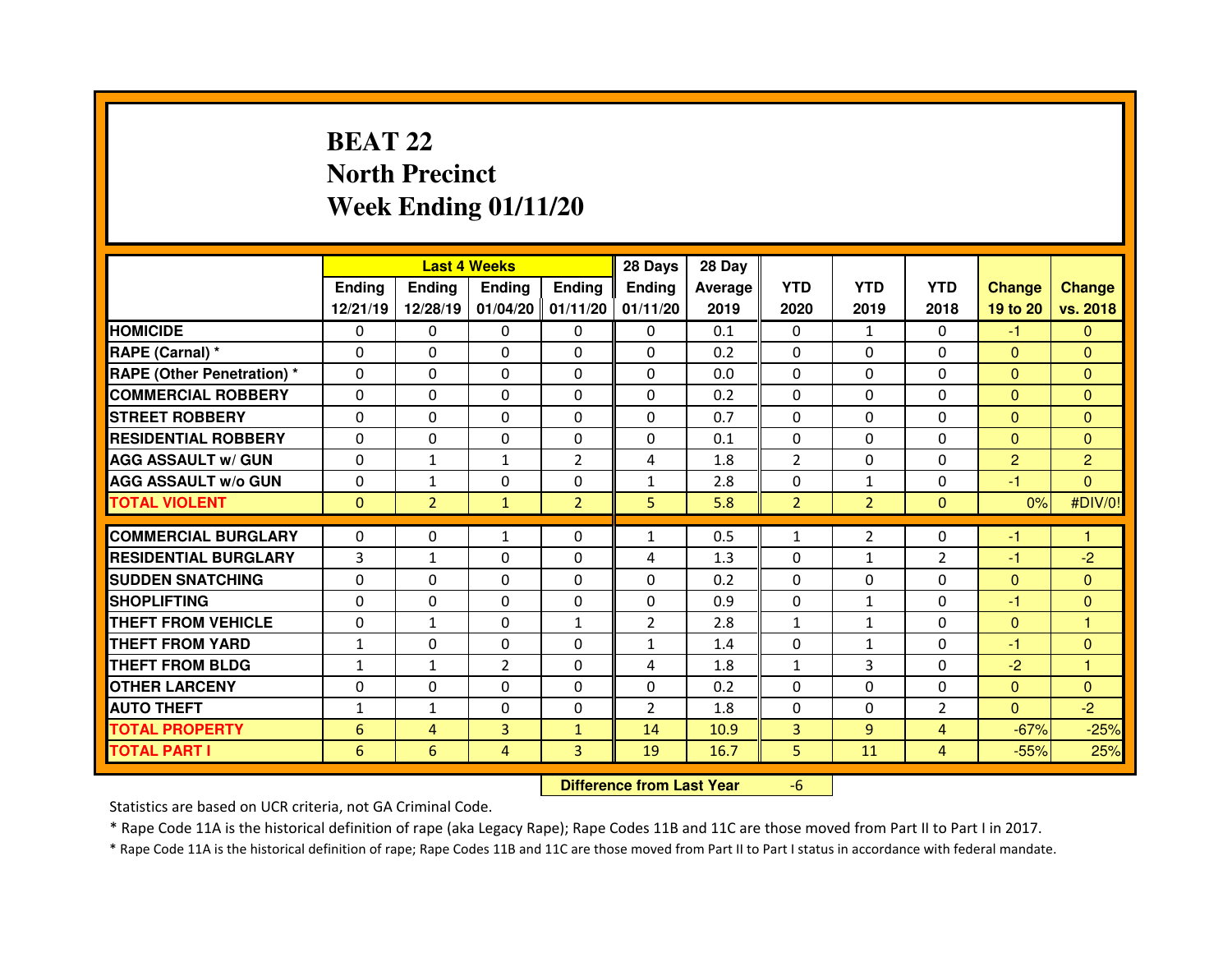# **BEAT 23 North PrecinctWeek Ending 01/11/20**

|                                  |               |                                  | <b>Last 4 Weeks</b> |                     | 28 Days        | 28 Day         |                |                |                |                |                |
|----------------------------------|---------------|----------------------------------|---------------------|---------------------|----------------|----------------|----------------|----------------|----------------|----------------|----------------|
|                                  | <b>Ending</b> | <b>Ending</b>                    | <b>Ending</b>       | <b>Ending</b>       | <b>Ending</b>  | <b>Average</b> | <b>YTD</b>     | <b>YTD</b>     | <b>YTD</b>     | <b>Change</b>  | <b>Change</b>  |
|                                  | 12/21/19      | 12/28/19                         |                     | $01/04/20$ 01/11/20 | 01/11/20       | 2019           | 2020           | 2019           | 2018           | 19 to 20       | vs. 2018       |
| <b>HOMICIDE</b>                  | 0             | 0                                | 0                   | $\Omega$            | 0              | 0.2            | 0              | $\mathbf{0}$   | $\Omega$       | $\Omega$       | $\Omega$       |
| <b>RAPE (Carnal) *</b>           | $\Omega$      | 0                                | $\mathbf{1}$        | $\Omega$            | $\mathbf{1}$   | 0.1            | $\mathbf{1}$   | $\mathbf{0}$   | $\Omega$       | 1              | 1              |
| <b>RAPE (Other Penetration)*</b> | $\Omega$      | 0                                | 0                   | 0                   | 0              | 0.0            | $\Omega$       | $\Omega$       | $\Omega$       | $\overline{0}$ | $\Omega$       |
| <b>COMMERCIAL ROBBERY</b>        | $\Omega$      | $\Omega$                         | $\mathbf{0}$        | $\Omega$            | $\Omega$       | 0.0            | $\Omega$       | $\mathbf{0}$   | $\Omega$       | $\Omega$       | $\Omega$       |
| <b>STREET ROBBERY</b>            | $\Omega$      | 0                                | $\mathbf{0}$        | $\Omega$            | $\Omega$       | 0.2            | $\Omega$       | $\mathbf{1}$   | $\mathbf{1}$   | $-1$           | $-1$           |
| <b>RESIDENTIAL ROBBERY</b>       | $\mathbf{0}$  | $\Omega$                         | $\mathbf{0}$        | $\Omega$            | $\Omega$       | 0.0            | $\Omega$       | $\mathbf{0}$   | $\Omega$       | $\mathbf{0}$   | $\Omega$       |
| <b>AGG ASSAULT w/ GUN</b>        | 0             | $\Omega$                         | $\mathbf{1}$        | $\mathbf{1}$        | $\overline{2}$ | 1.2            | $\mathbf{1}$   | $\mathbf{1}$   | $\mathbf{1}$   | $\overline{0}$ | $\Omega$       |
| <b>AGG ASSAULT w/o GUN</b>       | 0             | 0                                | $\mathbf{1}$        | $\mathbf 0$         | $\mathbf{1}$   | 1.9            | 0              | $\mathbf{0}$   | $\Omega$       | $\overline{0}$ | $\overline{0}$ |
| <b>TOTAL VIOLENT</b>             | $\mathbf{0}$  | $\mathbf{0}$                     | 3                   | $\mathbf{1}$        | $\overline{4}$ | 3.6            | $\overline{2}$ | 2 <sup>1</sup> | $\overline{2}$ | 0%             | 0%             |
| <b>COMMERCIAL BURGLARY</b>       | 0             | 0                                | 0                   | $\Omega$            | 0              | 1.3            | 0              | $\Omega$       | 0              | $\mathbf{0}$   | $\mathbf{0}$   |
| <b>RESIDENTIAL BURGLARY</b>      | $\Omega$      | 0                                | 0                   | $\Omega$            | 0              | 0.8            | $\Omega$       | $\mathbf{1}$   | $\Omega$       | -1             | $\Omega$       |
| <b>SUDDEN SNATCHING</b>          | 0             | 0                                | 0                   | $\Omega$            | 0              | 0.2            | $\Omega$       | $\Omega$       | $\mathbf{1}$   | $\overline{0}$ | -1             |
| <b>SHOPLIFTING</b>               | 0             | 0                                | 0                   | 0                   | $\Omega$       | 1.5            | $\Omega$       | $\mathbf{0}$   | $\Omega$       | $\Omega$       | $\Omega$       |
| <b>THEFT FROM VEHICLE</b>        | $\mathbf{1}$  | $\overline{2}$                   | $\mathbf{1}$        | $\mathbf{1}$        | 5              | 2.5            | $\overline{2}$ | $\Omega$       | $\Omega$       | $\overline{2}$ | $\overline{2}$ |
| <b>THEFT FROM YARD</b>           | 0             | 0                                | 0                   | 0                   | 0              | 1.0            | 0              | $\Omega$       | 0              | $\overline{0}$ | $\mathbf{0}$   |
| <b>THEFT FROM BLDG</b>           | 0             | 0                                | 0                   | $\mathbf{1}$        | $\mathbf{1}$   | 1.0            | $\mathbf{1}$   | $\Omega$       | 0              | 1              | 1              |
| <b>OTHER LARCENY</b>             | 0             | 0                                | 0                   | 0                   | 0              | 0.2            | 0              | $\Omega$       | 0              | $\overline{0}$ | $\mathbf{0}$   |
| <b>AUTO THEFT</b>                | $\Omega$      | 0                                | $\mathbf{1}$        | $\Omega$            | $\mathbf{1}$   | 1.1            | $\Omega$       | $\mathbf{0}$   | $\Omega$       | $\overline{0}$ | $\Omega$       |
| <b>TOTAL PROPERTY</b>            | $\mathbf{1}$  | $\overline{2}$                   | $\overline{2}$      | $\overline{2}$      | $\overline{7}$ | 9.6            | 3              | $\mathbf{1}$   | $\mathbf{1}$   | 200%           | 200%           |
| <b>TOTAL PART I</b>              | $\mathbf{1}$  | $\overline{2}$                   | 5                   | 3                   | 11             | 13.2           | 5              | 3              | 3              | 67%            | 67%            |
|                                  |               | <b>Difference from Last Year</b> |                     | $\overline{2}$      |                |                |                |                |                |                |                |

Statistics are based on UCR criteria, not GA Criminal Code.

\* Rape Code 11A is the historical definition of rape (aka Legacy Rape); Rape Codes 11B and 11C are those moved from Part II to Part I in 2017.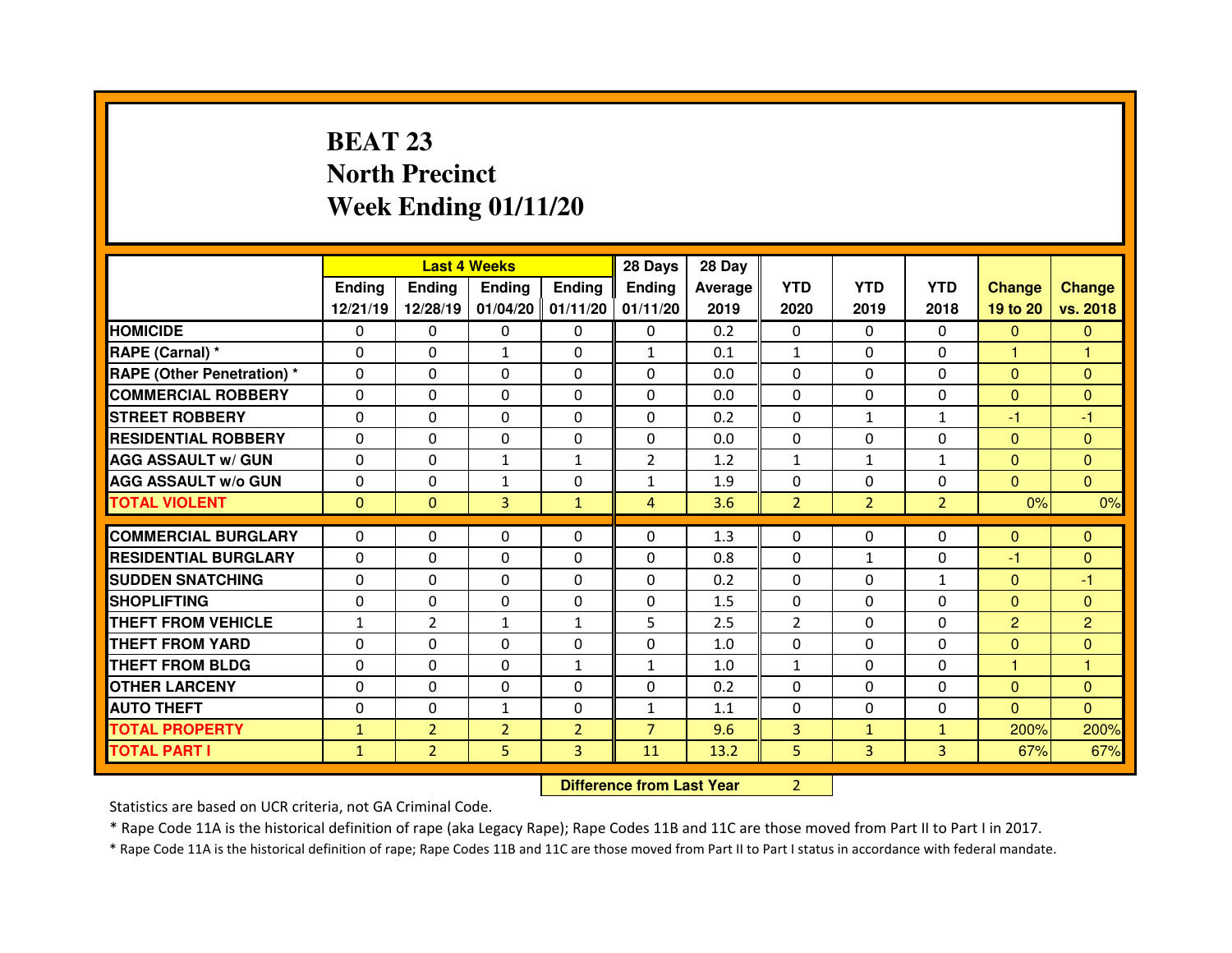# **BEAT 24 North PrecinctWeek Ending 01/11/20**

|                                  |                |                                  | <b>Last 4 Weeks</b> |                     | 28 Days        | 28 Day  |                |                |                |                |                |
|----------------------------------|----------------|----------------------------------|---------------------|---------------------|----------------|---------|----------------|----------------|----------------|----------------|----------------|
|                                  | Ending         | <b>Ending</b>                    | <b>Ending</b>       | <b>Ending</b>       | Ending         | Average | <b>YTD</b>     | <b>YTD</b>     | <b>YTD</b>     | <b>Change</b>  | <b>Change</b>  |
|                                  | 12/21/19       | 12/28/19                         |                     | $01/04/20$ 01/11/20 | 01/11/20       | 2019    | 2020           | 2019           | 2018           | 19 to 20       | vs. 2018       |
| <b>HOMICIDE</b>                  | 0              | $\mathbf 0$                      | 0                   | $\mathbf 0$         | 0              | 0.0     | 0              | $\mathbf{0}$   | 0              | $\mathbf{0}$   | $\mathbf{0}$   |
| RAPE (Carnal) *                  | 0              | 0                                | $\Omega$            | $\Omega$            | $\Omega$       | 0.2     | $\Omega$       | $\Omega$       | $\Omega$       | $\overline{0}$ | $\Omega$       |
| <b>RAPE (Other Penetration)*</b> | 0              | 0                                | 0                   | 0                   | 0              | 0.2     | $\mathbf 0$    | $\mathbf 0$    | $\Omega$       | $\overline{0}$ | $\overline{0}$ |
| <b>COMMERCIAL ROBBERY</b>        | 0              | 0                                | 0                   | 0                   | 0              | 0.2     | 0              | $\Omega$       | $\Omega$       | $\overline{0}$ | $\mathbf{0}$   |
| <b>STREET ROBBERY</b>            | 0              | 0                                | 0                   | $\mathbf{1}$        | $\mathbf{1}$   | 0.8     | $\mathbf{1}$   | $\Omega$       | $\Omega$       | н              | н              |
| <b>RESIDENTIAL ROBBERY</b>       | 0              | 0                                | 0                   | 0                   | 0              | 0.1     | $\mathbf 0$    | $\mathbf 0$    | $\mathbf 0$    | $\overline{0}$ | $\mathbf{0}$   |
| <b>AGG ASSAULT w/ GUN</b>        | $\Omega$       | 0                                | $\Omega$            | $\Omega$            | $\Omega$       | 0.3     | $\Omega$       | $\mathbf{0}$   | $\Omega$       | $\overline{0}$ | $\Omega$       |
| <b>AGG ASSAULT W/o GUN</b>       | 0              | 0                                | $\mathbf{1}$        | $\mathbf 0$         | $\mathbf{1}$   | 0.9     | $\mathbf{1}$   | $\mathbf 0$    | 0              | 1              | $\overline{1}$ |
| <b>TOTAL VIOLENT</b>             | $\mathbf{0}$   | $\mathbf{0}$                     | $\mathbf{1}$        | $\mathbf{1}$        | 2 <sup>1</sup> | 2.7     | $\overline{2}$ | $\mathbf{0}$   | $\overline{0}$ | #DIV/0!        | #DIV/0!        |
| <b>COMMERCIAL BURGLARY</b>       | $\Omega$       | 0                                | 0                   | $\Omega$            | 0              | 0.4     | 0              | $\Omega$       | $\Omega$       | $\mathbf{0}$   | $\Omega$       |
| <b>RESIDENTIAL BURGLARY</b>      | $\mathbf 0$    | $\Omega$                         | $\Omega$            | $\mathbf 0$         | $\Omega$       | 1.2     | $\Omega$       | $\Omega$       | $\Omega$       | $\overline{0}$ | $\Omega$       |
| <b>SUDDEN SNATCHING</b>          | $\Omega$       | $\Omega$                         | $\Omega$            | $\Omega$            | $\Omega$       | 0.2     | $\Omega$       | $\Omega$       | $\Omega$       | $\overline{0}$ | $\Omega$       |
| <b>SHOPLIFTING</b>               | $\overline{2}$ | $\Omega$                         | 0                   | $\overline{2}$      | 4              | 2.1     | $\overline{2}$ | $\Omega$       | 4              | $\overline{2}$ | $-2$           |
| <b>THEFT FROM VEHICLE</b>        | $\mathbf{1}$   | $\Omega$                         | $\mathbf{1}$        | $\mathbf{1}$        | 3              | 3.6     | 2              | $\mathbf{1}$   | $\overline{2}$ | 1.             | $\Omega$       |
| <b>THEFT FROM YARD</b>           | $\Omega$       | 0                                | 0                   | $\mathbf{1}$        | $\mathbf{1}$   | 4.1     | $\mathbf{1}$   | $\mathbf{1}$   | $\mathbf{1}$   | $\mathbf{0}$   | $\Omega$       |
| <b>THEFT FROM BLDG</b>           | 0              | 0                                | $\mathbf{1}$        | $\Omega$            | $\mathbf{1}$   | 1.1     | $\Omega$       | $\Omega$       | $\overline{2}$ | $\overline{0}$ | $-2$           |
| <b>OTHER LARCENY</b>             | 0              | 0                                | $\overline{2}$      | $\Omega$            | $\overline{2}$ | 1.4     | $\mathbf{1}$   | $\Omega$       | $\mathbf{1}$   | 1              | $\mathbf{0}$   |
| <b>AUTO THEFT</b>                | 0              | 0                                | 0                   | 1                   | $\mathbf{1}$   | 0.7     | $\mathbf{1}$   | $\mathbf{0}$   | $\Omega$       | 1              | 1              |
| <b>TOTAL PROPERTY</b>            | 3              | $\mathbf{0}$                     | 4                   | 5                   | 12             | 14.8    | $\overline{7}$ | 2 <sup>1</sup> | 10             | 250%           | $-30%$         |
| <b>TOTAL PART I</b>              | 3              | $\mathbf 0$                      | 5                   | 6                   | 14             | 17.5    | 9              | 2 <sup>1</sup> | 10             | 350%           | $-10%$         |
|                                  |                | <b>Difference from Last Year</b> |                     | $\overline{7}$      |                |         |                |                |                |                |                |

 **Difference from Last Year**

Statistics are based on UCR criteria, not GA Criminal Code.

\* Rape Code 11A is the historical definition of rape (aka Legacy Rape); Rape Codes 11B and 11C are those moved from Part II to Part I in 2017.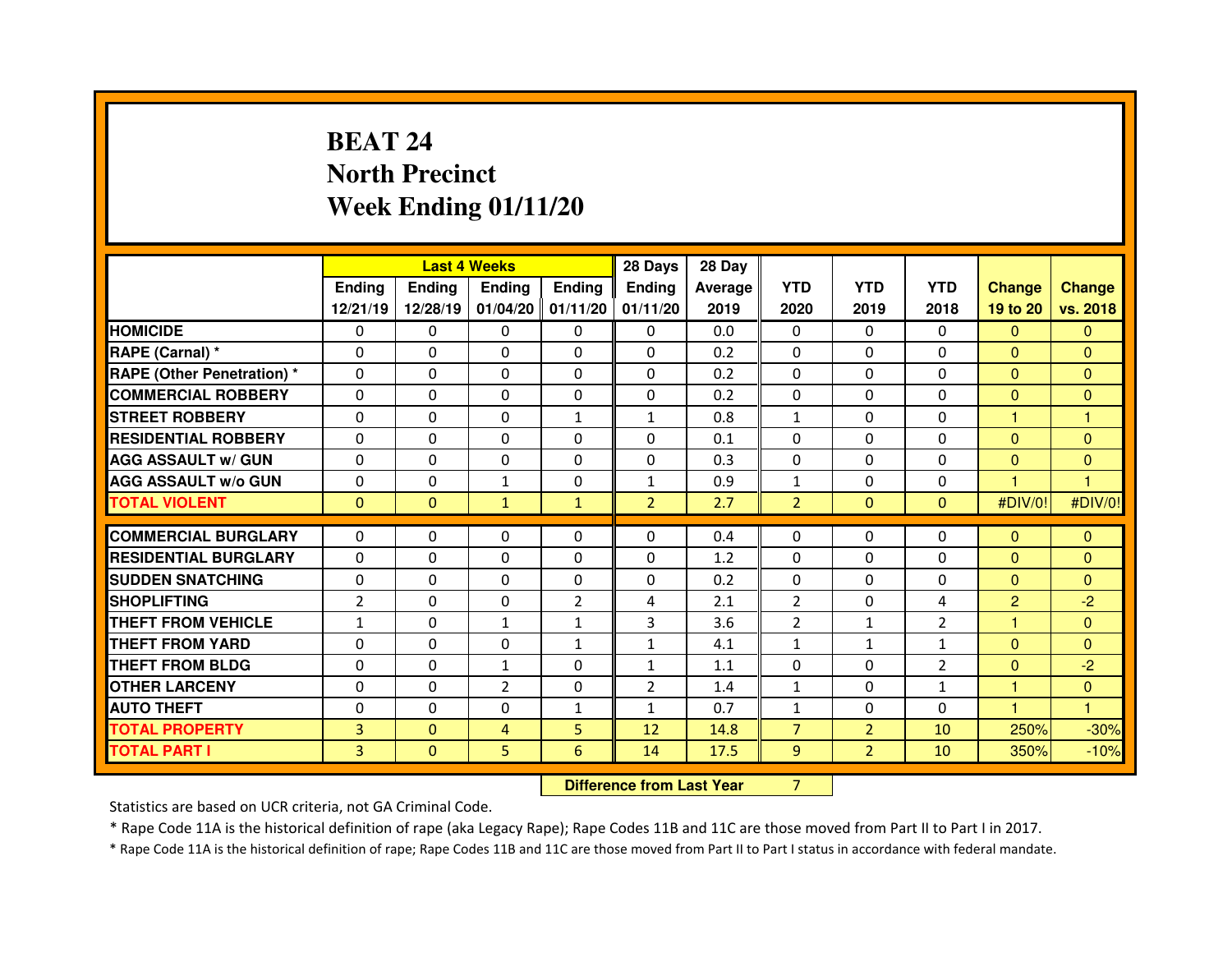# **BEAT 25 North PrecinctWeek Ending 01/11/20**

|                                  |              |                                  | <b>Last 4 Weeks</b> |                     | 28 Days        | 28 Day         |                |                |                |                |                |
|----------------------------------|--------------|----------------------------------|---------------------|---------------------|----------------|----------------|----------------|----------------|----------------|----------------|----------------|
|                                  | Ending       | <b>Ending</b>                    | <b>Ending</b>       | <b>Ending</b>       | <b>Ending</b>  | <b>Average</b> | <b>YTD</b>     | <b>YTD</b>     | <b>YTD</b>     | <b>Change</b>  | <b>Change</b>  |
|                                  | 12/21/19     | 12/28/19                         |                     | $01/04/20$ 01/11/20 | 01/11/20       | 2019           | 2020           | 2019           | 2018           | 19 to 20       | vs. 2018       |
| <b>HOMICIDE</b>                  | 0            | 0                                | 0                   | $\Omega$            | 0              | 0.0            | 0              | $\mathbf{0}$   | $\Omega$       | $\Omega$       | $\Omega$       |
| <b>RAPE (Carnal) *</b>           | $\Omega$     | 0                                | $\Omega$            | $\Omega$            | $\Omega$       | 0.1            | $\Omega$       | $\Omega$       | $\Omega$       | $\mathbf{0}$   | $\Omega$       |
| <b>RAPE (Other Penetration)*</b> | $\Omega$     | 0                                | 0                   | 0                   | 0              | 0.0            | $\Omega$       | $\Omega$       | $\Omega$       | $\overline{0}$ | $\Omega$       |
| <b>COMMERCIAL ROBBERY</b>        | $\Omega$     | 0                                | $\mathbf{0}$        | $\Omega$            | $\Omega$       | 0.1            | $\Omega$       | $\mathbf{0}$   | $\Omega$       | $\overline{0}$ | $\Omega$       |
| <b>STREET ROBBERY</b>            | $\Omega$     | $\mathbf{1}$                     | $\overline{2}$      | $\Omega$            | 3              | 0.5            | $\Omega$       | $\Omega$       | 3              | $\Omega$       | $-3$           |
| <b>RESIDENTIAL ROBBERY</b>       | $\mathbf{0}$ | 0                                | $\mathbf{0}$        | $\Omega$            | $\Omega$       | 0.0            | $\Omega$       | $\mathbf{0}$   | $\Omega$       | $\mathbf{0}$   | $\Omega$       |
| <b>AGG ASSAULT w/ GUN</b>        | 0            | $\Omega$                         | $\mathbf{0}$        | $\Omega$            | 0              | 0.2            | $\Omega$       | $\Omega$       | $\Omega$       | $\overline{0}$ | $\mathbf{0}$   |
| <b>AGG ASSAULT w/o GUN</b>       | 0            | 0                                | 0                   | $\mathbf{1}$        | $\mathbf{1}$   | 0.4            | $\mathbf{1}$   | $\mathbf{0}$   | 0              | $\blacksquare$ | $\overline{1}$ |
| <b>TOTAL VIOLENT</b>             | $\mathbf{0}$ | $\mathbf{1}$                     | $\overline{2}$      | $\mathbf{1}$        | $\overline{4}$ | 1.2            | $\mathbf{1}$   | $\mathbf{0}$   | $\overline{3}$ | #DIV/0!        | $-67%$         |
| <b>COMMERCIAL BURGLARY</b>       | $\mathbf{1}$ | 0                                | 0                   | $\mathbf{1}$        | $\overline{2}$ | 0.8            | $\mathbf{1}$   | $\Omega$       | $\Omega$       | 1              | 1              |
| <b>RESIDENTIAL BURGLARY</b>      | $\Omega$     | 2                                | 0                   | $\Omega$            | $\overline{2}$ | 1.4            | $\Omega$       | $\Omega$       | $\Omega$       | $\mathbf{0}$   | $\Omega$       |
| <b>SUDDEN SNATCHING</b>          | 0            | 0                                | 0                   | $\Omega$            | 0              | 0.1            | $\Omega$       | $\Omega$       | $\Omega$       | $\overline{0}$ | $\Omega$       |
| <b>SHOPLIFTING</b>               | 0            | 0                                | $\Omega$            | $\Omega$            | $\Omega$       | 1.5            | $\Omega$       | $\mathbf{1}$   | $\Omega$       | -1             | $\mathbf{0}$   |
| <b>THEFT FROM VEHICLE</b>        | $\mathbf{1}$ | $\mathbf{1}$                     | $\Omega$            | $\mathbf{1}$        | 3              | 5.0            | $\mathbf{1}$   | $\Omega$       | $\Omega$       | 1              | 1              |
| <b>THEFT FROM YARD</b>           | 0            | 0                                | 0                   | 0                   | 0              | 1.8            | 0              | $\Omega$       | $\overline{2}$ | $\mathbf{0}$   | $-2$           |
| <b>THEFT FROM BLDG</b>           | 0            | $\mathbf{1}$                     | 0                   | $\mathbf{1}$        | 2              | 2.0            | $\mathbf{1}$   | $\mathbf{0}$   | $\mathbf{1}$   | н              | $\Omega$       |
| <b>OTHER LARCENY</b>             | 0            | 0                                | 0                   | 0                   | 0              | 0.5            | 0              | $\mathbf{1}$   | $\mathbf{1}$   | $-1$           | $-1$           |
| <b>AUTO THEFT</b>                | $\mathbf{1}$ | 0                                | $\mathbf{1}$        | $\Omega$            | $\overline{2}$ | 1.3            | $\Omega$       | $\mathbf{0}$   | $\Omega$       | $\overline{0}$ | $\Omega$       |
| <b>TOTAL PROPERTY</b>            | 3            | $\overline{4}$                   | $\mathbf{1}$        | 3                   | 11             | 14.3           | 3              | $\overline{2}$ | 4              | 50%            | $-25%$         |
| <b>TOTAL PART I</b>              | 3            | 5                                | 3                   | $\overline{4}$      | 15             | 15.4           | $\overline{4}$ | 2 <sup>1</sup> | $\overline{7}$ | 100%           | $-43%$         |
|                                  |              | <b>Difference from Last Year</b> |                     | $\overline{2}$      |                |                |                |                |                |                |                |

Statistics are based on UCR criteria, not GA Criminal Code.

\* Rape Code 11A is the historical definition of rape (aka Legacy Rape); Rape Codes 11B and 11C are those moved from Part II to Part I in 2017.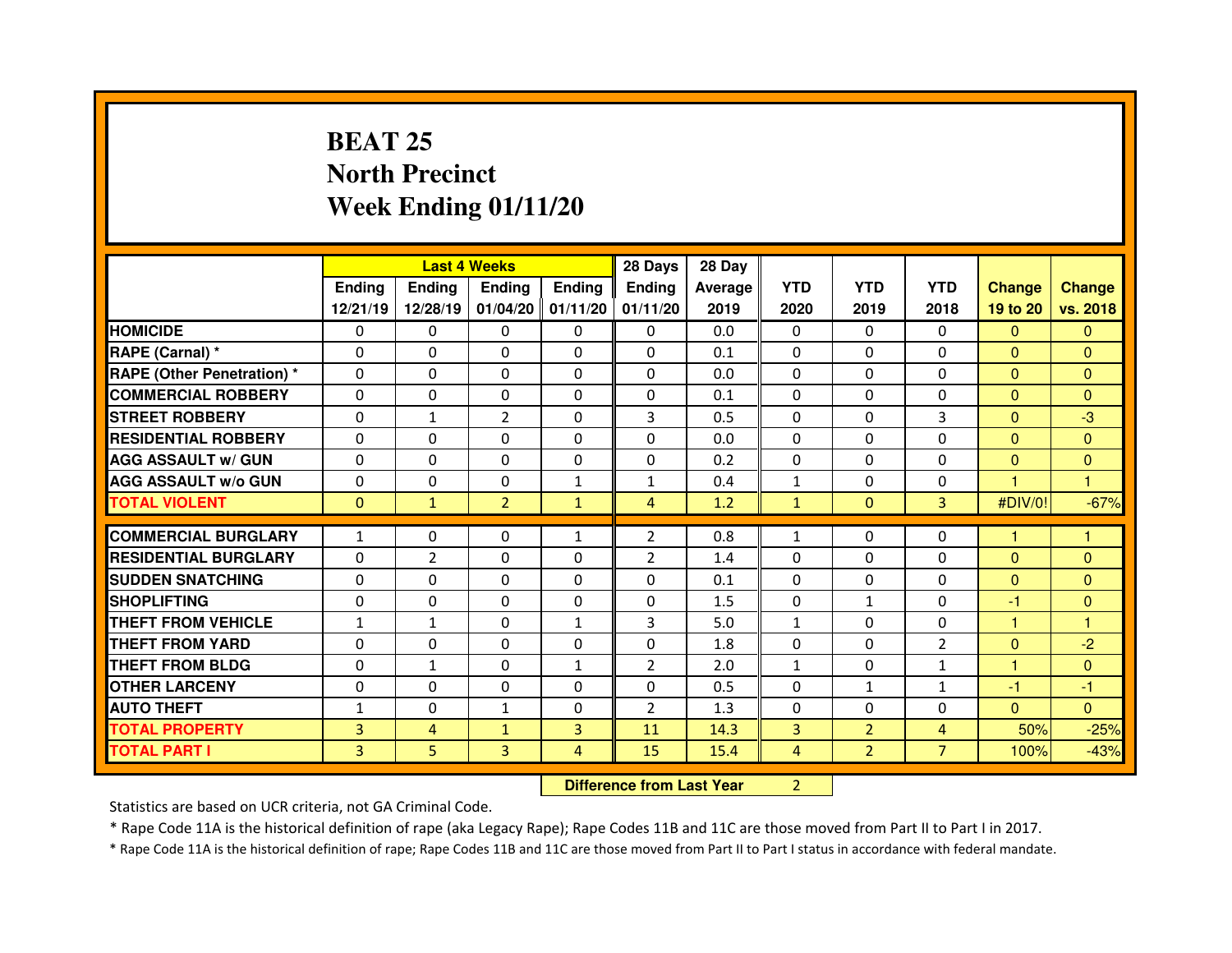# **BEAT 26 North PrecinctWeek Ending 01/11/20**

|                                  |                | <b>Last 4 Weeks</b><br><b>Ending</b><br>Ending<br><b>Ending</b><br><b>Ending</b> |                |                         |                              | 28 Day     |                |                          |                |                      |                |
|----------------------------------|----------------|----------------------------------------------------------------------------------|----------------|-------------------------|------------------------------|------------|----------------|--------------------------|----------------|----------------------|----------------|
|                                  |                |                                                                                  |                |                         | Ending                       | Average    | <b>YTD</b>     | <b>YTD</b>               | <b>YTD</b>     | <b>Change</b>        | <b>Change</b>  |
|                                  | 12/21/19       | 12/28/19                                                                         |                | $01/04/20$   $01/11/20$ | 01/11/20                     | 2019       | 2020           | 2019                     | 2018           | 19 to 20             | vs. 2018       |
| <b>HOMICIDE</b>                  | $\mathbf{0}$   | 0                                                                                | 0              | $\mathbf{0}$            | 0                            | 0.1        | 0              | $\Omega$                 | $\Omega$       | $\mathbf{0}$         | $\Omega$       |
| RAPE (Carnal) *                  | $\Omega$       | $\mathbf{1}$                                                                     | $\mathbf{0}$   | $\Omega$                | $\mathbf{1}$                 | 0.2        | $\Omega$       | $\Omega$                 | $\Omega$       | $\mathbf{0}$         | $\Omega$       |
| <b>RAPE (Other Penetration)*</b> | $\mathbf 0$    | 0                                                                                | 0              | $\Omega$                | $\Omega$                     | 0.0        | $\Omega$       | $\Omega$                 | $\Omega$       | $\overline{0}$       | $\Omega$       |
| <b>COMMERCIAL ROBBERY</b>        | $\Omega$       | $\Omega$                                                                         | $\mathbf{0}$   | $\Omega$                | $\Omega$                     | 0.1        | $\Omega$       | $\Omega$                 | $\Omega$       | $\overline{0}$       | $\Omega$       |
| <b>STREET ROBBERY</b>            | $\Omega$       | 0                                                                                | $\mathbf{1}$   | $\mathbf{1}$            | $\overline{2}$               | 1.2        | $\overline{2}$ | $\Omega$                 | $\mathbf 0$    | $\overline{2}$       | $\overline{2}$ |
| <b>RESIDENTIAL ROBBERY</b>       | 0              | $\Omega$                                                                         | $\mathbf{0}$   | $\Omega$                | 0                            | 0.0        | $\Omega$       | $\Omega$                 | $\Omega$       | $\overline{0}$       | $\Omega$       |
| <b>AGG ASSAULT w/ GUN</b>        | 0              | 0                                                                                | $\Omega$       | $\Omega$                | $\Omega$                     | 0.4        | $\Omega$       | $\Omega$                 | $\Omega$       | $\overline{0}$       | $\mathbf{0}$   |
| <b>AGG ASSAULT w/o GUN</b>       | $\Omega$       | $\mathbf{1}$                                                                     | $\Omega$       | $\Omega$                | $\mathbf{1}$                 | 1.5        | 0              | $\mathbf{1}$             | $\Omega$       | -1                   | $\Omega$       |
| <b>TOTAL VIOLENT</b>             | $\mathbf{0}$   | $\overline{2}$                                                                   | $\mathbf{1}$   | $\mathbf{1}$            | $\overline{4}$               | 3.5        | $\overline{2}$ | $\mathbf{1}$             | $\overline{0}$ | 100%                 | #DIV/0!        |
| <b>COMMERCIAL BURGLARY</b>       | $\Omega$       | $\Omega$                                                                         | $\mathbf{0}$   | $\Omega$                | $\Omega$                     | 0.5        | $\Omega$       | $\mathbf{1}$             | $\mathbf{1}$   | -1                   | $-1$           |
| <b>RESIDENTIAL BURGLARY</b>      | 0              | $\Omega$                                                                         | $\Omega$       | $\Omega$                | 0                            | 0.2        | $\Omega$       | $\Omega$                 | $\Omega$       | $\Omega$             | $\Omega$       |
| <b>SUDDEN SNATCHING</b>          | $\Omega$       |                                                                                  | $\Omega$       | $\Omega$                |                              |            | $\Omega$       |                          | $\Omega$       | -1                   | $\Omega$       |
| <b>SHOPLIFTING</b>               | $\Omega$       | $\mathbf{1}$<br>$\Omega$                                                         | $\mathbf{1}$   | $\Omega$                | $\mathbf{1}$<br>$\mathbf{1}$ | 0.5<br>2.6 | $\Omega$       | $\mathbf{1}$<br>$\Omega$ | $\Omega$       | $\Omega$             | $\Omega$       |
| <b>THEFT FROM VEHICLE</b>        | $\Omega$       | $\Omega$                                                                         | $\overline{2}$ | $\Omega$                | $\overline{2}$               | 2.9        |                | $\overline{2}$           | $\Omega$       | $-1$                 | 1              |
|                                  |                |                                                                                  |                |                         |                              |            | $\mathbf{1}$   |                          | $\Omega$       |                      |                |
| <b>THEFT FROM YARD</b>           | $\Omega$       | $\mathbf{1}$                                                                     | 0              | $\Omega$                | $\mathbf{1}$                 | 1.7        | $\Omega$       | $\overline{2}$           |                | $-2$                 | $\Omega$       |
| <b>THEFT FROM BLDG</b>           | $\overline{2}$ | $\mathbf{1}$                                                                     | $\mathbf{1}$   | $\Omega$                | 4                            | 2.5        | $\Omega$       | $\Omega$                 | 3              | $\overline{0}$       | $-3$           |
| <b>OTHER LARCENY</b>             | 0              | 0                                                                                | 0              | $\Omega$                | $\Omega$                     | 0.4        | 0              | $\mathbf{1}$             | $\Omega$       | -1                   | $\mathbf{0}$   |
| <b>AUTO THEFT</b>                | $\overline{2}$ | $\Omega$                                                                         | $\mathbf{1}$   | $\Omega$                | 3                            | 0.7        | $\mathbf{1}$   | $\mathbf{0}$             | $\mathbf{1}$   | $\blacktriangleleft$ | $\Omega$       |
| <b>TOTAL PROPERTY</b>            | $\overline{4}$ | 3                                                                                | 5              | $\mathbf{0}$            | 12                           | 11.9       | $\overline{2}$ | $\overline{7}$           | 5              | $-71%$               | $-60%$         |
| <b>TOTAL PART I</b>              | 4              | 5                                                                                | $6\phantom{a}$ | $\mathbf{1}$            | 16                           | 15.3       | 4              | 8                        | 5              | $-50%$               | $-20%$         |

 **Difference from Last Year**-4

Statistics are based on UCR criteria, not GA Criminal Code.

\* Rape Code 11A is the historical definition of rape (aka Legacy Rape); Rape Codes 11B and 11C are those moved from Part II to Part I in 2017.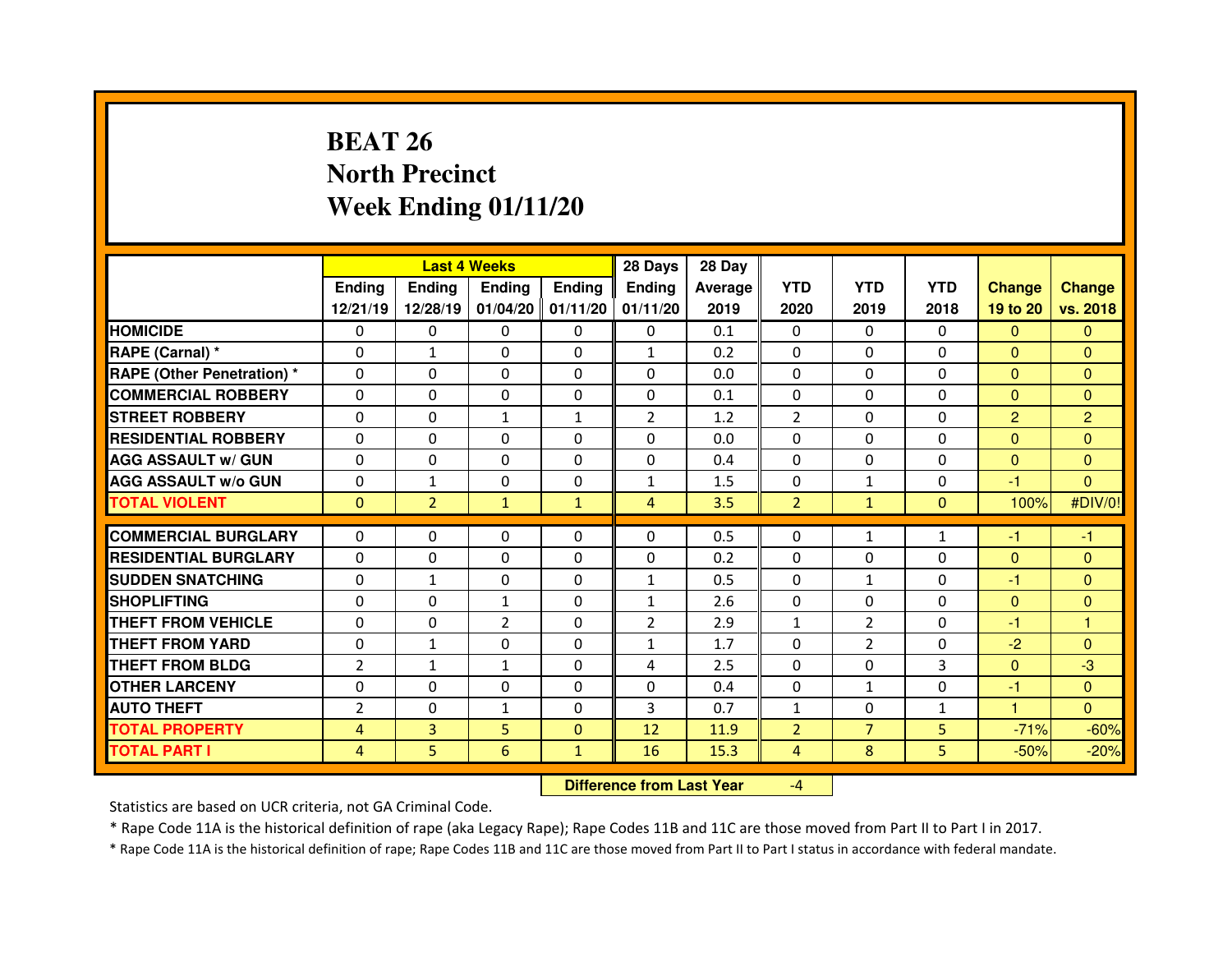# **BEAT 27 North PrecinctWeek Ending 01/11/20**

|                                  |                |                                  | <b>Last 4 Weeks</b> |                     | 28 Days        | 28 Day         |                |                |                |                |                         |
|----------------------------------|----------------|----------------------------------|---------------------|---------------------|----------------|----------------|----------------|----------------|----------------|----------------|-------------------------|
|                                  | Ending         | <b>Ending</b>                    | <b>Ending</b>       | <b>Ending</b>       | <b>Ending</b>  | <b>Average</b> | <b>YTD</b>     | <b>YTD</b>     | <b>YTD</b>     | <b>Change</b>  | <b>Change</b>           |
|                                  | 12/21/19       | 12/28/19                         |                     | $01/04/20$ 01/11/20 | 01/11/20       | 2019           | 2020           | 2019           | 2018           | 19 to 20       | vs. 2018                |
| <b>HOMICIDE</b>                  | 0              | 0                                | 0                   | $\Omega$            | 0              | 0.1            | 0              | $\mathbf{0}$   | $\Omega$       | $\Omega$       | $\Omega$                |
| <b>RAPE (Carnal) *</b>           | $\Omega$       | $\mathbf{1}$                     | $\Omega$            | $\Omega$            | $\mathbf{1}$   | 0.3            | $\Omega$       | $\Omega$       | $\Omega$       | $\mathbf{0}$   | $\Omega$                |
| <b>RAPE (Other Penetration)*</b> | $\Omega$       | 0                                | 0                   | 0                   | 0              | 0.2            | $\Omega$       | $\Omega$       | $\Omega$       | $\overline{0}$ | $\Omega$                |
| <b>COMMERCIAL ROBBERY</b>        | $\Omega$       | $\Omega$                         | $\mathbf{0}$        | $\Omega$            | $\Omega$       | 0.1            | $\Omega$       | $\mathbf{0}$   | $\Omega$       | $\mathbf{0}$   | $\Omega$                |
| <b>STREET ROBBERY</b>            | $\Omega$       | 0                                | $\mathbf{0}$        | $\Omega$            | $\Omega$       | 1.4            | $\Omega$       | $\Omega$       | $\Omega$       | $\Omega$       | $\Omega$                |
| <b>RESIDENTIAL ROBBERY</b>       | $\mathbf{0}$   | $\Omega$                         | $\mathbf{0}$        | $\Omega$            | $\Omega$       | 0.1            | $\Omega$       | $\mathbf{0}$   | $\Omega$       | $\mathbf{0}$   | $\Omega$                |
| <b>AGG ASSAULT w/ GUN</b>        | 0              | 0                                | $\mathbf{1}$        | $\Omega$            | $\mathbf{1}$   | 1.2            | $\Omega$       | $\Omega$       | $\Omega$       | $\overline{0}$ | $\mathbf{0}$            |
| <b>AGG ASSAULT w/o GUN</b>       | $\overline{2}$ | $\mathbf{1}$                     | $\overline{2}$      | $\mathbf 0$         | 5              | 2.8            | $\mathbf{1}$   | $\mathbf{0}$   | 0              | $\mathbf{1}$   | $\overline{1}$          |
| <b>TOTAL VIOLENT</b>             | $\overline{2}$ | $\overline{2}$                   | 3                   | $\mathbf{0}$        | $\overline{7}$ | 6.2            | $\mathbf{1}$   | $\mathbf{0}$   | $\overline{0}$ | #DIV/0!        | #DIV/0!                 |
| <b>COMMERCIAL BURGLARY</b>       | 4              | 0                                | 0                   | $\Omega$            | 4              | 0.7            | 0              | $\mathbf{1}$   | 0              | $-1$           | $\mathbf{0}$            |
| <b>RESIDENTIAL BURGLARY</b>      | $\mathbf{1}$   | 0                                | 0                   | $\Omega$            | $\mathbf{1}$   | 0.5            | $\Omega$       | $\Omega$       | $\mathbf{1}$   | $\mathbf{0}$   | -1                      |
| <b>SUDDEN SNATCHING</b>          | 0              | 0                                | 0                   | $\Omega$            | 0              | 0.3            | 0              | $\mathbf{1}$   | $\mathbf{1}$   | $-1$           | -1                      |
| <b>SHOPLIFTING</b>               | $\mathbf{1}$   | 0                                | $\Omega$            | $\mathbf{1}$        | $\overline{2}$ | 3.1            | $\mathbf{1}$   | $\overline{2}$ | $\Omega$       | -1             | 1                       |
| <b>THEFT FROM VEHICLE</b>        | $\mathbf{1}$   | 0                                | 0                   | $\mathbf{1}$        | $\overline{2}$ | 3.1            | $\mathbf{1}$   | $\mathbf{1}$   | $\Omega$       | $\overline{0}$ | $\overline{\mathbf{1}}$ |
| <b>THEFT FROM YARD</b>           | 0              | 0                                | 0                   | 0                   | 0              | 0.8            | 0              | $\Omega$       | 0              | $\mathbf{0}$   | $\mathbf{0}$            |
| <b>THEFT FROM BLDG</b>           | 0              | $\mathbf{1}$                     | 0                   | $\Omega$            | $\mathbf{1}$   | 2.4            | $\Omega$       | $\Omega$       | $\overline{2}$ | $\overline{0}$ | $-2$                    |
| <b>OTHER LARCENY</b>             | 0              | 0                                | 0                   | 0                   | 0              | 0.2            | 0              | $\Omega$       | 0              | $\overline{0}$ | $\mathbf{0}$            |
| <b>AUTO THEFT</b>                | $\Omega$       | 0                                | $\Omega$            | $\Omega$            | 0              | 0.9            | $\mathbf 0$    | $\mathbf{0}$   | $\Omega$       | $\overline{0}$ | $\overline{0}$          |
| <b>TOTAL PROPERTY</b>            | $\overline{7}$ | $\mathbf{1}$                     | $\mathbf 0$         | $\overline{2}$      | 10             | 12.0           | $\overline{2}$ | 5              | 4              | $-60%$         | $-50%$                  |
| <b>TOTAL PART I</b>              | 9              | 3                                | 3                   | $\overline{2}$      | 17             | 18.3           | 3              | 5              | $\overline{4}$ | $-40%$         | $-25%$                  |
|                                  |                | <b>Difference from Last Year</b> |                     | $-2$                |                |                |                |                |                |                |                         |

Statistics are based on UCR criteria, not GA Criminal Code.

\* Rape Code 11A is the historical definition of rape (aka Legacy Rape); Rape Codes 11B and 11C are those moved from Part II to Part I in 2017.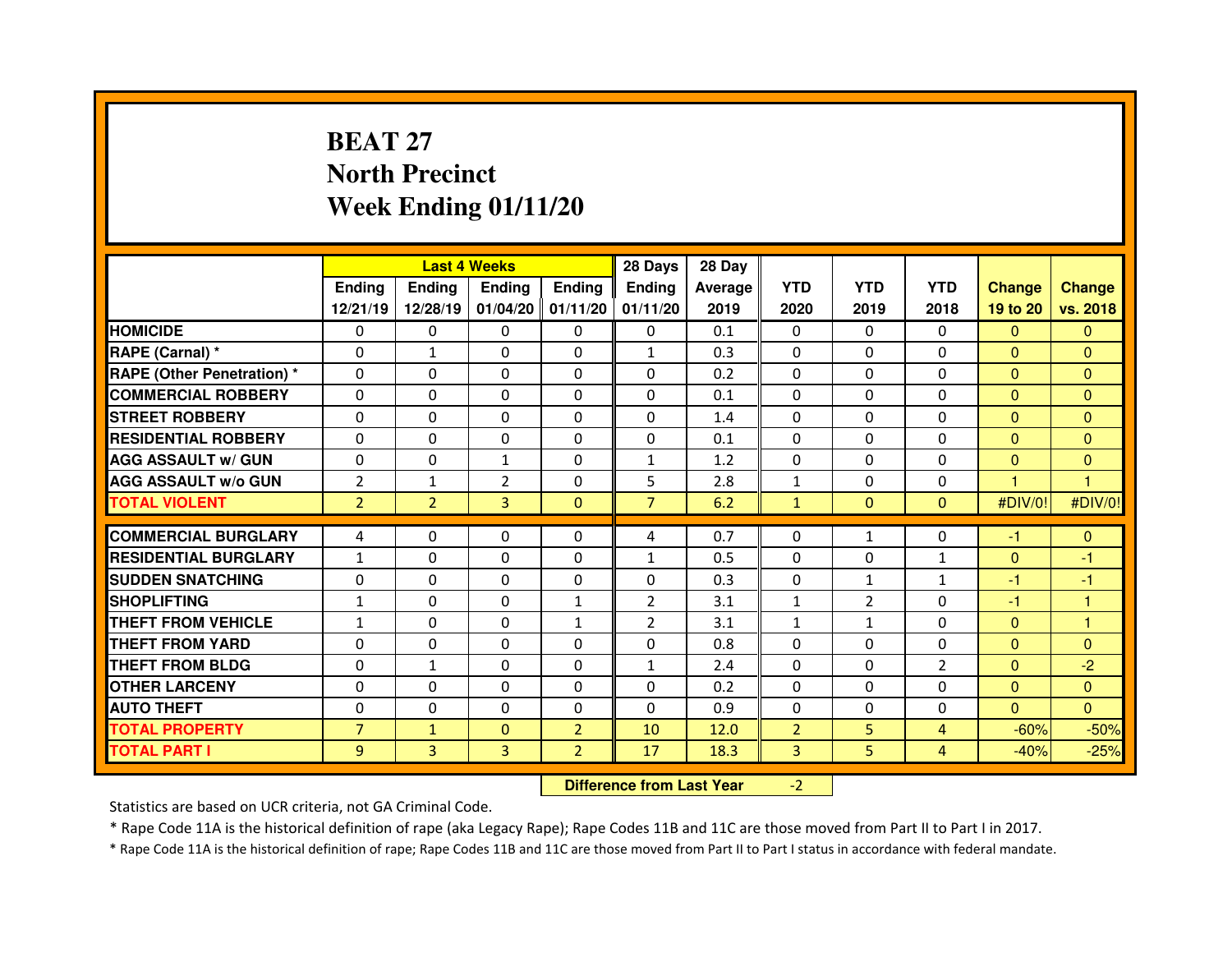# **BEAT 31 Central PrecinctWeek Ending 01/11/20**

|                                  |                | <b>Last 4 Weeks</b>              |               |                | 28 Days        | 28 Day         |                |              |                |                |                |
|----------------------------------|----------------|----------------------------------|---------------|----------------|----------------|----------------|----------------|--------------|----------------|----------------|----------------|
|                                  | <b>Ending</b>  | <b>Ending</b>                    | <b>Ending</b> | <b>Ending</b>  | <b>Ending</b>  | <b>Average</b> | <b>YTD</b>     | <b>YTD</b>   | <b>YTD</b>     | <b>Change</b>  | <b>Change</b>  |
|                                  | 12/21/19       | 12/28/19                         | 01/04/20      | 01/11/20       | 01/11/20       | 2019           | 2020           | 2019         | 2018           | 19 to 20       | vs. 2018       |
| <b>HOMICIDE</b>                  | 0              | 0                                | 0             | $\Omega$       | $\mathbf{0}$   | 0.1            | 0              | $\mathbf{0}$ | $\Omega$       | $\Omega$       | $\Omega$       |
| RAPE (Carnal) *                  | $\Omega$       | 0                                | $\Omega$      | $\mathbf{0}$   | $\Omega$       | 0.3            | $\mathbf{0}$   | $\Omega$     | 0              | $\mathbf{0}$   | $\Omega$       |
| <b>RAPE (Other Penetration)*</b> | $\Omega$       | 0                                | 0             | 0              | $\Omega$       | 0.2            | $\Omega$       | $\Omega$     | $\mathbf{1}$   | $\mathbf{0}$   | $-1$           |
| <b>COMMERCIAL ROBBERY</b>        | $\Omega$       | 0                                | $\Omega$      | $\mathbf{0}$   | $\Omega$       | 0.0            | $\Omega$       | $\Omega$     | $\Omega$       | $\mathbf{0}$   | $\Omega$       |
| <b>STREET ROBBERY</b>            | $\mathbf{1}$   | 0                                | $\Omega$      | $\mathbf{0}$   | 1              | 0.7            | $\Omega$       | $\Omega$     | 3              | $\Omega$       | $-3$           |
| <b>RESIDENTIAL ROBBERY</b>       | 0              | 0                                | 0             | $\mathbf{0}$   | $\Omega$       | 0.0            | $\Omega$       | $\Omega$     | 0              | $\mathbf{0}$   | $\Omega$       |
| <b>AGG ASSAULT w/ GUN</b>        | $\Omega$       | $\mathbf{1}$                     | $\Omega$      | $\mathbf{0}$   | 1              | 1.3            | $\Omega$       | $\Omega$     | $\Omega$       | $\overline{0}$ | $\Omega$       |
| <b>AGG ASSAULT W/o GUN</b>       | 0              | 0                                | 0             | $\mathbf{0}$   | 0              | 1.6            | 0              | $\Omega$     | $\overline{2}$ | $\overline{0}$ | $-2$           |
| <b>TOTAL VIOLENT</b>             | $\mathbf{1}$   | $\mathbf{1}$                     | $\mathbf{0}$  | $\mathbf{0}$   | $\overline{2}$ | 4.1            | $\mathbf{0}$   | $\mathbf{0}$ | 6              | #DIV/0!        | $-100%$        |
| <b>COMMERCIAL BURGLARY</b>       | $\overline{2}$ | 0                                | 0             | $\Omega$       | $\overline{2}$ | 1.2            | $\mathbf{0}$   | $\Omega$     | $\mathbf{1}$   | $\mathbf{0}$   | -1             |
| <b>RESIDENTIAL BURGLARY</b>      | $\overline{2}$ | 2                                | 4             | 2              | 10             | 3.5            | 5              | $\Omega$     | $\mathbf{1}$   | 5              | 4              |
| <b>SUDDEN SNATCHING</b>          | $\Omega$       | 0                                | $\Omega$      | 0              | $\Omega$       | 0.3            | $\Omega$       | $\Omega$     | $\Omega$       | $\mathbf{0}$   | $\Omega$       |
| <b>SHOPLIFTING</b>               | $\Omega$       | 0                                | 0             | $\Omega$       | $\Omega$       | 0.4            | $\Omega$       | $\Omega$     | 0              | $\Omega$       | $\Omega$       |
| <b>THEFT FROM VEHICLE</b>        | 1              | $\mathbf{1}$                     | 0             | $\mathbf{1}$   | 3              | 4.3            | $\mathbf{1}$   | $\Omega$     | $\mathbf{1}$   | 1              | $\Omega$       |
| <b>THEFT FROM YARD</b>           | 3              | $\mathbf{1}$                     | $\mathbf{1}$  | $\mathbf{1}$   | 6              | 4.4            | $\overline{2}$ | $\Omega$     | $\overline{2}$ | $\overline{2}$ | $\mathbf{0}$   |
| <b>THEFT FROM BLDG</b>           | $\Omega$       | 0                                | 0             | 0              | $\Omega$       | 1.5            | $\Omega$       | $\mathbf{1}$ | $\Omega$       | $-1$           | $\Omega$       |
| <b>OTHER LARCENY</b>             | $\overline{2}$ | $\mathbf{1}$                     | 0             | 0              | 3              | 1.9            | 0              | 3            | 0              | $-3$           | $\mathbf{0}$   |
| <b>AUTO THEFT</b>                | $\Omega$       | 0                                | $\mathbf{1}$  | $\mathbf{0}$   | $\mathbf{1}$   | 1.1            | $\mathbf{1}$   | $\mathbf{1}$ | 0              | $\overline{0}$ | $\overline{1}$ |
| <b>TOTAL PROPERTY</b>            | 10             | 5                                | 6             | $\overline{4}$ | 25             | 18.6           | 9              | 5            | 5              | 80%            | 80%            |
| <b>TOTAL PART I</b>              | 11             | 6                                | 6             | 4              | 27             | 22.7           | 9              | 5            | 11             | 80%            | $-18%$         |
|                                  |                | <b>Difference from Last Year</b> |               | 4              |                |                |                |              |                |                |                |

Statistics are based on UCR criteria, not GA Criminal Code.

\* Rape Code 11A is the historical definition of rape (aka Legacy Rape); Rape Codes 11B and 11C are those moved from Part II to Part I in 2017.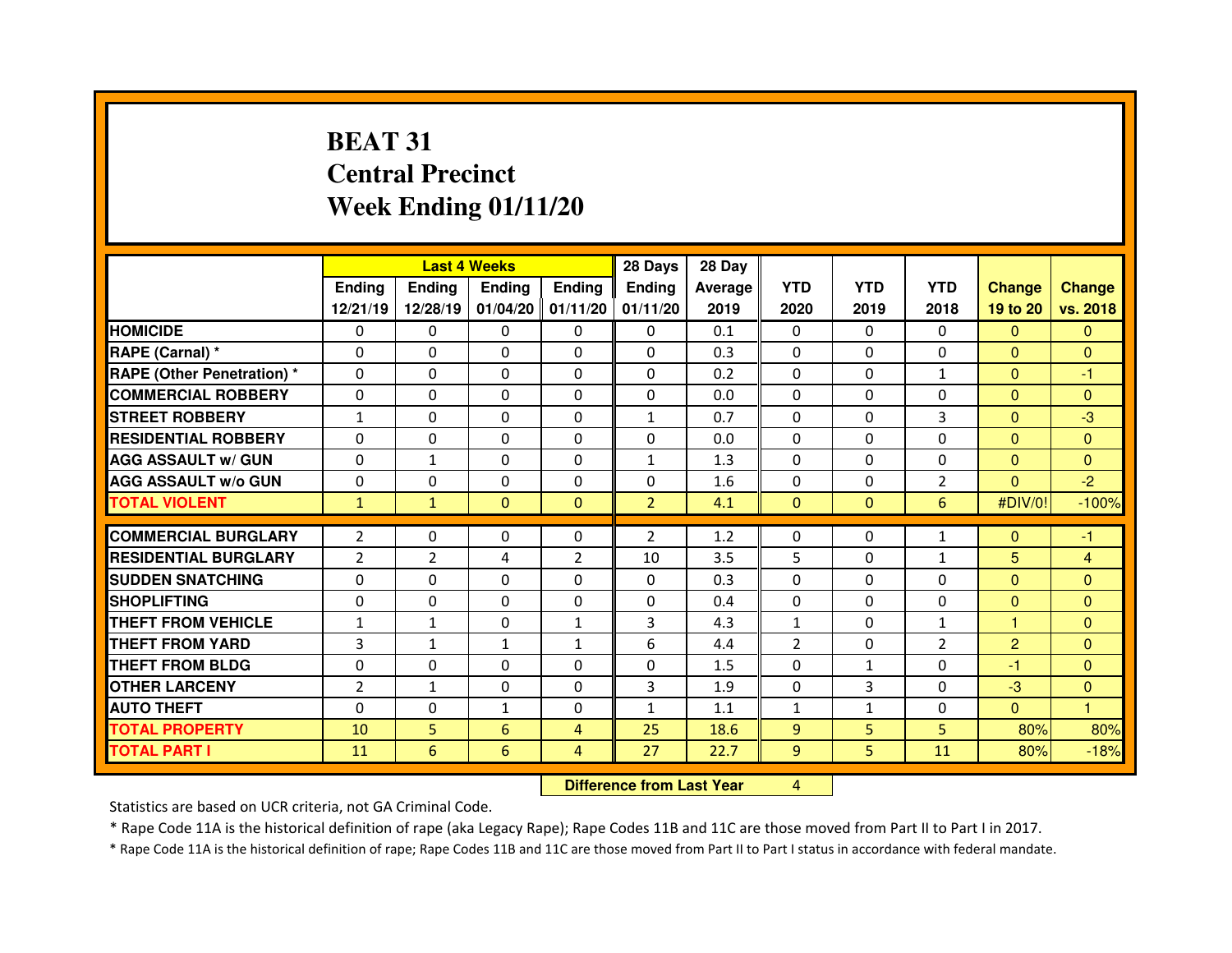# **BEAT 32 Central PrecinctWeek Ending 01/11/20**

|                                  |                | <b>Last 4 Weeks</b> |                |                |                                  | 28 Day         |                |                |                |                |                |
|----------------------------------|----------------|---------------------|----------------|----------------|----------------------------------|----------------|----------------|----------------|----------------|----------------|----------------|
|                                  | <b>Ending</b>  | <b>Ending</b>       | <b>Ending</b>  | Ending         | Ending                           | <b>Average</b> | <b>YTD</b>     | <b>YTD</b>     | <b>YTD</b>     | <b>Change</b>  | <b>Change</b>  |
|                                  | 12/21/19       | 12/28/19            | 01/04/20       | 01/11/20       | 01/11/20                         | 2019           | 2020           | 2019           | 2018           | 19 to 20       | vs. 2018       |
| <b>HOMICIDE</b>                  | 0              | $\Omega$            | 0              | $\mathbf{0}$   | $\Omega$                         | 0.1            | $\mathbf{0}$   | $\Omega$       | $\Omega$       | $\mathbf{0}$   | $\Omega$       |
| RAPE (Carnal) *                  | $\Omega$       | 0                   | 0              | $\Omega$       | $\Omega$                         | 0.2            | $\Omega$       | $\Omega$       | $\mathbf{0}$   | $\mathbf{0}$   | $\mathbf{0}$   |
| <b>RAPE (Other Penetration)*</b> | $\Omega$       | 0                   | $\Omega$       | $\Omega$       | $\Omega$                         | 0.1            | $\Omega$       | $\Omega$       | $\Omega$       | $\mathbf{0}$   | $\Omega$       |
| <b>COMMERCIAL ROBBERY</b>        | $\mathbf{1}$   | $\mathbf{1}$        | $\overline{2}$ | $\mathbf{0}$   | $\overline{4}$                   | 0.9            | $\mathbf{1}$   | $\Omega$       | 0              | 1              | 1              |
| <b>STREET ROBBERY</b>            | $\Omega$       | 0                   | $\Omega$       | $\Omega$       | $\Omega$                         | 0.2            | $\Omega$       | $\Omega$       | $\Omega$       | $\mathbf{0}$   | $\Omega$       |
| <b>RESIDENTIAL ROBBERY</b>       | $\Omega$       | 0                   | $\Omega$       | $\mathbf{0}$   | $\Omega$                         | 0.0            | $\Omega$       | $\Omega$       | 0              | $\mathbf{0}$   | $\Omega$       |
| <b>AGG ASSAULT w/ GUN</b>        | $\Omega$       | 0                   | $\mathbf{1}$   | $\mathbf{1}$   | $\overline{2}$                   | 0.2            | 2              | $\mathbf{1}$   | $\Omega$       | 1              | $\overline{2}$ |
| <b>AGG ASSAULT W/o GUN</b>       | $\Omega$       | 0                   | $\Omega$       | $\Omega$       | $\Omega$                         | 0.8            | $\Omega$       | $\Omega$       | 0              | $\overline{0}$ | $\overline{0}$ |
| <b>TOTAL VIOLENT</b>             | $\mathbf{1}$   | $\mathbf{1}$        | 3              | $\mathbf{1}$   | 6                                | 2.5            | 3              | $\mathbf{1}$   | $\overline{0}$ | 200%           | #DIV/0!        |
| <b>COMMERCIAL BURGLARY</b>       | 0              | 0                   | 0              | $\mathbf{1}$   | $\mathbf{1}$                     | 0.3            | $\mathbf{1}$   | $\Omega$       | 0              | н              | 1              |
| <b>RESIDENTIAL BURGLARY</b>      | $\Omega$       | 0                   | 0              | $\mathbf{1}$   | $\mathbf{1}$                     | 1.8            | $\mathbf{1}$   | $\mathbf{1}$   | $\mathbf{1}$   | $\Omega$       | $\mathbf{0}$   |
| <b>SUDDEN SNATCHING</b>          | 0              | 0                   | 0              | $\mathbf{0}$   | $\Omega$                         | 0.2            | $\mathbf{0}$   | $\Omega$       | $\Omega$       | $\mathbf{0}$   | $\Omega$       |
| <b>SHOPLIFTING</b>               | $\overline{2}$ | 0                   | 0              | $\mathbf{1}$   | $\overline{3}$                   | 3.1            | $\mathbf{1}$   | $\Omega$       | 3              | 1              | $-2$           |
| <b>THEFT FROM VEHICLE</b>        | 0              | 0                   | 4              | 0              | 4                                | 4.9            | $\mathbf{0}$   | $\Omega$       | 3              | $\mathbf{0}$   | $-3$           |
| <b>THEFT FROM YARD</b>           | $\mathbf{1}$   | 0                   | 0              | 0              | $\mathbf{1}$                     | 2.6            | 0              | $\Omega$       | $\mathbf{1}$   | $\mathbf{0}$   | $-1$           |
| <b>THEFT FROM BLDG</b>           | 0              | 0                   | 0              | 0              | 0                                | 2.5            | $\Omega$       | $\Omega$       | 3              | $\mathbf{0}$   | $-3$           |
| <b>OTHER LARCENY</b>             | $\Omega$       | 0                   | 0              | $\overline{2}$ | $\overline{2}$                   | 0.8            | $\overline{2}$ | $\Omega$       | 0              | $\overline{2}$ | $\overline{2}$ |
| <b>AUTO THEFT</b>                | 0              | 0                   | $\mathbf{1}$   | $\Omega$       | $\mathbf{1}$                     | 1.2            | $\mathbf{0}$   | $\mathbf{1}$   | $\mathbf{1}$   | -1             | $-1$           |
| <b>TOTAL PROPERTY</b>            | $\overline{3}$ | $\mathbf{0}$        | 5              | 5              | 13                               | 17.3           | 5              | $\overline{2}$ | 12             | 150%           | $-58%$         |
| <b>TOTAL PART I</b>              | 4              | $\mathbf{1}$        | 8              | 6              | 19                               | 19.9           | 8              | $\overline{3}$ | 12             | 167%           | $-33%$         |
|                                  |                |                     |                |                | <b>Difference from Last Year</b> |                | 5              |                |                |                |                |

 **Difference from Last Year**

Statistics are based on UCR criteria, not GA Criminal Code.

\* Rape Code 11A is the historical definition of rape (aka Legacy Rape); Rape Codes 11B and 11C are those moved from Part II to Part I in 2017.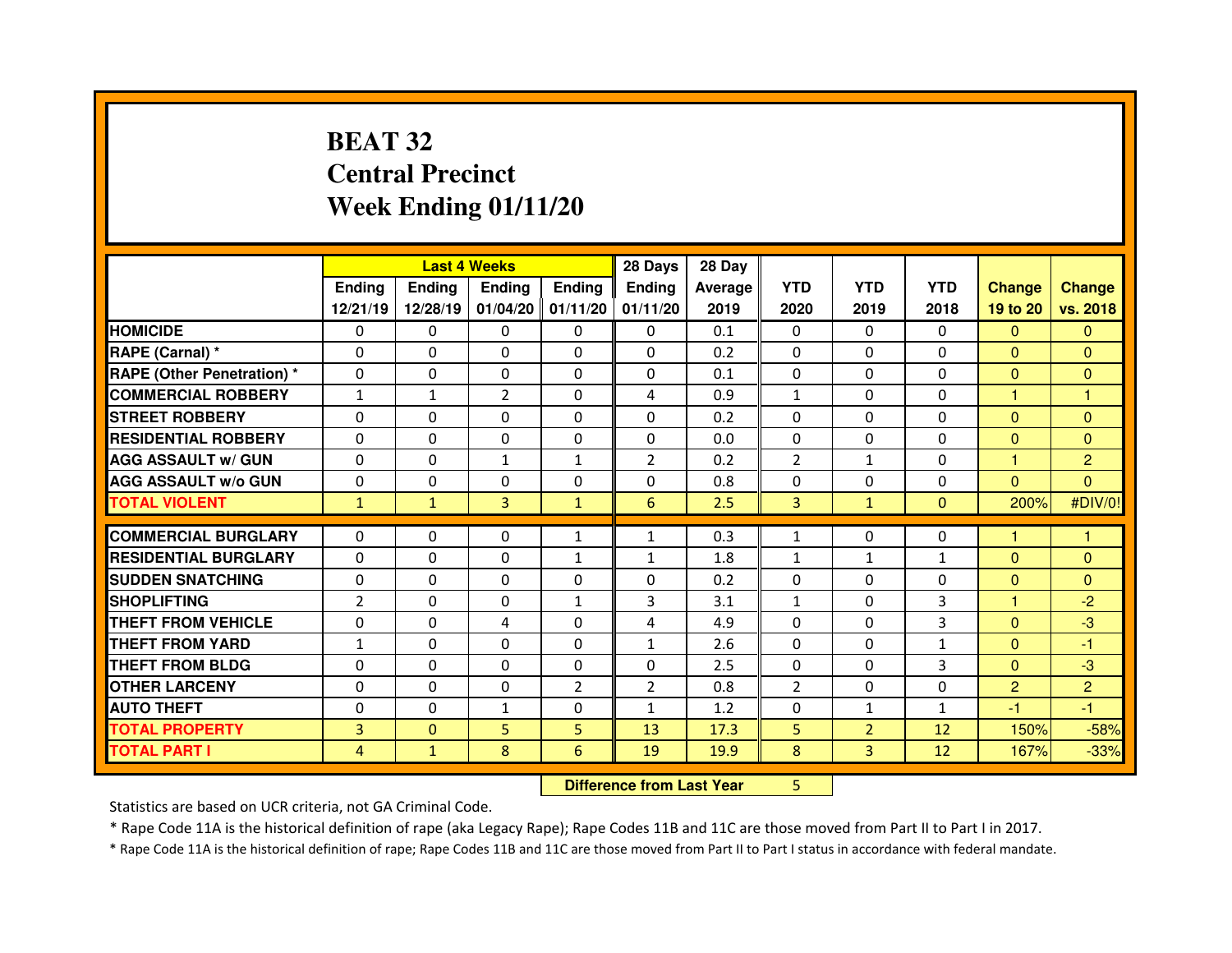# **BEAT 33 Central PrecinctWeek Ending 01/11/20**

|                                  |                |                | <b>Last 4 Weeks</b> |                     | 28 Days                          | 28 Day         |                |                |                |                |                |
|----------------------------------|----------------|----------------|---------------------|---------------------|----------------------------------|----------------|----------------|----------------|----------------|----------------|----------------|
|                                  | Ending         | <b>Ending</b>  | <b>Ending</b>       | <b>Ending</b>       | <b>Ending</b>                    | <b>Average</b> | <b>YTD</b>     | <b>YTD</b>     | <b>YTD</b>     | <b>Change</b>  | <b>Change</b>  |
|                                  | 12/21/19       | 12/28/19       |                     | $01/04/20$ 01/11/20 | 01/11/20                         | 2019           | 2020           | 2019           | 2018           | 19 to 20       | vs. 2018       |
| <b>HOMICIDE</b>                  | 0              | $\mathbf{1}$   | 0                   | $\Omega$            | $\mathbf{1}$                     | 0.2            | 0              | 1              | $\Omega$       | $-1$           | $\Omega$       |
| <b>RAPE (Carnal) *</b>           | $\Omega$       | 0              | 0                   | $\Omega$            | $\Omega$                         | 0.0            | $\Omega$       | $\Omega$       | $\Omega$       | $\mathbf{0}$   | $\Omega$       |
| <b>RAPE (Other Penetration)*</b> | $\Omega$       | 0              | 0                   | 0                   | 0                                | 0.1            | $\Omega$       | $\Omega$       | $\Omega$       | $\overline{0}$ | $\Omega$       |
| <b>COMMERCIAL ROBBERY</b>        | $\Omega$       | $\mathbf{1}$   | $\mathbf{0}$        | $\Omega$            | $\mathbf{1}$                     | 0.3            | $\Omega$       | $\mathbf{0}$   | $\Omega$       | $\Omega$       | $\Omega$       |
| <b>STREET ROBBERY</b>            | $\mathbf{1}$   | 0              | $\mathbf{0}$        | $\mathbf{1}$        | $\overline{2}$                   | 1.3            | $\mathbf{1}$   | $\Omega$       | $\Omega$       | 1              | $\overline{1}$ |
| <b>RESIDENTIAL ROBBERY</b>       | 0              | 0              | $\mathbf{0}$        | $\Omega$            | 0                                | 0.0            | 0              | $\mathbf{0}$   | $\Omega$       | $\overline{0}$ | $\Omega$       |
| <b>AGG ASSAULT w/ GUN</b>        | 0              | $\overline{2}$ | $\mathbf{0}$        | $\Omega$            | $\overline{2}$                   | 1.2            | $\Omega$       | $\mathbf{1}$   | $\Omega$       | $-1$           | $\Omega$       |
| <b>AGG ASSAULT w/o GUN</b>       | 0              | 0              | 0                   | $\mathbf{1}$        | $\mathbf{1}$                     | 1.5            | $\mathbf{1}$   | $\mathbf{0}$   | $\mathbf{1}$   | 1              | $\mathbf{0}$   |
| <b>TOTAL VIOLENT</b>             | $\mathbf{1}$   | $\overline{4}$ | $\mathbf{0}$        | $\overline{2}$      | $\overline{7}$                   | 4.6            | $\overline{2}$ | 2 <sup>1</sup> | $\mathbf{1}$   | 0%             | 100%           |
| <b>COMMERCIAL BURGLARY</b>       | $\mathbf{1}$   | 0              | $\mathbf{1}$        | $\Omega$            | $\overline{2}$                   | 1.3            | 0              | $\Omega$       | 0              | $\mathbf{0}$   | $\mathbf{0}$   |
| <b>RESIDENTIAL BURGLARY</b>      | $\Omega$       | 0              | $\mathbf{1}$        | $\Omega$            | $\mathbf{1}$                     | 1.8            | $\Omega$       | $\mathbf{1}$   | $\mathbf{1}$   | -1             | -1             |
| <b>SUDDEN SNATCHING</b>          | 0              | 0              | $\Omega$            | $\Omega$            | 0                                | 0.1            | $\Omega$       | $\Omega$       | $\Omega$       | $\overline{0}$ | $\mathbf{0}$   |
| <b>SHOPLIFTING</b>               | $\overline{2}$ | 0              | $\mathbf{1}$        | $\Omega$            | 3                                | 7.9            | $\mathbf{1}$   | $\overline{2}$ | $\Omega$       | -1             | 1              |
| <b>THEFT FROM VEHICLE</b>        | 0              | 0              | $\Omega$            | 0                   | 0                                | 3.4            | 0              | $\Omega$       | $\overline{2}$ | $\overline{0}$ | $-2$           |
| <b>THEFT FROM YARD</b>           | 0              | 0              | 0                   | $\overline{2}$      | $\overline{2}$                   | 3.6            | $\overline{2}$ | $\overline{2}$ | 0              | $\overline{0}$ | $\overline{2}$ |
| <b>THEFT FROM BLDG</b>           | $\mathbf{1}$   | $\mathbf{1}$   | 0                   | $\Omega$            | $\overline{2}$                   | 1.7            | $\Omega$       | $\mathbf{1}$   | 3              | $-1$           | $-3$           |
| <b>OTHER LARCENY</b>             | 0              | 0              | 0                   | 0                   | 0                                | 2.0            | 0              | $\mathbf{1}$   | 0              | $-1$           | $\mathbf{0}$   |
| <b>AUTO THEFT</b>                | $\mathbf{1}$   | 0              | $\Omega$            | $\mathbf{1}$        | $\overline{2}$                   | 1.4            | $\mathbf{1}$   | $\mathbf{0}$   | $\mathbf{1}$   | н              | $\Omega$       |
| <b>TOTAL PROPERTY</b>            | 5              | $\mathbf{1}$   | 3                   | 3                   | 12                               | 23.2           | $\overline{4}$ | $\overline{7}$ | $\overline{7}$ | $-43%$         | $-43%$         |
| <b>TOTAL PART I</b>              | 6              | 5              | 3                   | 5                   | 19                               | 27.8           | 6              | 9              | 8              | $-33%$         | $-25%$         |
|                                  |                |                |                     |                     | <b>Difference from Last Year</b> |                | $-3$           |                |                |                |                |

Statistics are based on UCR criteria, not GA Criminal Code.

\* Rape Code 11A is the historical definition of rape (aka Legacy Rape); Rape Codes 11B and 11C are those moved from Part II to Part I in 2017.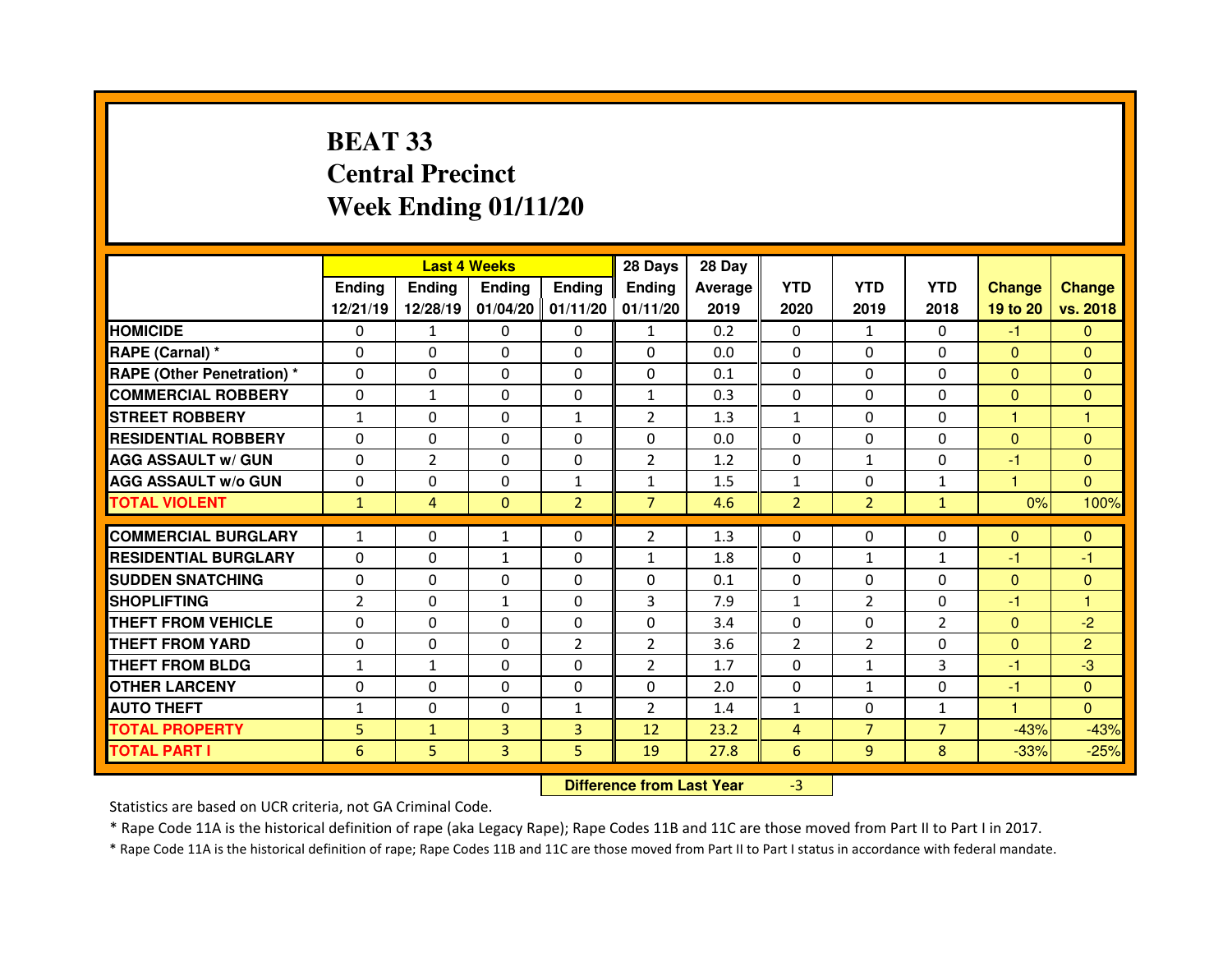# **BEAT 34 Central PrecinctWeek Ending 01/11/20**

|                                   |                | <b>Last 4 Weeks</b><br><b>Ending</b><br><b>Ending</b><br><b>Ending</b> |                |                | 28 Days                          | 28 Day  |                |                |                |                         |                |
|-----------------------------------|----------------|------------------------------------------------------------------------|----------------|----------------|----------------------------------|---------|----------------|----------------|----------------|-------------------------|----------------|
|                                   | <b>Ending</b>  |                                                                        |                |                | <b>Ending</b>                    | Average | <b>YTD</b>     | <b>YTD</b>     | <b>YTD</b>     | <b>Change</b>           | <b>Change</b>  |
|                                   | 12/21/19       | 12/28/19                                                               | 01/04/20       | 01/11/20       | 01/11/20                         | 2019    | 2020           | 2019           | 2018           | 19 to 20                | vs. 2018       |
| <b>HOMICIDE</b>                   | 0              | $\mathbf{0}$                                                           | $\Omega$       | $\Omega$       | $\mathbf{0}$                     | 0.1     | $\Omega$       | $\Omega$       | $\Omega$       | $\mathbf{0}$            | $\Omega$       |
| RAPE (Carnal) *                   | $\Omega$       | 0                                                                      | 0              | 0              | $\Omega$                         | 0.2     | 0              | $\Omega$       | 0              | $\overline{0}$          | $\overline{0}$ |
| <b>RAPE (Other Penetration) *</b> | $\Omega$       | 0                                                                      | 0              | $\mathbf{0}$   | $\Omega$                         | 0.1     | $\Omega$       | $\Omega$       | $\Omega$       | $\mathbf{0}$            | $\Omega$       |
| <b>COMMERCIAL ROBBERY</b>         | $\Omega$       | 0                                                                      | $\Omega$       | $\mathbf{0}$   | $\Omega$                         | 0.0     | $\Omega$       | $\Omega$       | 0              | $\Omega$                | $\Omega$       |
| <b>STREET ROBBERY</b>             | $\Omega$       | 0                                                                      | $\Omega$       | $\Omega$       | $\Omega$                         | 0.9     | $\Omega$       | $\Omega$       | 0              | $\mathbf{0}$            | $\Omega$       |
| <b>RESIDENTIAL ROBBERY</b>        | $\Omega$       | 0                                                                      | $\Omega$       | $\Omega$       | $\Omega$                         | 0.2     | $\Omega$       | $\Omega$       | 0              | $\overline{0}$          | $\Omega$       |
| <b>AGG ASSAULT w/ GUN</b>         | $\Omega$       | 0                                                                      | $\mathbf{1}$   | $\mathbf{1}$   | $\overline{2}$                   | 2.2     | $\overline{2}$ | $\overline{2}$ | 0              | $\overline{0}$          | $\overline{2}$ |
| <b>AGG ASSAULT w/o GUN</b>        | $\Omega$       | 0                                                                      | $\mathbf{1}$   | $\Omega$       | 1                                | 2.5     | $\mathbf 1$    | $\Omega$       | 0              | $\overline{\mathbf{1}}$ | $\overline{1}$ |
| <b>TOTAL VIOLENT</b>              | $\mathbf{0}$   | $\overline{0}$                                                         | $\overline{2}$ | $\mathbf{1}$   | $\overline{3}$                   | 6.2     | $\overline{3}$ | $\overline{2}$ | $\overline{0}$ | 50%                     | #DIV/0!        |
| <b>COMMERCIAL BURGLARY</b>        | $\Omega$       | 0                                                                      | 0              | $\Omega$       | $\Omega$                         | 0.5     | $\Omega$       | $\Omega$       | 0              | $\mathbf{0}$            | $\mathbf{0}$   |
| <b>RESIDENTIAL BURGLARY</b>       | $\Omega$       | 0                                                                      | $\mathbf{1}$   | $\mathbf{0}$   | $\mathbf{1}$                     | 3.2     | $\mathbf{0}$   | $\mathbf{1}$   | $\mathbf{1}$   | $-1$                    | $-1$           |
| <b>SUDDEN SNATCHING</b>           | $\Omega$       | 0                                                                      | $\Omega$       | 0              | $\Omega$                         | 0.2     | $\mathbf{0}$   | $\mathbf{1}$   | $\Omega$       | $-1$                    | $\Omega$       |
| <b>SHOPLIFTING</b>                | 0              | 0                                                                      | $\Omega$       | $\mathbf{0}$   | $\Omega$                         | 1.2     | $\mathbf{0}$   | $\mathbf{1}$   | 0              | -1                      | $\Omega$       |
| <b>THEFT FROM VEHICLE</b>         | $\mathbf{1}$   | 0                                                                      | 0              | 0              | $\mathbf{1}$                     | 2.3     | 0              | $\Omega$       | 0              | $\overline{0}$          | $\mathbf{0}$   |
| <b>THEFT FROM YARD</b>            | $\Omega$       | 0                                                                      | $\mathbf 1$    | $\mathbf{1}$   | $\overline{2}$                   | 2.3     | $\overline{2}$ | $\mathbf{1}$   | 0              | 1                       | $\overline{c}$ |
| <b>THEFT FROM BLDG</b>            | 0              | $\mathbf{1}$                                                           | $\Omega$       | $\mathbf{1}$   | $\overline{2}$                   | 1.4     | $\mathbf{1}$   | $\mathbf{1}$   | $\mathbf{1}$   | $\mathbf{0}$            | $\Omega$       |
| <b>OTHER LARCENY</b>              | 0              | 0                                                                      | 0              | 0              | 0                                | 0.3     | 0              | $\Omega$       | 0              | $\overline{0}$          | $\mathbf{0}$   |
| <b>AUTO THEFT</b>                 | $\mathbf{1}$   | $\mathbf{1}$                                                           | $\mathbf{1}$   | $\Omega$       | 3                                | 2.0     | $\mathbf{1}$   | $\Omega$       | $\mathbf{0}$   | н                       | 1              |
| <b>TOTAL PROPERTY</b>             | $\overline{2}$ | $\overline{2}$                                                         | 3              | $\overline{2}$ | 9 <sup>°</sup>                   | 13.3    | $\overline{4}$ | 5              | $\overline{2}$ | $-20%$                  | 100%           |
| <b>TOTAL PART I</b>               | $\overline{2}$ | $\overline{2}$                                                         | 5              | 3              | 12                               | 19.6    | $\overline{7}$ | $\overline{7}$ | $\overline{2}$ | 0%                      | 250%           |
|                                   |                |                                                                        |                |                | <b>Difference from Last Year</b> |         | $\mathbf{0}$   |                |                |                         |                |

 **Difference from Last Year**

Statistics are based on UCR criteria, not GA Criminal Code.

\* Rape Code 11A is the historical definition of rape (aka Legacy Rape); Rape Codes 11B and 11C are those moved from Part II to Part I in 2017.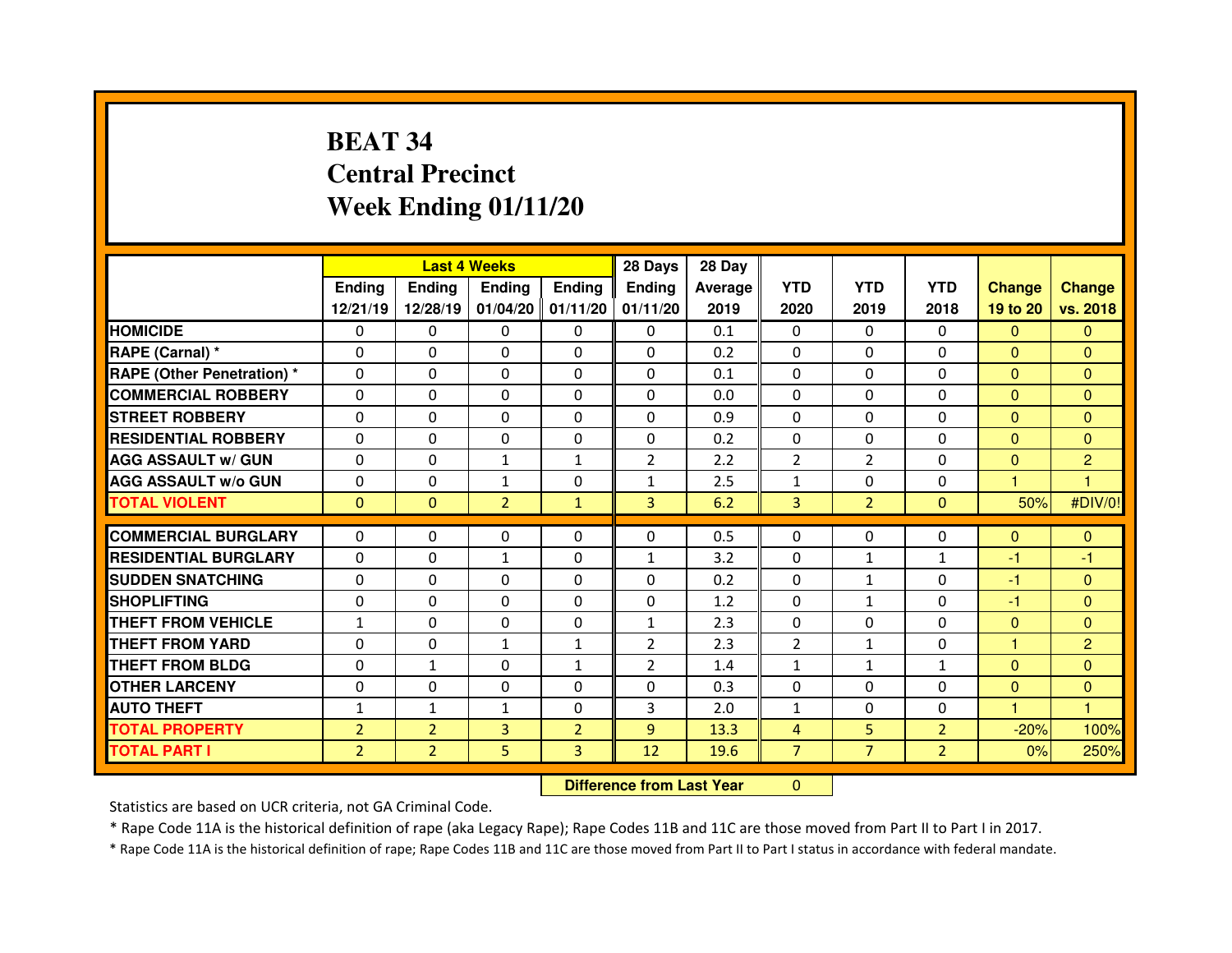# **BEAT 35 Central PrecinctWeek Ending 01/11/20**

|                                  |                | <b>Last 4 Weeks</b> |                |                |                                  | 28 Day         |                |                |                |                |                |
|----------------------------------|----------------|---------------------|----------------|----------------|----------------------------------|----------------|----------------|----------------|----------------|----------------|----------------|
|                                  | <b>Ending</b>  | <b>Ending</b>       | <b>Ending</b>  | <b>Ending</b>  | <b>Ending</b>                    | <b>Average</b> | <b>YTD</b>     | <b>YTD</b>     | <b>YTD</b>     | <b>Change</b>  | <b>Change</b>  |
|                                  | 12/21/19       | 12/28/19            | 01/04/20       | 01/11/20       | 01/11/20                         | 2019           | 2020           | 2019           | 2018           | 19 to 20       | vs. 2018       |
| <b>HOMICIDE</b>                  | 0              | 0                   | 0              | $\Omega$       | $\mathbf{0}$                     | 0.0            | 0              | $\mathbf{0}$   | $\Omega$       | $\Omega$       | $\Omega$       |
| RAPE (Carnal) *                  | $\Omega$       | 0                   | $\Omega$       | $\mathbf{0}$   | $\Omega$                         | 0.0            | $\mathbf{0}$   | $\Omega$       | 0              | $\mathbf{0}$   | $\Omega$       |
| <b>RAPE (Other Penetration)*</b> | $\Omega$       | 0                   | 0              | 0              | $\mathbf 0$                      | 0.0            | $\Omega$       | $\Omega$       | 0              | $\overline{0}$ | $\Omega$       |
| <b>COMMERCIAL ROBBERY</b>        | $\Omega$       | $\mathbf{1}$        | $\Omega$       | $\mathbf{0}$   | $\mathbf{1}$                     | 0.2            | $\Omega$       | $\Omega$       | 0              | $\Omega$       | $\Omega$       |
| <b>STREET ROBBERY</b>            | $\mathbf{1}$   | 0                   | $\Omega$       | $\mathbf{0}$   | $\mathbf{1}$                     | 1.1            | $\Omega$       | $\mathbf{1}$   | 0              | $-1$           | $\Omega$       |
| <b>RESIDENTIAL ROBBERY</b>       | 0              | 0                   | 0              | $\mathbf{0}$   | $\Omega$                         | 0.0            | $\Omega$       | $\Omega$       | 0              | $\mathbf{0}$   | $\Omega$       |
| <b>AGG ASSAULT w/ GUN</b>        | $\mathbf{1}$   | 0                   | 0              | $\mathbf{1}$   | $\overline{2}$                   | 2.4            | $\mathbf{1}$   | $\mathbf{1}$   | $\mathbf{1}$   | $\overline{0}$ | $\mathbf{0}$   |
| <b>AGG ASSAULT W/o GUN</b>       | 0              | 0                   | $\mathbf{1}$   | 0              | $\mathbf{1}$                     | 1.5            | $\mathbf{1}$   | $\Omega$       | 0              | $\mathbf{1}$   | $\overline{1}$ |
| <b>TOTAL VIOLENT</b>             | $\overline{2}$ | $\mathbf{1}$        | $\mathbf{1}$   | $\mathbf{1}$   | 5                                | 5.2            | $\overline{2}$ | $\overline{2}$ | $\mathbf{1}$   | 0%             | 100%           |
| <b>COMMERCIAL BURGLARY</b>       | 0              | 0                   | 0              | $\mathbf{1}$   | $\mathbf{1}$                     | 1.2            | $\mathbf{1}$   | $\Omega$       | $\Omega$       | 1              | 1              |
| <b>RESIDENTIAL BURGLARY</b>      | $\Omega$       | $\mathbf{1}$        | 0              | 3              | 4                                | 2.9            | 3              | $\mathbf{1}$   | $\Omega$       | $\overline{2}$ | 3              |
| <b>SUDDEN SNATCHING</b>          | 0              | 0                   | 0              | 0              | 0                                | 0.2            | $\Omega$       | 0              | $\mathbf{1}$   | $\overline{0}$ | -1             |
| <b>SHOPLIFTING</b>               | $\Omega$       | 0                   | $\mathbf{1}$   | 0              | $\mathbf{1}$                     | 2.4            | $\mathbf{1}$   | 3              | 0              | $-2$           | 1              |
| <b>THEFT FROM VEHICLE</b>        | $\mathbf{1}$   | $\mathbf{1}$        | $\overline{2}$ | $\mathbf{1}$   | 5                                | 6.5            | $\overline{2}$ | $\mathbf{1}$   | 0              | 1              | $\overline{2}$ |
| <b>THEFT FROM YARD</b>           | 0              | $\mathbf{1}$        | 0              | 0              | $\mathbf{1}$                     | 1.4            | 0              | $\mathbf{1}$   | $\mathbf{1}$   | -1             | $-1$           |
| <b>THEFT FROM BLDG</b>           | $\Omega$       | 0                   | $\mathbf{1}$   | $\mathbf{0}$   | $\mathbf{1}$                     | 1.8            | $\Omega$       | $\mathbf{1}$   | 2              | $-1$           | $-2$           |
| <b>OTHER LARCENY</b>             | $\overline{2}$ | $\mathbf{1}$        | 0              | 0              | 3                                | 1.2            | 0              | $\Omega$       | 0              | $\overline{0}$ | $\mathbf{0}$   |
| <b>AUTO THEFT</b>                | $\Omega$       | $\mathbf{1}$        | $\mathbf{1}$   | $\mathbf{1}$   | 3                                | 2.1            | $\overline{2}$ | $\Omega$       | $\overline{2}$ | $\overline{2}$ | $\overline{0}$ |
| <b>TOTAL PROPERTY</b>            | 3              | 5                   | 5              | 6              | 19                               | 19.7           | 9              | $\overline{7}$ | 6              | 29%            | 50%            |
| <b>TOTAL PART I</b>              | 5              | 6                   | 6              | $\overline{7}$ | 24                               | 24.9           | 11             | 9              | $\overline{7}$ | 22%            | 57%            |
|                                  |                |                     |                |                | <b>Difference from Last Year</b> |                | $\overline{2}$ |                |                |                |                |

Statistics are based on UCR criteria, not GA Criminal Code.

\* Rape Code 11A is the historical definition of rape (aka Legacy Rape); Rape Codes 11B and 11C are those moved from Part II to Part I in 2017.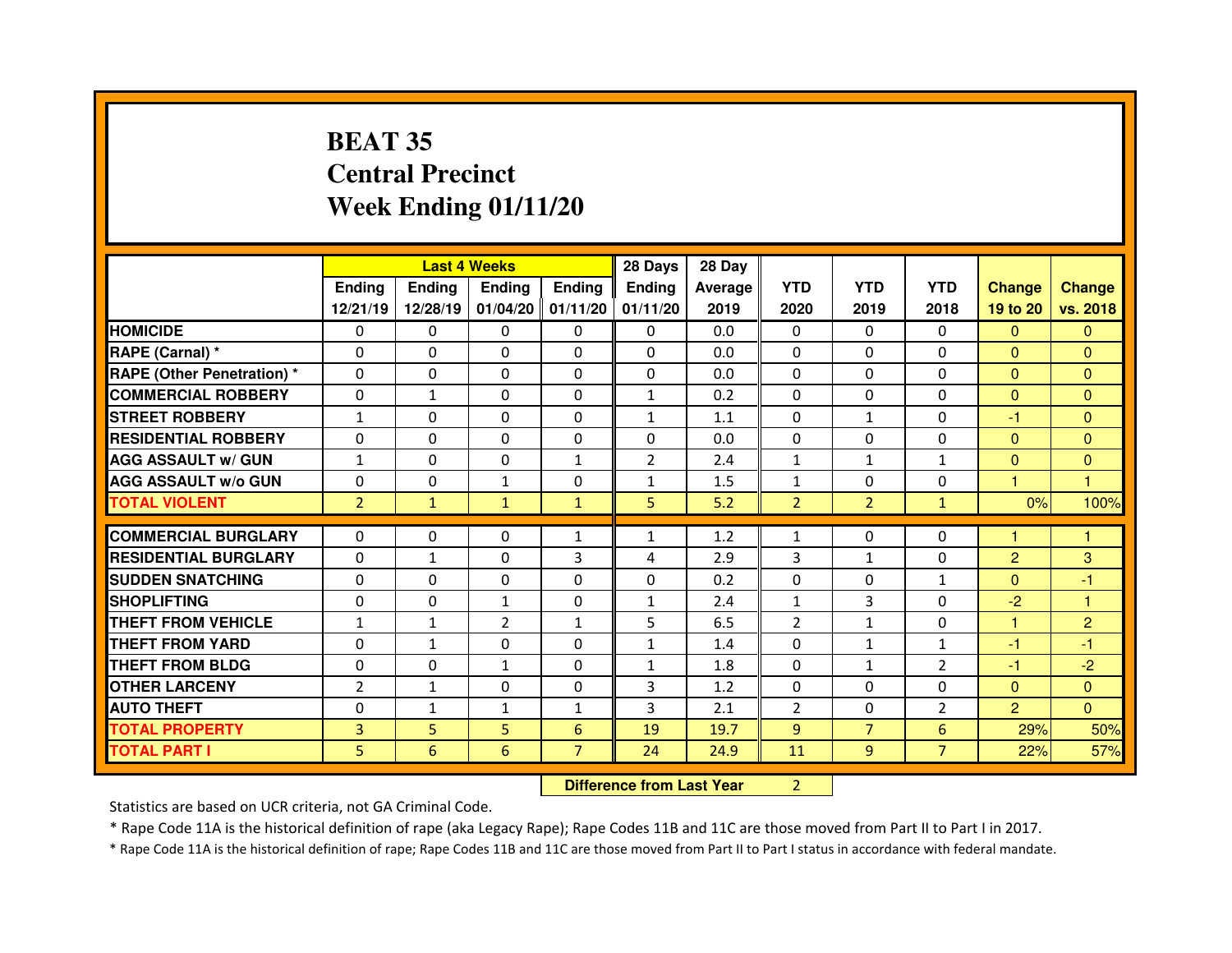# **BEAT 36 Central PrecinctWeek Ending 01/11/20**

|                                  |              |                | <b>Last 4 Weeks</b> |                | 28 Days        | 28 Day  |                |                |                |                |               |
|----------------------------------|--------------|----------------|---------------------|----------------|----------------|---------|----------------|----------------|----------------|----------------|---------------|
|                                  | Ending       | <b>Ending</b>  | <b>Endina</b>       | <b>Ending</b>  | <b>Ending</b>  | Average | <b>YTD</b>     | <b>YTD</b>     | <b>YTD</b>     | <b>Change</b>  | <b>Change</b> |
|                                  | 12/21/19     | 12/28/19       | 01/04/20            | 01/11/20       | 01/11/20       | 2019    | 2020           | 2019           | 2018           | 19 to 20       | vs. 2018      |
| <b>HOMICIDE</b>                  | $\Omega$     | 0              | $\Omega$            | $\Omega$       | $\Omega$       | 0.0     | $\Omega$       | $\Omega$       | $\Omega$       | $\Omega$       | $\Omega$      |
| RAPE (Carnal) *                  | $\Omega$     | 0              | 0                   | $\Omega$       | $\Omega$       | 0.2     | $\Omega$       | $\Omega$       | $\Omega$       | $\Omega$       | $\Omega$      |
| <b>RAPE (Other Penetration)*</b> | $\Omega$     | 0              | $\Omega$            | $\Omega$       | $\Omega$       | 0.0     | $\Omega$       | $\Omega$       | $\Omega$       | $\Omega$       | $\Omega$      |
| <b>COMMERCIAL ROBBERY</b>        | $\Omega$     | 0              | $\Omega$            | $\Omega$       | $\Omega$       | 0.2     | $\Omega$       | $\Omega$       | $\Omega$       | $\mathbf{0}$   | $\Omega$      |
| <b>STREET ROBBERY</b>            | $\mathbf{1}$ | 0              | $\mathbf{1}$        | $\Omega$       | $\overline{2}$ | 0.6     | $\Omega$       | $\Omega$       | $\Omega$       | $\Omega$       | $\Omega$      |
| <b>RESIDENTIAL ROBBERY</b>       | $\Omega$     | 0              | $\Omega$            | $\Omega$       | $\Omega$       | 0.1     | $\Omega$       | $\Omega$       | $\Omega$       | $\Omega$       | $\Omega$      |
| <b>AGG ASSAULT w/ GUN</b>        | $\Omega$     | 0              | $\mathbf{1}$        | $\Omega$       | $\mathbf{1}$   | 1.1     | $\Omega$       | $\Omega$       | $\Omega$       | $\overline{0}$ | $\Omega$      |
| <b>AGG ASSAULT w/o GUN</b>       | 0            | $\mathbf{1}$   | $\mathbf{1}$        | $\mathbf{0}$   | $\overline{2}$ | 0.8     | $\mathbf{0}$   | $\Omega$       | $\Omega$       | $\mathbf{0}$   | $\Omega$      |
| <b>TOTAL VIOLENT</b>             | $\mathbf{1}$ | $\mathbf{1}$   | 3                   | $\Omega$       | 5              | 3.0     | $\mathbf{0}$   | $\Omega$       | $\overline{0}$ | #DIV/0!        | #DIV/0!       |
| <b>COMMERCIAL BURGLARY</b>       | $\mathbf{1}$ | $\mathbf{1}$   | $\mathbf{1}$        | $\mathbf{0}$   | 3              | 1.1     | $\mathbf{0}$   | $\Omega$       | 0              | $\mathbf{0}$   | $\Omega$      |
|                                  |              |                |                     |                |                |         |                |                |                | 1              |               |
| <b>RESIDENTIAL BURGLARY</b>      | $\Omega$     | 0              | 0                   | $\mathbf{1}$   | $\mathbf{1}$   | 2.3     | $\mathbf{1}$   | $\Omega$       | $\mathbf{1}$   |                | $\Omega$      |
| <b>SUDDEN SNATCHING</b>          | $\Omega$     | 0              | 0                   | $\Omega$       | $\Omega$       | 0.1     | $\mathbf{0}$   | $\Omega$       | $\Omega$       | $\mathbf{0}$   | $\Omega$      |
| <b>SHOPLIFTING</b>               | $\Omega$     | 0              | $\overline{2}$      | $\Omega$       | $\overline{2}$ | 3.7     | $\mathbf{1}$   | $\Omega$       | $\overline{2}$ | 1              | $-1$          |
| THEFT FROM VEHICLE               | 0            | $\mathbf{1}$   | 4                   | $\mathbf{0}$   | 5              | 3.3     | 4              | $\overline{2}$ | $\mathbf{1}$   | $\overline{2}$ | 3             |
| <b>THEFT FROM YARD</b>           | $\Omega$     | 0              | $\Omega$            | $\Omega$       | $\Omega$       | 0.7     | $\Omega$       | $\Omega$       | $\Omega$       | $\mathbf{0}$   | $\Omega$      |
| <b>THEFT FROM BLDG</b>           | 0            | 0              | $\Omega$            | $\mathbf{0}$   | $\Omega$       | 1.5     | $\Omega$       | 4              | $\Omega$       | $-4$           | $\Omega$      |
| <b>OTHER LARCENY</b>             | $\mathbf{1}$ | 0              | $\Omega$            | $\mathbf{0}$   | $\mathbf{1}$   | 0.3     | $\Omega$       | $\Omega$       | $\Omega$       | $\mathbf{0}$   | $\Omega$      |
|                                  |              | 0              | 0                   | $\mathbf{1}$   | $\overline{2}$ | 1.8     | $\mathbf{1}$   | $\overline{2}$ | $\Omega$       | $-1$           | 1             |
| <b>AUTO THEFT</b>                | 1            |                |                     |                |                |         |                |                |                |                |               |
| <b>TOTAL PROPERTY</b>            | 3            | $\overline{2}$ | $\overline{7}$      | $\overline{2}$ | 14             | 14.8    | $\overline{7}$ | 8              | 4              | $-13%$         | 75%           |
| <b>TOTAL PART I</b>              | 4            | 3              | 10                  | $\overline{2}$ | 19             | 17.8    | $\overline{7}$ | 8              | 4              | $-13%$         | 75%           |

 **Difference from Last Year**-1

Statistics are based on UCR criteria, not GA Criminal Code.

\* Rape Code 11A is the historical definition of rape (aka Legacy Rape); Rape Codes 11B and 11C are those moved from Part II to Part I in 2017.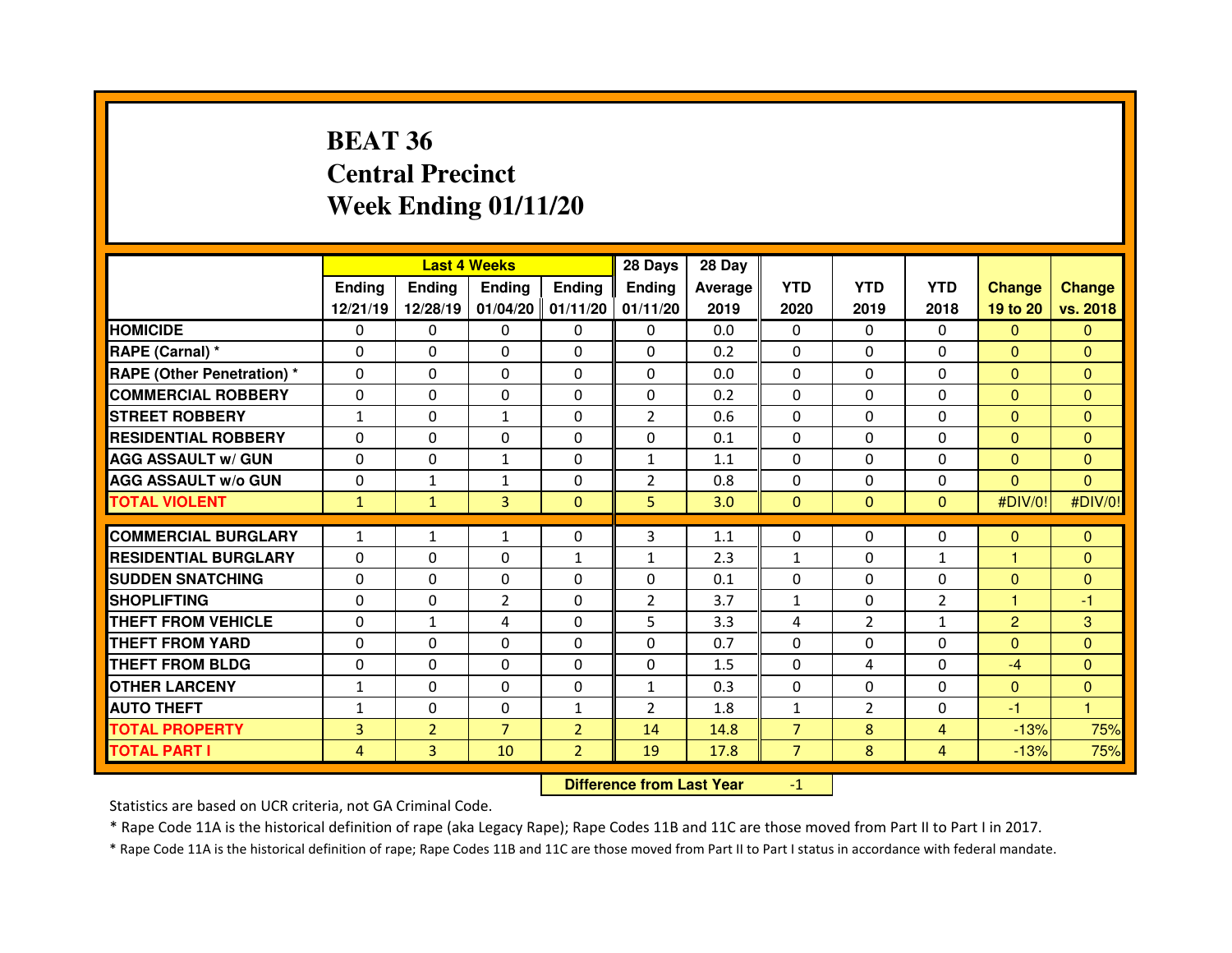# **BEAT 41 South PrecinctWeek Ending 01/11/20**

|                                   |                |                | <b>Last 4 Weeks</b> |                          | 28 Days        | 28 Day  |                |                |                |                |              |
|-----------------------------------|----------------|----------------|---------------------|--------------------------|----------------|---------|----------------|----------------|----------------|----------------|--------------|
|                                   | <b>Ending</b>  | <b>Ending</b>  | <b>Ending</b>       | <b>Endina</b>            | Ending         | Average | <b>YTD</b>     | <b>YTD</b>     | <b>YTD</b>     | <b>Change</b>  | Change       |
|                                   | 12/21/19       | 12/28/19       | 01/04/20            | 01/11/20                 | 01/11/20       | 2019    | 2020           | 2019           | 2018           | 19 to 20       | vs. 2018     |
| <b>HOMICIDE</b>                   | $\Omega$       | 0              | 0                   | 0                        | $\mathbf{0}$   | 0.1     | 0              | $\Omega$       | $\Omega$       | $\Omega$       | $\Omega$     |
| RAPE (Carnal) *                   | $\Omega$       | 0              | $\Omega$            | 0                        | $\Omega$       | 0.2     | 0              | $\Omega$       | $\Omega$       | $\Omega$       | $\Omega$     |
| <b>RAPE (Other Penetration) *</b> | $\Omega$       | $\Omega$       | $\Omega$            | $\Omega$                 | $\Omega$       | 0.0     | $\Omega$       | $\Omega$       | $\Omega$       | $\Omega$       | $\Omega$     |
| <b>COMMERCIAL ROBBERY</b>         | $\mathbf{1}$   | $\Omega$       | $\Omega$            | $\Omega$                 | $\mathbf{1}$   | 0.6     | $\Omega$       | $\Omega$       | $\Omega$       | $\mathbf{0}$   | $\Omega$     |
| <b>STREET ROBBERY</b>             | $\overline{2}$ | $\Omega$       | 0                   | $\Omega$                 | $\overline{2}$ | 0.9     | $\Omega$       | $\Omega$       | $\mathbf{1}$   | $\Omega$       | $-1$         |
| <b>RESIDENTIAL ROBBERY</b>        | $\Omega$       | 0              | 0                   | 0                        | $\mathbf{0}$   | 0.1     | 0              | 0              | $\Omega$       | $\mathbf{0}$   | $\mathbf{0}$ |
| <b>AGG ASSAULT w/ GUN</b>         | $\Omega$       | $\Omega$       | $\Omega$            | $\Omega$                 | $\Omega$       | 0.2     | $\Omega$       | $\Omega$       | $\Omega$       | $\overline{0}$ | $\Omega$     |
| <b>AGG ASSAULT w/o GUN</b>        | $\mathbf{1}$   | 0              | 0                   | 0                        | $\mathbf{1}$   | 0.8     | 0              | 0              | 0              | $\mathbf{0}$   | $\mathbf{0}$ |
| <b>TOTAL VIOLENT</b>              | $\overline{4}$ | $\mathbf{0}$   | $\mathbf{0}$        | $\mathbf{0}$             | $\overline{4}$ | 3.0     | $\mathbf{0}$   | $\mathbf{0}$   | $\mathbf{1}$   | #DIV/0!        | $-100%$      |
| <b>COMMERCIAL BURGLARY</b>        | $\Omega$       | 0              | 0                   | 0                        | 0              | 1.1     | 0              | $\Omega$       | $\mathbf{1}$   | $\mathbf{0}$   | -1           |
| <b>RESIDENTIAL BURGLARY</b>       | $\Omega$       | $\Omega$       | $\Omega$            |                          | $\mathbf{1}$   | 0.8     | $\mathbf{1}$   | $\Omega$       | $\Omega$       | 1              | 1            |
| <b>SUDDEN SNATCHING</b>           | $\Omega$       | $\Omega$       | $\Omega$            | $\mathbf{1}$<br>$\Omega$ | 0              | 0.2     | $\Omega$       | $\Omega$       | $\Omega$       | $\Omega$       | $\Omega$     |
| <b>SHOPLIFTING</b>                | $\Omega$       | $\Omega$       | $\Omega$            | $\Omega$                 | $\Omega$       | 1.8     | $\Omega$       | 3              | $\overline{2}$ | $-3$           | $-2$         |
| THEFT FROM VEHICLE                | $\overline{2}$ | 0              | 3                   | 0                        | 5              | 5.4     | $\mathbf{1}$   | $\mathbf{1}$   | 3              | $\mathbf{0}$   | $-2$         |
| <b>THEFT FROM YARD</b>            | $\Omega$       |                |                     | 0                        |                | 0.9     | $\Omega$       | $\mathbf{1}$   | $\Omega$       | $-1$           | $\Omega$     |
|                                   |                | $\mathbf{1}$   | $\mathbf{1}$        |                          | $\overline{2}$ |         |                |                |                |                |              |
| THEFT FROM BLDG                   | $\overline{2}$ | $\mathbf{1}$   | $\mathbf{1}$        | $\Omega$                 | 4              | 3.3     | $\Omega$       | 4              | $\overline{2}$ | $-4$           | $-2$         |
| <b>OTHER LARCENY</b>              | $\Omega$       | $\Omega$       | $\Omega$            | 0                        | 0              | 0.3     | 0              | $\Omega$       | $\Omega$       | $\overline{0}$ | $\Omega$     |
| <b>AUTO THEFT</b>                 | $\mathbf{0}$   | 0              | $\Omega$            | $\Omega$                 | $\Omega$       | 1.5     | $\Omega$       | $\Omega$       | $\overline{2}$ | $\overline{0}$ | $-2$         |
| <b>TOTAL PROPERTY</b>             | $\overline{4}$ | $\overline{2}$ | 5                   | $\mathbf{1}$             | 12             | 15.3    | $\overline{2}$ | $\overline{9}$ | 10             | $-78%$         | $-80%$       |
| <b>TOTAL PART I</b>               | 8              | $\overline{2}$ | 5                   | $\mathbf{1}$             | 16             | 18.3    | $\overline{2}$ | 9              | 11             | $-78%$         | $-82%$       |

 **Difference from Last Year**-7

Statistics are based on UCR criteria, not GA Criminal Code.

\* Rape Code 11A is the historical definition of rape (aka Legacy Rape); Rape Codes 11B and 11C are those moved from Part II to Part I in 2017.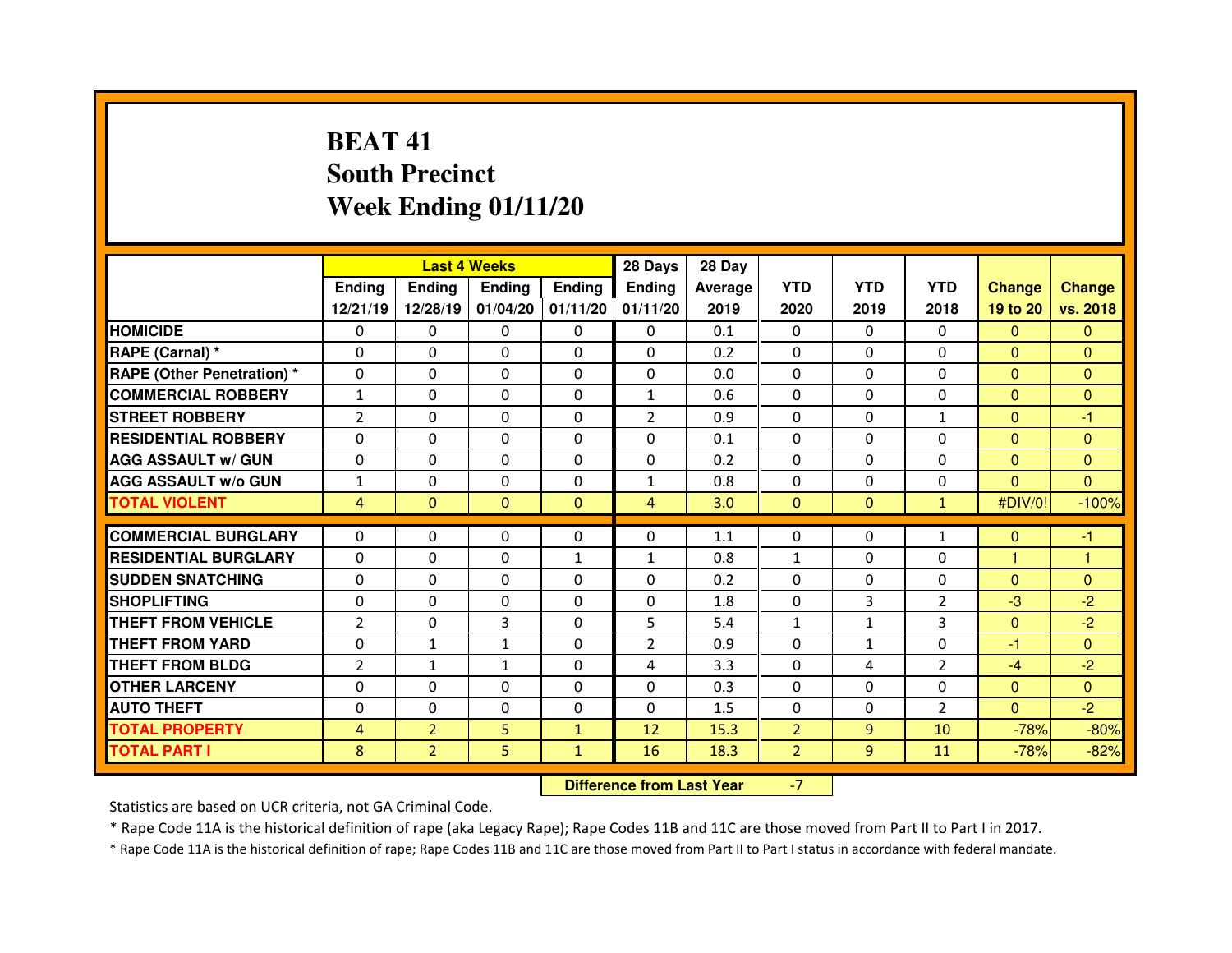# **BEAT 42 South PrecinctWeek Ending 01/11/20**

|                                  |                | <b>Last 4 Weeks</b> |               |                | 28 Days                          | 28 Day         |                |              |                |                |                |
|----------------------------------|----------------|---------------------|---------------|----------------|----------------------------------|----------------|----------------|--------------|----------------|----------------|----------------|
|                                  | <b>Ending</b>  | <b>Ending</b>       | <b>Ending</b> | <b>Ending</b>  | <b>Ending</b>                    | <b>Average</b> | <b>YTD</b>     | <b>YTD</b>   | <b>YTD</b>     | <b>Change</b>  | <b>Change</b>  |
|                                  | 12/21/19       | 12/28/19            | 01/04/20      | 01/04/19       | 01/04/19                         | 2019           | 2020           | 2019         | 2018           | 19 to 20       | vs. 2018       |
| <b>HOMICIDE</b>                  | 0              | 0                   | 0             | $\Omega$       | 0                                | 0.1            | 0              | $\mathbf{0}$ | $\Omega$       | $\Omega$       | $\Omega$       |
| RAPE (Carnal) *                  | $\Omega$       | 0                   | $\Omega$      | $\Omega$       | $\Omega$                         | 0.2            | $\mathbf{0}$   | $\Omega$     | 0              | $\mathbf{0}$   | $\Omega$       |
| <b>RAPE (Other Penetration)*</b> | $\Omega$       | 0                   | 0             | 0              | $\Omega$                         | 0.1            | $\mathbf{1}$   | $\Omega$     | 0              | 1              | 1              |
| <b>COMMERCIAL ROBBERY</b>        | $\Omega$       | 0                   | $\Omega$      | $\Omega$       | $\Omega$                         | 0.2            | $\Omega$       | $\Omega$     | 0              | $\Omega$       | $\Omega$       |
| <b>STREET ROBBERY</b>            | $\Omega$       | 0                   | $\Omega$      | $\Omega$       | $\Omega$                         | 0.4            | $\Omega$       | $\Omega$     | 0              | $\Omega$       | $\Omega$       |
| <b>RESIDENTIAL ROBBERY</b>       | $\Omega$       | 0                   | $\Omega$      | $\Omega$       | $\Omega$                         | 0.1            | $\Omega$       | $\Omega$     | 0              | $\mathbf{0}$   | $\Omega$       |
| <b>AGG ASSAULT w/ GUN</b>        | $\Omega$       | 0                   | 0             | $\Omega$       | $\Omega$                         | 0.5            | $\Omega$       | $\Omega$     | 0              | $\overline{0}$ | $\Omega$       |
| <b>AGG ASSAULT W/o GUN</b>       | 0              | 0                   | 0             | $\Omega$       | 0                                | 0.5            | 0              | $\mathbf{1}$ | 0              | $-1$           | $\mathbf{0}$   |
| <b>TOTAL VIOLENT</b>             | $\overline{0}$ | 0                   | $\mathbf{0}$  | $\mathbf{0}$   | $\mathbf{0}$                     | 2.1            | $\mathbf{1}$   | $\mathbf{1}$ | $\overline{0}$ | 0%             | #DIV/0!        |
| <b>COMMERCIAL BURGLARY</b>       | 0              | 0                   | 0             | $\Omega$       | $\Omega$                         | 0.9            | $\mathbf{0}$   | $\Omega$     | $\Omega$       | $\mathbf{0}$   | $\mathbf{0}$   |
| <b>RESIDENTIAL BURGLARY</b>      | $\Omega$       | 0                   | 0             | $\mathbf{0}$   | $\Omega$                         | 0.8            | $\Omega$       | $\Omega$     | $\Omega$       | $\mathbf{0}$   | $\Omega$       |
| <b>SUDDEN SNATCHING</b>          | 0              | 0                   | 0             | 0              | $\Omega$                         | 0.2            | $\mathbf{0}$   | $\Omega$     | 0              | $\mathbf{0}$   | $\mathbf{0}$   |
| <b>SHOPLIFTING</b>               | 8              | $\overline{2}$      | 5             | 4              | 19                               | 18.6           | 6              | 4            | $\overline{7}$ | $\overline{2}$ | $-1$           |
| <b>THEFT FROM VEHICLE</b>        | 0              | $\mathbf{1}$        | 0             | $\mathbf{1}$   | $\overline{2}$                   | 3.2            | $\mathbf{1}$   | 3            | 0              | $-2$           | 1              |
| <b>THEFT FROM YARD</b>           | 0              | $\mathbf{1}$        | 0             | 0              | $\mathbf{1}$                     | 0.7            | 0              | $\Omega$     | 0              | $\mathbf{0}$   | $\mathbf{0}$   |
| <b>THEFT FROM BLDG</b>           | $\overline{2}$ | 0                   | 0             | $\overline{2}$ | 4                                | 2.3            | $\overline{2}$ | $\mathbf{1}$ | 0              | 1              | $\overline{2}$ |
| <b>OTHER LARCENY</b>             | $\mathbf{1}$   | 0                   | 0             | 0              | $\mathbf{1}$                     | 0.8            | 0              | $\Omega$     | 0              | $\mathbf{0}$   | $\mathbf{0}$   |
| <b>AUTO THEFT</b>                | $\Omega$       | $\mathbf{1}$        | $\Omega$      | $\Omega$       | $\mathbf{1}$                     | 2.0            | $\Omega$       | $\Omega$     | $\mathbf{1}$   | $\Omega$       | $-1$           |
| <b>TOTAL PROPERTY</b>            | 11             | 5                   | 5             | $\overline{7}$ | 28                               | 29.5           | 9              | 8            | 8              | 13%            | 13%            |
| <b>TOTAL PART I</b>              | 11             | 5                   | 5             | $\overline{7}$ | 28                               | 31.5           | 10             | 9            | 8              | 11%            | 25%            |
|                                  |                |                     |               |                | <b>Difference from Last Year</b> |                | $\mathbf{1}$   |              |                |                |                |

Statistics are based on UCR criteria, not GA Criminal Code.

\* Rape Code 11A is the historical definition of rape (aka Legacy Rape); Rape Codes 11B and 11C are those moved from Part II to Part I in 2017.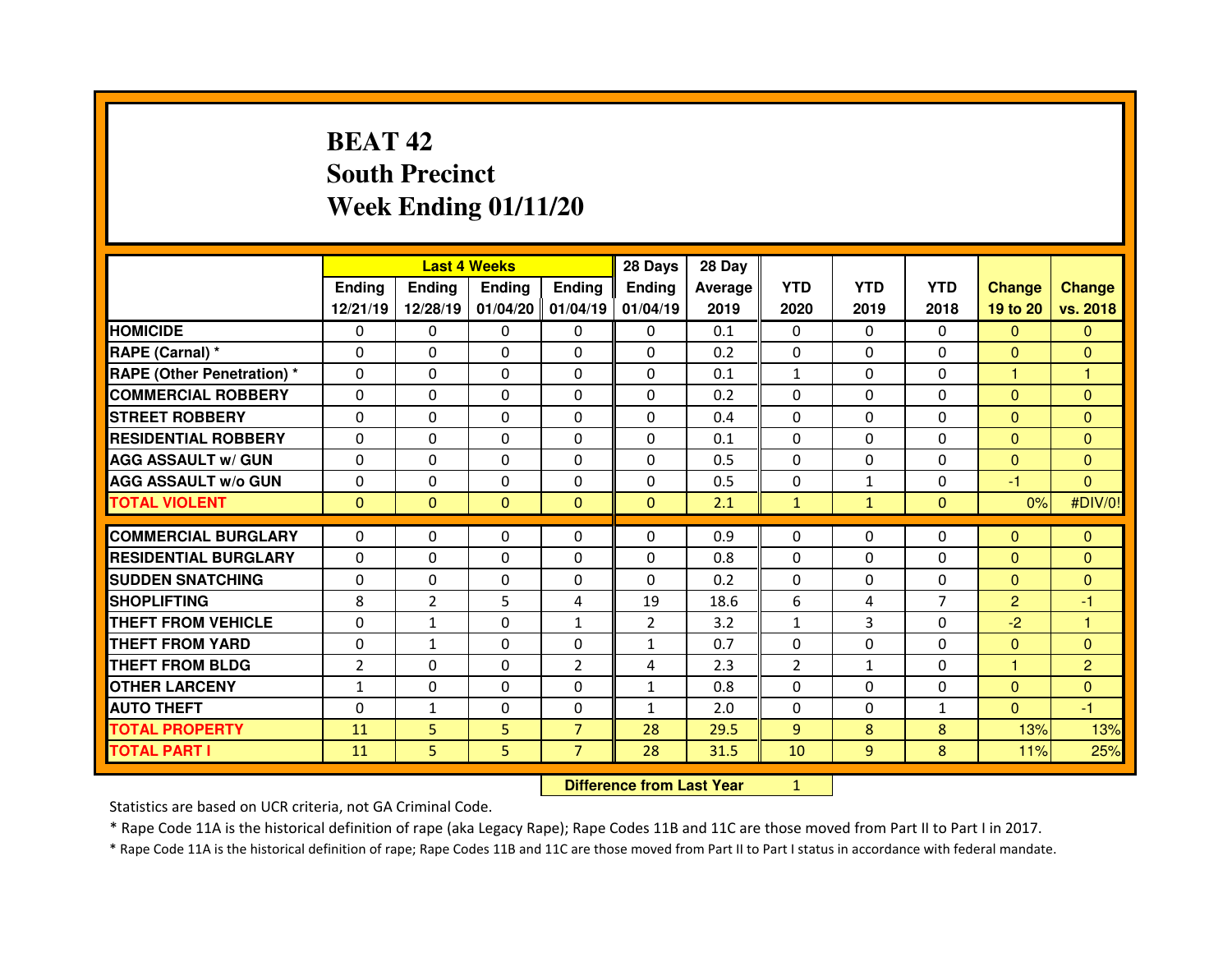# **BEAT 43 South PrecinctWeek Ending 01/11/20**

|                                   |                |                | <b>Last 4 Weeks</b> |                | 28 Days                          | 28 Day  |                |                |              |                |                |
|-----------------------------------|----------------|----------------|---------------------|----------------|----------------------------------|---------|----------------|----------------|--------------|----------------|----------------|
|                                   | <b>Ending</b>  | <b>Ending</b>  | <b>Ending</b>       | Ending         | Ending                           | Average | <b>YTD</b>     | <b>YTD</b>     | <b>YTD</b>   | <b>Change</b>  | <b>Change</b>  |
|                                   | 12/21/19       | 12/28/19       | 01/04/20            | 01/11/20       | 01/11/20                         | 2019    | 2020           | 2019           | 2018         | 19 to 20       | vs. 2018       |
| <b>HOMICIDE</b>                   | 0              | 0              | 0                   | $\mathbf{0}$   | $\Omega$                         | 0.2     | $\mathbf{0}$   | $\mathbf{1}$   | $\Omega$     | $-1$           | $\Omega$       |
| RAPE (Carnal) *                   | $\Omega$       | 0              | 0                   | $\Omega$       | $\Omega$                         | 0.2     | 0              | $\Omega$       | $\mathbf 0$  | $\mathbf{0}$   | $\overline{0}$ |
| <b>RAPE (Other Penetration) *</b> | $\Omega$       | 0              | 0                   | $\Omega$       | $\Omega$                         | 0.1     | $\Omega$       | $\Omega$       | $\Omega$     | $\mathbf{0}$   | $\Omega$       |
| <b>COMMERCIAL ROBBERY</b>         | $\mathbf{1}$   | 0              | 0                   | $\mathbf{1}$   | $\overline{2}$                   | 0.3     | $\mathbf{1}$   | $\Omega$       | 0            | 1              | 1              |
| <b>STREET ROBBERY</b>             | $\Omega$       | 0              | $\Omega$            | $\mathbf{0}$   | $\Omega$                         | 0.7     | $\Omega$       | $\Omega$       | $\Omega$     | $\mathbf{0}$   | $\Omega$       |
| <b>RESIDENTIAL ROBBERY</b>        | $\Omega$       | 0              | $\Omega$            | $\mathbf{0}$   | $\Omega$                         | 0.1     | $\Omega$       | $\Omega$       | 0            | $\Omega$       | $\Omega$       |
| <b>AGG ASSAULT w/ GUN</b>         | $\Omega$       | 0              | $\mathbf{1}$        | $\mathbf{0}$   | $\mathbf{1}$                     | 0.8     | $\mathbf{1}$   | $\Omega$       | 0            | $\mathbf{1}$   | $\mathbf{1}$   |
| <b>AGG ASSAULT W/o GUN</b>        | $\Omega$       | 0              | $\Omega$            | $\mathbf{0}$   | $\Omega$                         | 1.2     | $\Omega$       | $\Omega$       | $\mathbf{1}$ | $\overline{0}$ | $-1$           |
| <b>TOTAL VIOLENT</b>              | $\mathbf{1}$   | $\mathbf{0}$   | $\mathbf{1}$        | $\mathbf{1}$   | 3                                | 3.5     | $\overline{2}$ | $\mathbf{1}$   | $\mathbf{1}$ | 100%           | 100%           |
| <b>COMMERCIAL BURGLARY</b>        | 0              | 0              | 0                   | $\mathbf{0}$   | $\Omega$                         | 1.2     | $\mathbf{0}$   | $\overline{2}$ | 0            | $-2$           | $\Omega$       |
| <b>RESIDENTIAL BURGLARY</b>       | $\Omega$       | 0              | $\overline{2}$      | $\overline{2}$ | 4                                | 2.1     | 3              | $\mathbf{1}$   | $\mathbf{1}$ | $\overline{2}$ | $\overline{2}$ |
| <b>SUDDEN SNATCHING</b>           | $\Omega$       | 0              | 0                   | $\mathbf{0}$   | $\Omega$                         | 0.2     | $\mathbf{0}$   | $\Omega$       | $\Omega$     | $\mathbf{0}$   | $\mathbf{0}$   |
| <b>SHOPLIFTING</b>                | 0              | $\mathbf{1}$   | $\mathbf{1}$        | $\mathbf{1}$   | 3                                | 6.8     | $\overline{2}$ | $\overline{7}$ | 1            | $-5$           | 1              |
| <b>THEFT FROM VEHICLE</b>         | 0              | $\mathbf{1}$   | $\Omega$            | $\mathbf{1}$   | $\overline{2}$                   | 2.7     | $\mathbf{1}$   | 3              | 0            | $-2$           | н              |
| <b>THEFT FROM YARD</b>            | 0              | $\mathbf{1}$   | $\mathbf{1}$        | 0              | $\overline{2}$                   | 1.2     | $\mathbf{1}$   | $\Omega$       | $\mathbf{1}$ | 1              | $\mathbf{0}$   |
| <b>THEFT FROM BLDG</b>            | 0              | $\overline{2}$ | 0                   | 0              | $\overline{2}$                   | 2.1     | 0              | $\overline{2}$ | $\mathbf{1}$ | $-2$           | $-1$           |
| <b>OTHER LARCENY</b>              | $\mathbf{1}$   | 0              | 0                   | $\mathbf{1}$   | $\overline{2}$                   | 0.5     | $\mathbf{1}$   | $\Omega$       | 0            | н              | ۴              |
| <b>AUTO THEFT</b>                 | $\overline{2}$ | $\mathbf{1}$   | 0                   | $\mathbf{0}$   | 3                                | 1.8     | $\mathbf{0}$   | $\Omega$       | 0            | $\mathbf{0}$   | $\Omega$       |
| <b>TOTAL PROPERTY</b>             | 3              | 6              | 4                   | 5              | 18                               | 18.6    | 8              | 15             | 4            | $-47%$         | 100%           |
| <b>TOTAL PART I</b>               | 4              | 6              | 5                   | 6              | 21                               | 22.1    | 10             | 16             | 5            | $-38%$         | 100%           |
|                                   |                |                |                     |                | <b>Difference from Last Year</b> |         | $-6$           |                |              |                |                |

 **Difference from Last Year**

Statistics are based on UCR criteria, not GA Criminal Code.

\* Rape Code 11A is the historical definition of rape (aka Legacy Rape); Rape Codes 11B and 11C are those moved from Part II to Part I in 2017.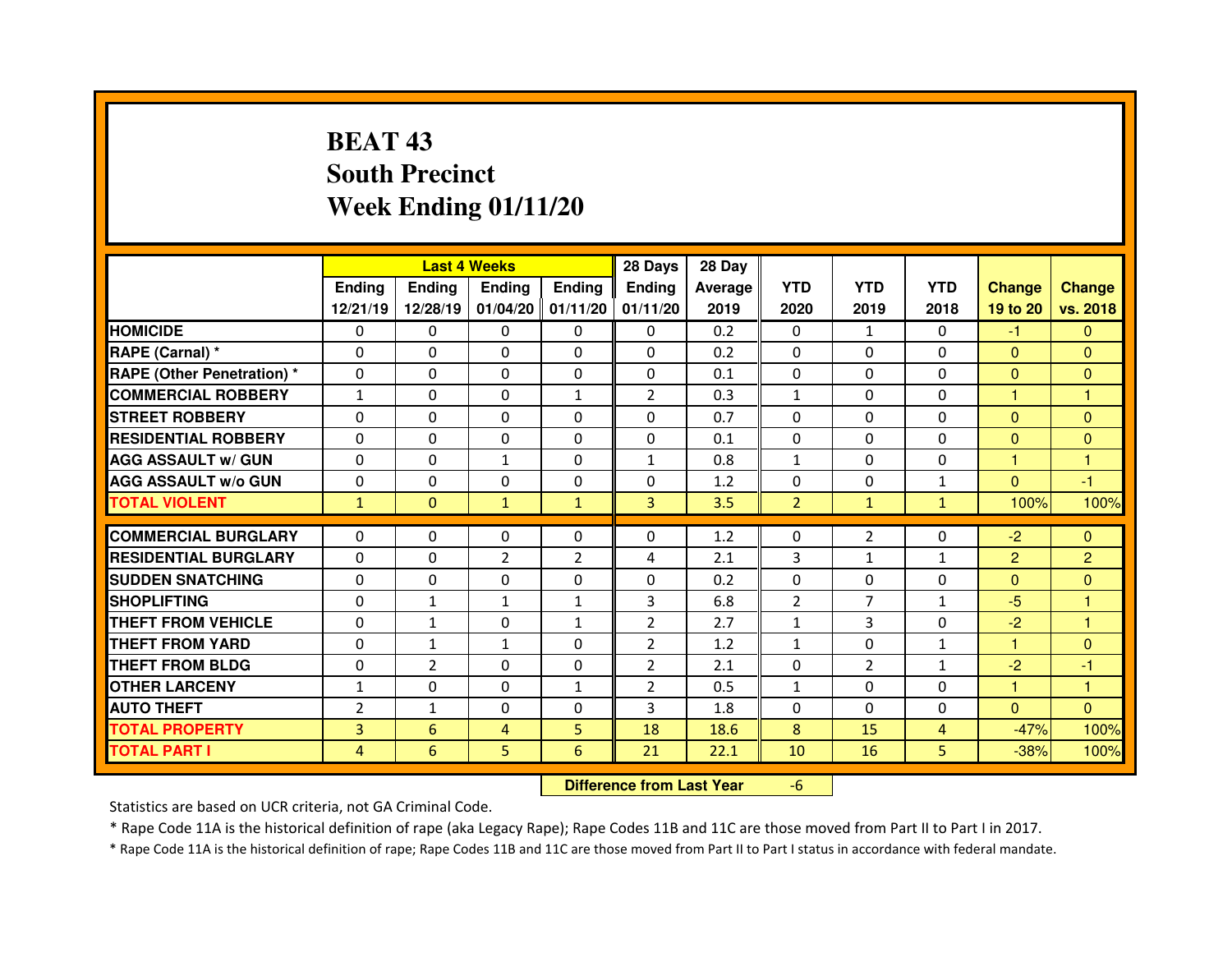# **BEAT 44 South PrecinctWeek Ending 01/11/20**

|                                  |               |                                  | <b>Last 4 Weeks</b> |                | 28 Days        | 28 Day         |              |                |              |                |                |
|----------------------------------|---------------|----------------------------------|---------------------|----------------|----------------|----------------|--------------|----------------|--------------|----------------|----------------|
|                                  | <b>Ending</b> | <b>Ending</b>                    | <b>Ending</b>       | <b>Ending</b>  | <b>Ending</b>  | <b>Average</b> | <b>YTD</b>   | <b>YTD</b>     | <b>YTD</b>   | <b>Change</b>  | <b>Change</b>  |
|                                  | 12/21/19      | 12/28/19                         | 01/04/20            | 01/11/20       | 01/11/20       | 2019           | 2020         | 2019           | 2018         | 19 to 20       | vs. 2018       |
| <b>HOMICIDE</b>                  | 0             | 0                                | 0                   | $\Omega$       | $\mathbf{0}$   | 0.1            | 0            | $\mathbf{0}$   | $\Omega$     | $\Omega$       | $\Omega$       |
| RAPE (Carnal) *                  | $\Omega$      | 0                                | $\Omega$            | $\mathbf{0}$   | $\Omega$       | 0.2            | $\mathbf{0}$ | $\Omega$       | 0            | $\mathbf{0}$   | $\Omega$       |
| <b>RAPE (Other Penetration)*</b> | $\Omega$      | 0                                | 0                   | 0              | $\Omega$       | 0.0            | $\Omega$     | $\Omega$       | 0            | $\overline{0}$ | $\Omega$       |
| <b>COMMERCIAL ROBBERY</b>        | $\Omega$      | 0                                | $\Omega$            | $\mathbf{0}$   | $\Omega$       | 0.0            | $\Omega$     | $\Omega$       | 0            | $\Omega$       | $\Omega$       |
| <b>STREET ROBBERY</b>            | $\Omega$      | 0                                | $\mathbf{1}$        | $\mathbf{0}$   | $\mathbf{1}$   | 0.5            | $\mathbf{1}$ | $\Omega$       | 0            | н              | $\overline{1}$ |
| <b>RESIDENTIAL ROBBERY</b>       | $\Omega$      | 0                                | $\Omega$            | $\mathbf{1}$   | $\mathbf{1}$   | 0.0            | $\mathbf{1}$ | $\Omega$       | $\mathbf{1}$ | 1              | $\Omega$       |
| <b>AGG ASSAULT w/ GUN</b>        | $\Omega$      | 0                                | $\mathbf{1}$        | $\mathbf{1}$   | $\overline{2}$ | 1.0            | $\mathbf{1}$ | $\mathbf{1}$   | $\Omega$     | $\overline{0}$ | $\mathbf{1}$   |
| <b>AGG ASSAULT W/o GUN</b>       | 0             | $\overline{2}$                   | 0                   | 0              | $\overline{2}$ | 1.6            | 0            | $\mathbf{1}$   | $\Omega$     | $-1$           | $\mathbf{0}$   |
| <b>TOTAL VIOLENT</b>             | $\mathbf{0}$  | $\overline{2}$                   | $\overline{2}$      | $\overline{2}$ | 6              | 3.4            | 3            | $\overline{2}$ | $\mathbf{1}$ | 50%            | 200%           |
| <b>COMMERCIAL BURGLARY</b>       | 0             | 0                                | 0                   | $\mathbf{1}$   | $\mathbf{1}$   | 0.8            | $\mathbf{1}$ | $\mathbf{1}$   | $\Omega$     | $\mathbf{0}$   | 1              |
| <b>RESIDENTIAL BURGLARY</b>      | $\mathbf{1}$  | 0                                | 0                   | $\mathbf{1}$   | $\overline{2}$ | 1.5            | $\mathbf{1}$ | $\Omega$       | $\mathbf{1}$ | 1              | $\Omega$       |
| <b>SUDDEN SNATCHING</b>          | $\Omega$      | 0                                | 0                   | 0              | 0              | 0.2            | $\Omega$     | $\Omega$       | 0            | $\overline{0}$ | $\Omega$       |
| <b>SHOPLIFTING</b>               | $\mathbf{1}$  | 0                                | $\overline{2}$      | $\mathbf{0}$   | 3              | 2.7            | $\mathbf{1}$ | $\Omega$       | 4            | 1              | $-3$           |
| <b>THEFT FROM VEHICLE</b>        | 0             | 0                                | $\mathbf{1}$        | $\overline{2}$ | 3              | 6.5            | 3            | $\Omega$       | 3            | 3              | $\Omega$       |
| <b>THEFT FROM YARD</b>           | 0             | 0                                | 0                   | 0              | 0              | 0.7            | 0            | $\Omega$       | 0            | $\mathbf{0}$   | $\mathbf{0}$   |
| <b>THEFT FROM BLDG</b>           | $\Omega$      | 0                                | 0                   | $\Omega$       | $\Omega$       | 1.4            | $\Omega$     | $\Omega$       | $\Omega$     | $\overline{0}$ | $\Omega$       |
| <b>OTHER LARCENY</b>             | 0             | 0                                | 0                   | 0              | 0              | 0.8            | 0            | $\mathbf{1}$   | $\mathbf{1}$ | $-1$           | $-1$           |
| <b>AUTO THEFT</b>                | 3             | 0                                | $\Omega$            | $\Omega$       | 3              | 2.7            | $\Omega$     | $\mathbf{1}$   | $\Omega$     | $-1$           | $\Omega$       |
| <b>TOTAL PROPERTY</b>            | 5             | 0                                | 3                   | $\overline{4}$ | 12             | 17.3           | 6            | $\overline{3}$ | 9            | 100%           | $-33%$         |
| <b>TOTAL PART I</b>              | 5             | $\overline{2}$                   | 5                   | 6              | 18             | 20.7           | 9            | 5              | 10           | 80%            | $-10%$         |
|                                  |               | <b>Difference from Last Year</b> |                     | 4              |                |                |              |                |              |                |                |

Statistics are based on UCR criteria, not GA Criminal Code.

\* Rape Code 11A is the historical definition of rape (aka Legacy Rape); Rape Codes 11B and 11C are those moved from Part II to Part I in 2017.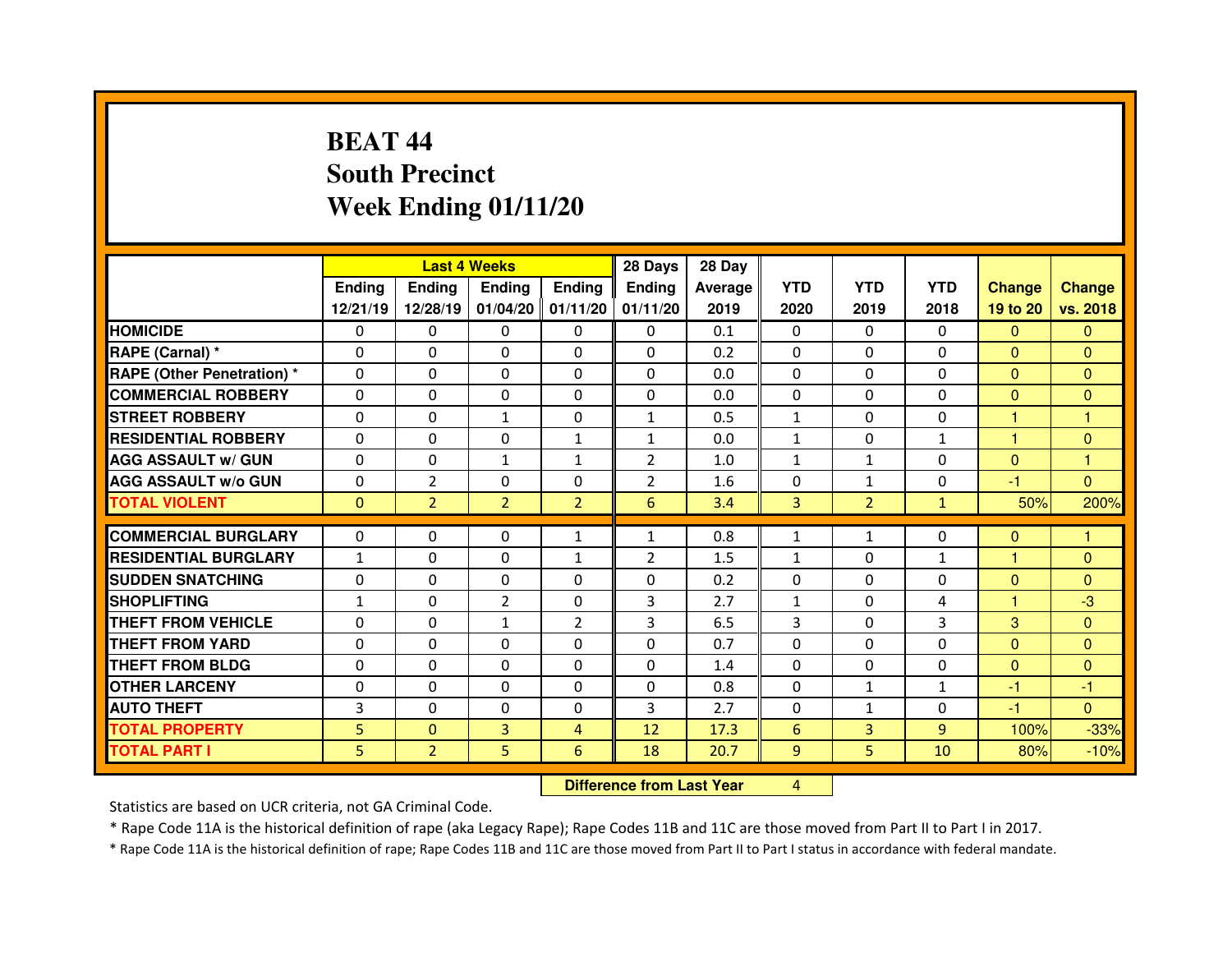# **BEAT 45 South PrecinctWeek Ending 01/11/20**

|                                   |              |               | <b>Last 4 Weeks</b> |                     | 28 Days        | 28 Day  |                |                |              |               |               |
|-----------------------------------|--------------|---------------|---------------------|---------------------|----------------|---------|----------------|----------------|--------------|---------------|---------------|
|                                   | Ending       | <b>Endina</b> | <b>Ending</b>       | <b>Ending</b>       | <b>Endina</b>  | Average | <b>YTD</b>     | <b>YTD</b>     | <b>YTD</b>   | <b>Change</b> | <b>Change</b> |
|                                   | 12/21/19     | 12/28/19      |                     | $01/04/20$ 01/11/20 | 01/11/20       | 2019    | 2020           | 2019           | 2018         | 19 to 20      | vs. 2018      |
| <b>HOMICIDE</b>                   | 0            | $\Omega$      | $\Omega$            | $\Omega$            | 0              | 0.0     | $\Omega$       | $\Omega$       | $\Omega$     | $\Omega$      | $\Omega$      |
| RAPE (Carnal) *                   | 0            | 0             | 0                   | $\mathbf{0}$        | $\Omega$       | 0.1     | $\mathbf{0}$   | $\Omega$       | 0            | $\mathbf{0}$  | $\Omega$      |
| <b>RAPE (Other Penetration) *</b> | $\Omega$     | $\Omega$      | $\Omega$            | $\Omega$            | $\Omega$       | 0.0     | $\Omega$       | $\Omega$       | $\Omega$     | $\Omega$      | $\Omega$      |
| <b>COMMERCIAL ROBBERY</b>         | $\Omega$     | 0             | $\Omega$            | $\mathbf{0}$        | $\Omega$       | 0.2     | $\mathbf{0}$   | $\Omega$       | $\Omega$     | $\mathbf{0}$  | $\Omega$      |
| <b>STREET ROBBERY</b>             | $\Omega$     | 0             | $\Omega$            | $\Omega$            | $\Omega$       | 0.3     | $\Omega$       | $\Omega$       | $\Omega$     | $\mathbf{0}$  | $\Omega$      |
| <b>RESIDENTIAL ROBBERY</b>        | $\Omega$     | 0             | $\Omega$            | $\mathbf{0}$        | $\Omega$       | 0.1     | $\Omega$       | $\Omega$       | $\Omega$     | $\Omega$      | $\Omega$      |
| <b>AGG ASSAULT w/ GUN</b>         | $\Omega$     | $\mathbf{1}$  | $\Omega$            | $\Omega$            | $\mathbf{1}$   | 0.7     | $\Omega$       | $\Omega$       | $\Omega$     | $\mathbf{0}$  | $\Omega$      |
| <b>AGG ASSAULT w/o GUN</b>        | $\Omega$     | 0             | $\Omega$            | $\mathbf{1}$        | $\mathbf{1}$   | 0.6     | $\mathbf{1}$   | $\Omega$       | 0            | H             | 1             |
| <b>TOTAL VIOLENT</b>              | $\mathbf{0}$ | $\mathbf{1}$  | $\mathbf{0}$        | $\mathbf{1}$        | $\overline{2}$ | 1.9     | $\mathbf{1}$   | $\mathbf{0}$   | $\mathbf{0}$ | #DIV/0!       | #DIV/0!       |
|                                   |              |               |                     |                     |                |         |                |                |              |               |               |
| <b>COMMERCIAL BURGLARY</b>        | $\Omega$     | $\mathbf{1}$  | $\Omega$            | $\Omega$            | 1              | 0.2     | $\Omega$       | $\Omega$       | 0            | $\mathbf{0}$  | $\mathbf{0}$  |
| <b>RESIDENTIAL BURGLARY</b>       | $\Omega$     | $\mathbf{1}$  | 0                   | 0                   | $\mathbf{1}$   | 1.2     | $\mathbf{0}$   | $\mathbf{1}$   | $\Omega$     | -1            | $\mathbf{0}$  |
| <b>SUDDEN SNATCHING</b>           | $\Omega$     | 0             | $\Omega$            | $\Omega$            | $\Omega$       | 0.1     | $\Omega$       | $\Omega$       | $\Omega$     | $\mathbf{0}$  | $\Omega$      |
| <b>SHOPLIFTING</b>                | $\Omega$     | 0             | $\Omega$            | $\mathbf{0}$        | $\Omega$       | 8.0     | $\mathbf{0}$   | 6              | $\mathbf{1}$ | $-6$          | -1            |
| <b>THEFT FROM VEHICLE</b>         | $\Omega$     | $\mathbf{1}$  | $\Omega$            | $\Omega$            | $\mathbf{1}$   | 3.1     | $\Omega$       | $\mathbf{1}$   | $\Omega$     | -1            | $\Omega$      |
| <b>THEFT FROM YARD</b>            | $\Omega$     | 0             | $\mathbf{1}$        | 0                   | $\mathbf{1}$   | 1.2     | $\mathbf{1}$   | $\mathbf{1}$   | $\Omega$     | $\mathbf{0}$  | 1             |
| <b>THEFT FROM BLDG</b>            | $\Omega$     | $\mathbf{1}$  | 0                   | $\Omega$            | $\mathbf{1}$   | 1.2     | $\Omega$       | $\Omega$       | $\Omega$     | $\mathbf{0}$  | $\Omega$      |
| <b>OTHER LARCENY</b>              | $\Omega$     | 0             | $\Omega$            | $\Omega$            | $\Omega$       | 0.5     | $\Omega$       | $\Omega$       | $\Omega$     | $\Omega$      | $\Omega$      |
| <b>AUTO THEFT</b>                 | $\mathbf{1}$ | $\mathbf{1}$  | 0                   | $\Omega$            | $\overline{2}$ | 1.0     | $\Omega$       | $\Omega$       | $\Omega$     | $\Omega$      | $\Omega$      |
| <b>TOTAL PROPERTY</b>             | $\mathbf{1}$ | 5             | $\mathbf{1}$        | $\Omega$            | $\overline{7}$ | 16.3    | $\mathbf{1}$   | $\overline{9}$ | $\mathbf{1}$ | $-89%$        | 0%            |
|                                   |              |               |                     |                     |                |         |                |                |              |               |               |
| <b>TOTAL PART I</b>               | $\mathbf{1}$ | 6             | $\mathbf{1}$        | $\mathbf{1}$        | 9              | 18.2    | $\overline{2}$ | 9              | $\mathbf{1}$ | $-78%$        | 100%          |

 **Difference from Last Year**-7

Statistics are based on UCR criteria, not GA Criminal Code.

\* Rape Code 11A is the historical definition of rape (aka Legacy Rape); Rape Codes 11B and 11C are those moved from Part II to Part I in 2017.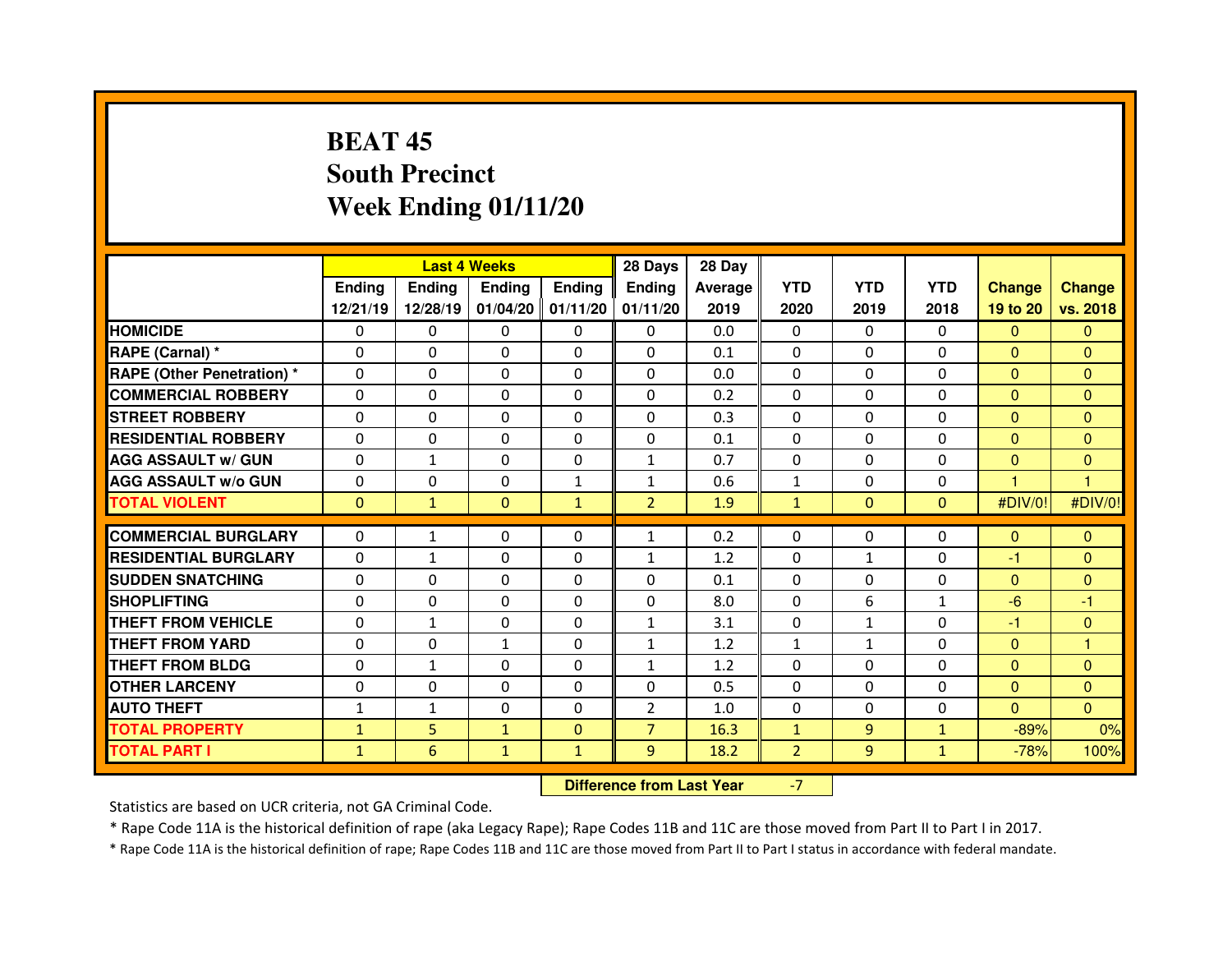# **BEAT 46 South PrecinctWeek Ending 01/11/20**

|                                  |                |               | <b>Last 4 Weeks</b> |               | 28 Days        | 28 Day  |              |                |                |               |               |
|----------------------------------|----------------|---------------|---------------------|---------------|----------------|---------|--------------|----------------|----------------|---------------|---------------|
|                                  | Ending         | <b>Ending</b> | <b>Endina</b>       | <b>Ending</b> | <b>Ending</b>  | Average | <b>YTD</b>   | <b>YTD</b>     | <b>YTD</b>     | <b>Change</b> | <b>Change</b> |
|                                  | 12/21/19       | 12/28/19      | 01/04/20            | 01/11/20      | 01/11/20       | 2019    | 2020         | 2019           | 2018           | 19 to 20      | vs. 2019      |
| <b>HOMICIDE</b>                  | $\Omega$       | 0             | $\Omega$            | $\Omega$      | $\Omega$       | 0.2     | $\Omega$     | $\mathbf{1}$   | $\Omega$       | $-1$          | $\Omega$      |
| RAPE (Carnal) *                  | $\Omega$       | 0             | 0                   | $\Omega$      | $\Omega$       | 0.2     | $\Omega$     | $\Omega$       | $\Omega$       | $\Omega$      | $\Omega$      |
| <b>RAPE (Other Penetration)*</b> | $\Omega$       | 0             | $\Omega$            | $\Omega$      | $\Omega$       | 0.0     | $\Omega$     | $\Omega$       | $\Omega$       | $\Omega$      | $\Omega$      |
| <b>COMMERCIAL ROBBERY</b>        | $\Omega$       | 0             | $\Omega$            | $\Omega$      | $\Omega$       | 0.2     | $\Omega$     | $\Omega$       | $\mathbf{1}$   | $\mathbf{0}$  | -1            |
| <b>STREET ROBBERY</b>            | $\Omega$       | 0             | $\Omega$            | $\Omega$      | $\Omega$       | 0.2     | $\Omega$     | $\Omega$       | $\Omega$       | $\Omega$      | $\Omega$      |
| <b>RESIDENTIAL ROBBERY</b>       | $\Omega$       | 0             | $\Omega$            | $\Omega$      | $\Omega$       | 0.0     | $\Omega$     | $\Omega$       | $\Omega$       | $\Omega$      | $\mathbf{0}$  |
| <b>AGG ASSAULT w/ GUN</b>        | $\Omega$       | 0             | $\Omega$            | $\mathbf{1}$  | $\mathbf{1}$   | 0.5     | $\mathbf{1}$ | $\Omega$       | $\Omega$       | 1             | $\mathbf{1}$  |
| <b>AGG ASSAULT w/o GUN</b>       | 0              | 0             | $\Omega$            | $\Omega$      | $\Omega$       | 1.3     | $\mathbf{0}$ | $\Omega$       | $\mathbf{1}$   | $\mathbf{0}$  | $-1$          |
| <b>TOTAL VIOLENT</b>             | $\Omega$       | $\mathbf{0}$  | $\Omega$            | $\mathbf{1}$  | $\mathbf{1}$   | 2.5     | $\mathbf{1}$ | $\mathbf{1}$   | $\overline{2}$ | 0%            | $-50%$        |
| <b>COMMERCIAL BURGLARY</b>       | $\Omega$       | $\mathbf{1}$  | 0                   | $\mathbf{0}$  | $\mathbf{1}$   | 0.8     | $\mathbf{0}$ | $\mathbf{1}$   | 1              | -1            | $-1$          |
|                                  |                |               |                     |               |                |         |              |                |                |               |               |
| <b>RESIDENTIAL BURGLARY</b>      | $\mathbf{1}$   | 2             | $\mathbf{1}$        | $\Omega$      | 4              | 2.2     | $\mathbf{1}$ | $\Omega$       | $\mathbf{1}$   | 1             | $\Omega$      |
| <b>SUDDEN SNATCHING</b>          | $\Omega$       | 0             | 0                   | $\Omega$      | $\Omega$       | 0.3     | $\Omega$     | $\Omega$       | $\Omega$       | $\Omega$      | $\Omega$      |
| <b>SHOPLIFTING</b>               | $\Omega$       | 4             | 3                   | $\mathbf{1}$  | 8              | 9.6     | 3            | $\overline{7}$ | $\overline{2}$ | $-4$          | 1             |
| THEFT FROM VEHICLE               | 0              | 0             | $\mathbf{1}$        | $\mathbf{0}$  | $\mathbf{1}$   | 4.1     | $\Omega$     | $\Omega$       | $\overline{2}$ | $\mathbf{0}$  | $-2$          |
| <b>THEFT FROM YARD</b>           | $\Omega$       | 0             | $\Omega$            | $\Omega$      | $\Omega$       | 0.6     | $\mathbf{0}$ | $\mathbf{1}$   | $\Omega$       | -1            | $\Omega$      |
| <b>THEFT FROM BLDG</b>           | $\overline{2}$ | 0             | $\overline{2}$      | $\mathbf{1}$  | 5              | 2.1     | 3            | $\Omega$       | $\Omega$       | 3             | 3             |
| <b>OTHER LARCENY</b>             | $\Omega$       | 0             | $\Omega$            | $\mathbf{1}$  | $\mathbf{1}$   | 0.8     | $\mathbf{1}$ | $\Omega$       | $\Omega$       | 1             | 1             |
|                                  |                |               |                     |               |                |         |              |                |                |               |               |
| <b>AUTO THEFT</b>                | $\mathbf{1}$   | $\mathbf{1}$  | 0                   | $\mathbf{0}$  | $\overline{2}$ | 1.9     | $\Omega$     | $\mathbf{1}$   | $\overline{2}$ | $-1$          | $-2$          |
| <b>TOTAL PROPERTY</b>            | $\overline{4}$ | 8             | $\overline{7}$      | 3             | 22             | 22.3    | 8            | 10             | 8              | $-20%$        | 0%            |
| <b>TOTAL PART I</b>              | 4              | 8             | $\overline{7}$      | 4             | 23             | 24.8    | 9            | 11             | 10             | $-18%$        | $-10%$        |

 **Difference from Last Year**-2

Statistics are based on UCR criteria, not GA Criminal Code.

\* Rape Code 11A is the historical definition of rape (aka Legacy Rape); Rape Codes 11B and 11C are those moved from Part II to Part I in 2017.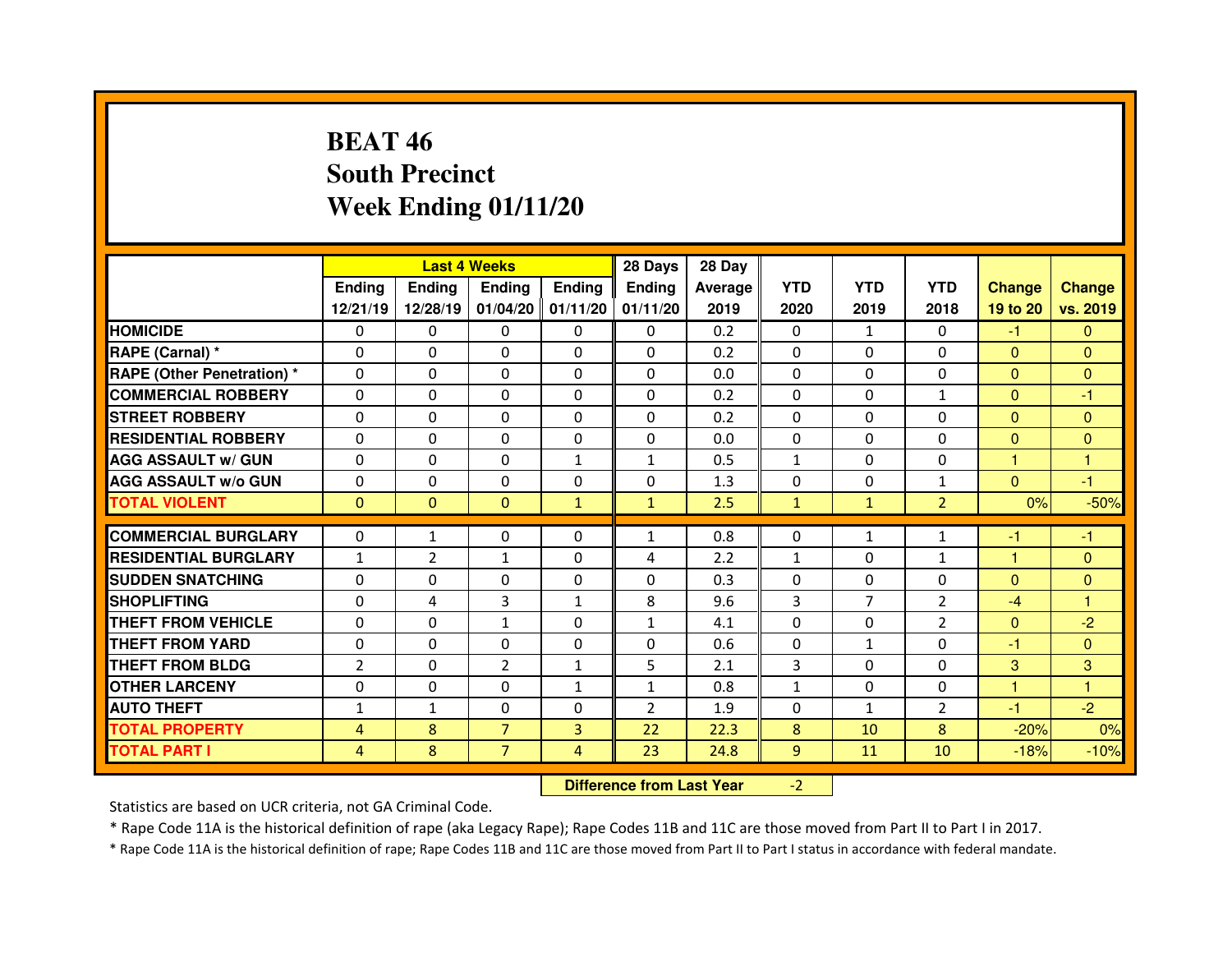# **BEAT 47 South PrecinctWeek Ending 01/11/20**

|                                   |               |                                  | <b>Last 4 Weeks</b> |                   | 28 Days        | 28 Day  |              |              |                |                |               |
|-----------------------------------|---------------|----------------------------------|---------------------|-------------------|----------------|---------|--------------|--------------|----------------|----------------|---------------|
|                                   | <b>Ending</b> | <b>Ending</b>                    | <b>Ending</b>       | Ending            | <b>Ending</b>  | Average | <b>YTD</b>   | <b>YTD</b>   | <b>YTD</b>     | <b>Change</b>  | <b>Change</b> |
|                                   | 12/21/19      | 12/28/19                         |                     | 01/04/20 01/11/20 | 01/11/20       | 2019    | 2020         | 2019         | 2018           | 19 to 20       | vs. 2018      |
| <b>HOMICIDE</b>                   | $\Omega$      | 0                                | 0                   | $\mathbf{0}$      | 0              | 0.0     | $\Omega$     | $\mathbf{0}$ | $\Omega$       | $\mathbf{0}$   | $\Omega$      |
| RAPE (Carnal) *                   | 0             | 0                                | 0                   | $\Omega$          | $\Omega$       | 0.0     | $\Omega$     | $\mathbf{0}$ | $\Omega$       | $\mathbf{0}$   | $\Omega$      |
| <b>RAPE (Other Penetration) *</b> | 0             | 0                                | 0                   | 0                 | 0              | 0.0     | $\Omega$     | $\mathbf 0$  | $\Omega$       | $\overline{0}$ | $\Omega$      |
| <b>COMMERCIAL ROBBERY</b>         | $\Omega$      | 0                                | $\Omega$            | $\Omega$          | $\Omega$       | 0.0     | $\Omega$     | $\mathbf{0}$ | $\Omega$       | $\overline{0}$ | $\Omega$      |
| <b>STREET ROBBERY</b>             | $\Omega$      | 0                                | 0                   | $\Omega$          | 0              | 0.1     | $\Omega$     | $\Omega$     | $\Omega$       | $\overline{0}$ | $\Omega$      |
| <b>RESIDENTIAL ROBBERY</b>        | $\Omega$      | $\Omega$                         | $\mathbf{0}$        | $\Omega$          | $\Omega$       | 0.0     | $\Omega$     | $\mathbf{0}$ | $\Omega$       | $\Omega$       | $\Omega$      |
| <b>AGG ASSAULT w/ GUN</b>         | $\Omega$      | $\Omega$                         | $\mathbf{0}$        | $\Omega$          | 0              | 0.3     | $\mathbf 0$  | $\mathbf{0}$ | $\Omega$       | $\overline{0}$ | $\Omega$      |
| <b>AGG ASSAULT w/o GUN</b>        | $\mathbf{1}$  | 0                                | 0                   | $\Omega$          | $\mathbf{1}$   | 0.7     | 0            | $\mathbf{1}$ | $\Omega$       | $-1$           | $\mathbf{0}$  |
| <b>TOTAL VIOLENT</b>              | $\mathbf{1}$  | $\mathbf{0}$                     | $\mathbf{0}$        | $\mathbf{0}$      | $\mathbf{1}$   | 1.1     | $\mathbf{0}$ | $\mathbf{1}$ | $\overline{0}$ | $-100%$        | #DIV/0!       |
| <b>COMMERCIAL BURGLARY</b>        | $\Omega$      | $\Omega$                         | $\mathbf{0}$        | $\Omega$          | $\Omega$       | 0.1     | 0            | $\Omega$     | $\Omega$       | $\mathbf{0}$   | $\mathbf{0}$  |
| <b>RESIDENTIAL BURGLARY</b>       | $\Omega$      | 0                                | 0                   | $\Omega$          | 0              | 0.3     | 0            | $\mathbf{0}$ | $\Omega$       | $\mathbf{0}$   | $\mathbf{0}$  |
| <b>SUDDEN SNATCHING</b>           | 0             | 0                                | 0                   | $\Omega$          | 0              | 0.0     | $\Omega$     | $\Omega$     | $\Omega$       | $\mathbf{0}$   | $\Omega$      |
| <b>SHOPLIFTING</b>                | 0             | 0                                | 0                   | 0                 | $\Omega$       | 0.1     | $\Omega$     | $\mathbf{0}$ | $\mathbf{1}$   | $\mathbf{0}$   | $-1$          |
| <b>THEFT FROM VEHICLE</b>         | 0             | $\mathbf{1}$                     | 0                   | 0                 | $\mathbf{1}$   | 1.3     | 0            | $\Omega$     | 0              | $\mathbf{0}$   | $\mathbf{0}$  |
| <b>THEFT FROM YARD</b>            | 0             | 0                                | 0                   | $\mathbf{1}$      | $\mathbf{1}$   | 0.7     | $\mathbf{1}$ | $\Omega$     | $\Omega$       | 1              | 1             |
| <b>THEFT FROM BLDG</b>            | 0             | 0                                | 0                   | 0                 | 0              | 0.5     | 0            | $\Omega$     | $\Omega$       | $\mathbf{0}$   | $\Omega$      |
| <b>OTHER LARCENY</b>              | 0             | 0                                | 0                   | $\Omega$          | $\Omega$       | 0.8     | $\Omega$     | $\Omega$     | $\Omega$       | $\mathbf{0}$   | $\Omega$      |
| <b>AUTO THEFT</b>                 | $\Omega$      | 0                                | $\Omega$            | 0                 | $\Omega$       | 0.5     | $\Omega$     | $\Omega$     | $\Omega$       | $\Omega$       | $\Omega$      |
| <b>TOTAL PROPERTY</b>             | $\mathbf{0}$  | $\mathbf{1}$                     | $\mathbf 0$         | $\mathbf{1}$      | $\overline{2}$ | 4.2     | $\mathbf{1}$ | $\mathbf{0}$ | $\mathbf{1}$   | #DIV/0!        | 0%            |
| <b>TOTAL PART I</b>               | $\mathbf{1}$  | $\mathbf{1}$                     | $\mathbf{0}$        | $\mathbf{1}$      | 3 <sup>1</sup> | 5.3     | $\mathbf{1}$ | $\mathbf{1}$ | $\mathbf{1}$   | 0%             | 0%            |
|                                   |               | <b>Difference from Last Year</b> |                     | $\Omega$          |                |         |              |              |                |                |               |

Statistics are based on UCR criteria, not GA Criminal Code.

\* Rape Code 11A is the historical definition of rape (aka Legacy Rape); Rape Codes 11B and 11C are those moved from Part II to Part I in 2017.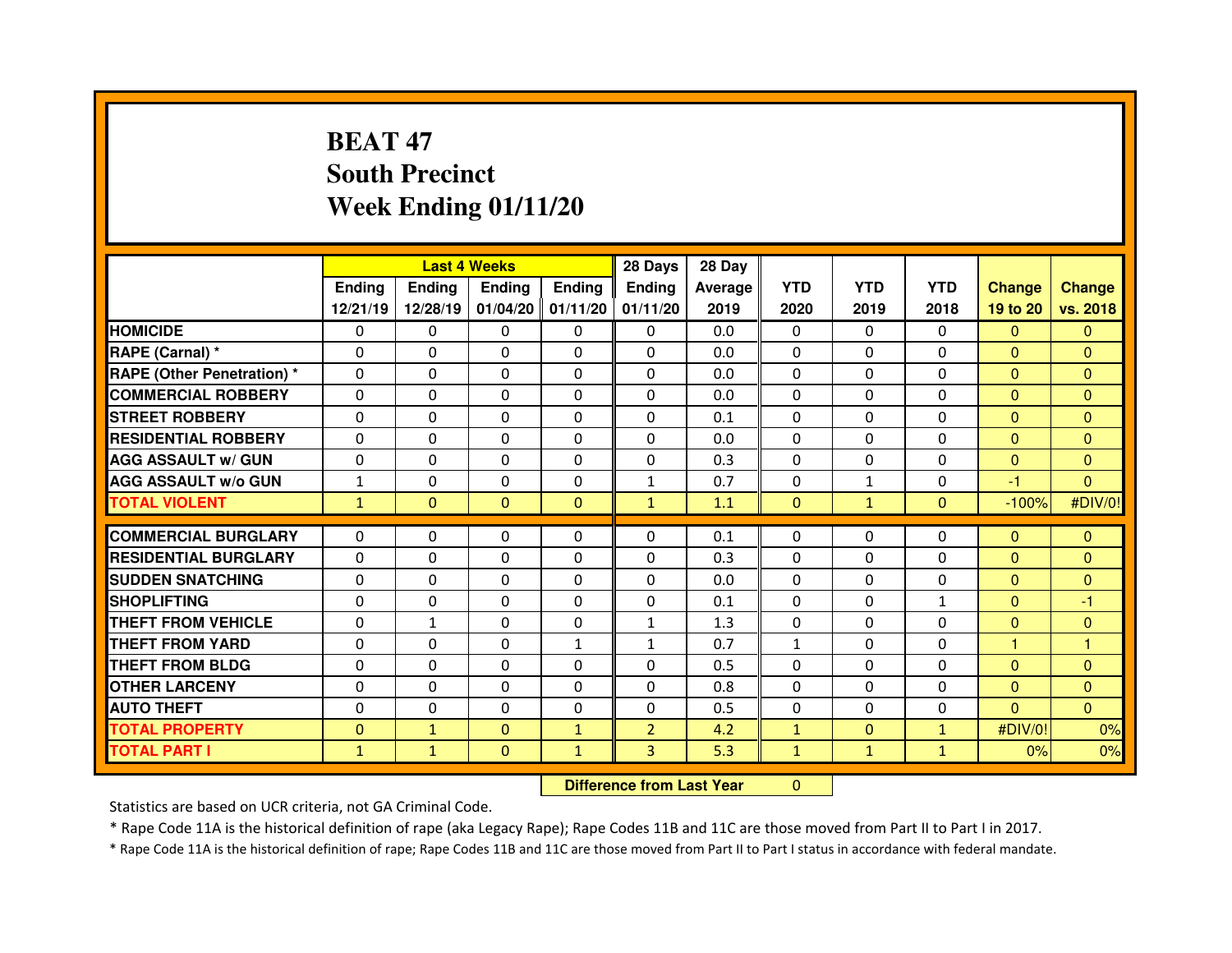# **BEAT 51 East PrecinctWeek Ending 01/11/20**

|                                  |                |               | <b>Last 4 Weeks</b> |                   | 28 Days                          | 28 Day  |                |                |                |                |                |
|----------------------------------|----------------|---------------|---------------------|-------------------|----------------------------------|---------|----------------|----------------|----------------|----------------|----------------|
|                                  | <b>Ending</b>  | <b>Ending</b> | <b>Ending</b>       | Ending            | <b>Ending</b>                    | Average | <b>YTD</b>     | <b>YTD</b>     | <b>YTD</b>     | <b>Change</b>  | <b>Change</b>  |
|                                  | 12/21/19       | 12/28/19      |                     | 01/04/20 01/11/20 | 01/11/20                         | 2019    | 2020           | 2019           | 2018           | 19 to 20       | vs. 2018       |
| <b>HOMICIDE</b>                  | 0              | 0             | $\mathbf{1}$        | $\mathbf{0}$      | 1                                | 0.2     | 0              | $\Omega$       | $\Omega$       | $\mathbf{0}$   | $\mathbf{0}$   |
| RAPE (Carnal) *                  | 0              | 0             | 0                   | $\Omega$          | $\Omega$                         | 0.2     | 0              | $\mathbf{0}$   | $\mathbf{1}$   | $\mathbf{0}$   | -1             |
| <b>RAPE (Other Penetration)*</b> | 0              | 0             | 0                   | $\Omega$          | $\Omega$                         | 0.1     | $\Omega$       | $\mathbf{0}$   | $\mathbf{1}$   | $\mathbf{0}$   | $-1$           |
| <b>COMMERCIAL ROBBERY</b>        | 0              | 0             | 0                   | $\Omega$          | $\Omega$                         | 0.1     | $\Omega$       | $\Omega$       | $\Omega$       | $\mathbf{0}$   | $\mathbf{0}$   |
| <b>STREET ROBBERY</b>            | 0              | 0             | 0                   | $\mathbf{1}$      | $\mathbf{1}$                     | 1.2     | $\mathbf{1}$   | $\Omega$       | $\Omega$       | 1              | 1              |
| <b>RESIDENTIAL ROBBERY</b>       | 0              | $\Omega$      | $\Omega$            | $\Omega$          | $\Omega$                         | 0.2     | $\Omega$       | $\Omega$       | $\Omega$       | $\mathbf{0}$   | $\Omega$       |
| <b>AGG ASSAULT w/ GUN</b>        | $\overline{2}$ | 0             | $\overline{2}$      | $\Omega$          | 4                                | 2.2     | 2              | $\Omega$       | $\Omega$       | $\overline{2}$ | $\overline{2}$ |
| <b>AGG ASSAULT w/o GUN</b>       | 0              | 0             | $\overline{2}$      | $\Omega$          | $\overline{2}$                   | 2.3     | $\overline{2}$ | $\mathbf{0}$   | 0              | $\overline{2}$ | $\overline{2}$ |
| <b>TOTAL VIOLENT</b>             | $\overline{2}$ | $\mathbf{0}$  | 5                   | $\mathbf{1}$      | 8                                | 6.4     | 5              | $\mathbf{0}$   | $\overline{2}$ | #DIV/0!        | 150%           |
| <b>COMMERCIAL BURGLARY</b>       | 0              | 0             | $\mathbf{1}$        | $\mathbf{1}$      | $\overline{2}$                   | 0.2     | $\overline{2}$ | $\mathbf{1}$   | $\mathbf{1}$   | 1              | 1              |
| <b>RESIDENTIAL BURGLARY</b>      | $\mathbf{1}$   | 0             | $\mathbf{1}$        | $\mathbf{1}$      | 3                                | 2.8     | 2              | 5              | $\Omega$       | $-3$           | $\overline{2}$ |
| <b>SUDDEN SNATCHING</b>          | 0              | $\Omega$      | $\Omega$            | $\Omega$          | $\Omega$                         | 0.0     | $\Omega$       | $\Omega$       | $\Omega$       | $\mathbf{0}$   | $\Omega$       |
| <b>SHOPLIFTING</b>               | 0              | 0             | $\mathbf{1}$        | $\mathbf{1}$      | $\overline{2}$                   | 2.0     | $\overline{2}$ | $\Omega$       | $\Omega$       | $\overline{2}$ | $\overline{2}$ |
| <b>THEFT FROM VEHICLE</b>        | $\overline{2}$ | 0             | $\Omega$            | $\overline{2}$    | 4                                | 2.2     | $\overline{2}$ | $\mathbf{0}$   | 3              | $\overline{2}$ | -1             |
| <b>THEFT FROM YARD</b>           | 0              | 0             | 0                   | $\mathbf{1}$      | $\mathbf{1}$                     | 1.2     | $\mathbf{1}$   | $\Omega$       | 0              | 1              | 1              |
| <b>THEFT FROM BLDG</b>           | 0              | 0             | $\Omega$            | $\mathbf{1}$      | $\mathbf{1}$                     | 1.3     | $\mathbf{1}$   | $\mathbf{0}$   | $\mathbf{1}$   | н              | $\Omega$       |
| <b>OTHER LARCENY</b>             | 0              | $\mathbf{1}$  | 0                   | $\mathbf{1}$      | $\overline{2}$                   | 1.4     | $\mathbf{1}$   | $\Omega$       | $\Omega$       | ٦              | 1              |
| <b>AUTO THEFT</b>                | $\mathbf{1}$   | 0             | 0                   | 0                 | $\mathbf{1}$                     | 2.3     | $\Omega$       | $\mathbf{1}$   | $\Omega$       | $-1$           | $\Omega$       |
| <b>TOTAL PROPERTY</b>            | 4              | $\mathbf{1}$  | 3                   | 8                 | 16                               | 13.3    | 11             | $\overline{7}$ | 5              | 57%            | 120%           |
| <b>TOTAL PART I</b>              | 6              | $\mathbf{1}$  | 8                   | 9                 | 24                               | 19.8    | 16             | $\overline{7}$ | $\overline{7}$ | 129%           | 129%           |
|                                  |                |               |                     |                   |                                  |         |                |                |                |                |                |
|                                  |                |               |                     |                   | <b>Difference from Last Year</b> |         | 9              |                |                |                |                |

 **Difference from Last Year**

Statistics are based on UCR criteria, not GA Criminal Code.

\* Rape Code 11A is the historical definition of rape (aka Legacy Rape); Rape Codes 11B and 11C are those moved from Part II to Part I in 2017.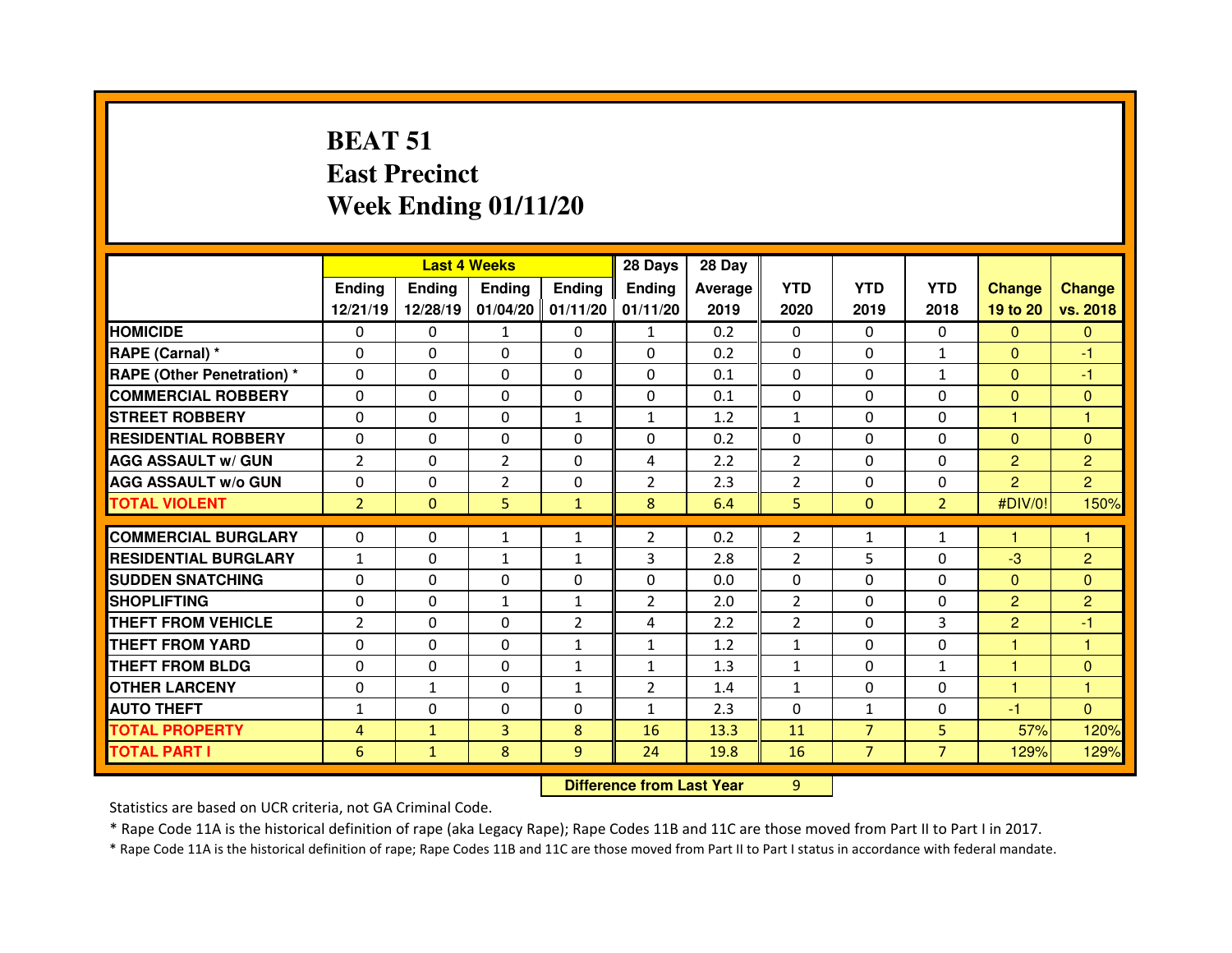# **BEAT 52 East PrecinctWeek Ending 01/11/20**

|                                  |               |                                  | <b>Last 4 Weeks</b> |                     | 28 Days        | 28 Day         |                |                |                |                |                |
|----------------------------------|---------------|----------------------------------|---------------------|---------------------|----------------|----------------|----------------|----------------|----------------|----------------|----------------|
|                                  | <b>Ending</b> | <b>Ending</b>                    | <b>Ending</b>       | <b>Ending</b>       | <b>Ending</b>  | <b>Average</b> | <b>YTD</b>     | <b>YTD</b>     | <b>YTD</b>     | <b>Change</b>  | <b>Change</b>  |
|                                  | 12/21/19      | 12/28/19                         |                     | $01/04/20$ 01/11/20 | 01/11/20       | 2019           | 2020           | 2019           | 2018           | 19 to 20       | vs. 2018       |
| <b>HOMICIDE</b>                  | 0             | 0                                | 0                   | $\Omega$            | 0              | 0.1            | 0              | $\mathbf{0}$   | $\Omega$       | $\Omega$       | $\Omega$       |
| <b>RAPE (Carnal) *</b>           | $\Omega$      | 0                                | $\Omega$            | $\Omega$            | $\Omega$       | 0.3            | $\Omega$       | $\Omega$       | $\Omega$       | $\mathbf{0}$   | $\Omega$       |
| <b>RAPE (Other Penetration)*</b> | $\Omega$      | 0                                | $\Omega$            | 0                   | 0              | 0.0            | $\Omega$       | $\Omega$       | $\Omega$       | $\overline{0}$ | $\Omega$       |
| <b>COMMERCIAL ROBBERY</b>        | $\Omega$      | $\Omega$                         | $\mathbf{0}$        | $\Omega$            | $\Omega$       | 0.2            | $\Omega$       | $\mathbf{0}$   | $\Omega$       | $\mathbf{0}$   | $\Omega$       |
| <b>STREET ROBBERY</b>            | $\Omega$      | 0                                | $\mathbf{0}$        | $\Omega$            | $\Omega$       | 0.9            | $\Omega$       | $\Omega$       | $\Omega$       | $\Omega$       | $\Omega$       |
| <b>RESIDENTIAL ROBBERY</b>       | $\mathbf{0}$  | $\Omega$                         | $\mathbf{0}$        | $\Omega$            | $\Omega$       | 0.2            | $\Omega$       | $\mathbf{0}$   | $\Omega$       | $\mathbf{0}$   | $\Omega$       |
| <b>AGG ASSAULT w/ GUN</b>        | 0             | $\mathbf{1}$                     | $\mathbf{1}$        | $\Omega$            | $\overline{2}$ | 1.3            | $\mathbf{1}$   | $\mathbf{1}$   | 3              | $\overline{0}$ | $-2$           |
| <b>AGG ASSAULT w/o GUN</b>       | 0             | $\overline{2}$                   | 0                   | $\mathbf{1}$        | 3              | 1.7            | $\mathbf{1}$   | $\mathbf{1}$   | $\Omega$       | $\overline{0}$ | $\mathbf{1}$   |
| <b>TOTAL VIOLENT</b>             | $\mathbf{0}$  | 3                                | $\mathbf{1}$        | $\mathbf{1}$        | 5              | 4.6            | $\overline{2}$ | $\overline{2}$ | 3              | 0%             | $-33%$         |
| <b>COMMERCIAL BURGLARY</b>       | 0             | 0                                | 0                   | $\Omega$            | 0              | 0.1            | 0              | $\Omega$       | 0              | $\mathbf{0}$   | $\mathbf{0}$   |
| <b>RESIDENTIAL BURGLARY</b>      | $\Omega$      | $\mathbf{1}$                     | 0                   | 2                   | 3              | 4.4            | 2              | $\Omega$       | $\Omega$       | $\overline{2}$ | $\overline{2}$ |
| <b>SUDDEN SNATCHING</b>          | 0             | 0                                | 0                   | $\Omega$            | 0              | 0.2            | $\Omega$       | $\Omega$       | $\Omega$       | $\overline{0}$ | $\Omega$       |
| <b>SHOPLIFTING</b>               | 0             | 0                                | $\Omega$            | $\Omega$            | $\Omega$       | 0.5            | $\Omega$       | $\mathbf{0}$   | $\Omega$       | $\Omega$       | $\Omega$       |
| <b>THEFT FROM VEHICLE</b>        | $\mathbf{1}$  | $\overline{2}$                   | $\Omega$            | $\overline{2}$      | 5              | 4.9            | $\overline{2}$ | 3              | $\Omega$       | $-1$           | $\overline{2}$ |
| <b>THEFT FROM YARD</b>           | 0             | $\mathbf{1}$                     | 0                   | 0                   | $\mathbf{1}$   | 2.5            | 0              | $\mathbf{0}$   | 0              | $\mathbf{0}$   | $\mathbf{0}$   |
| <b>THEFT FROM BLDG</b>           | $\mathbf{1}$  | 0                                | 0                   | 0                   | $\mathbf{1}$   | 2.8            | $\Omega$       | $\overline{3}$ | $\mathbf{1}$   | $-3$           | $-1$           |
| <b>OTHER LARCENY</b>             | 0             | $\mathbf{1}$                     | 0                   | $\mathbf{1}$        | $\overline{2}$ | 0.8            | $\mathbf{1}$   | $\mathbf 0$    | 0              | 1              | 1              |
| <b>AUTO THEFT</b>                | $\mathbf{1}$  | $\mathbf{1}$                     | $\mathbf{1}$        | $\Omega$            | $\overline{3}$ | 2.0            | $\mathbf{1}$   | $\mathbf{1}$   | $\mathbf{1}$   | $\overline{0}$ | $\Omega$       |
| <b>TOTAL PROPERTY</b>            | 3             | 6                                | $\mathbf{1}$        | 5                   | 15             | 18.3           | 6              | $\overline{7}$ | $\overline{2}$ | $-14%$         | 200%           |
| <b>TOTAL PART I</b>              | 3             | 9                                | $\overline{2}$      | 6                   | 20             | 22.9           | 8              | 9              | 5.             | $-11%$         | 60%            |
|                                  |               | <b>Difference from Last Year</b> |                     | $-1$                |                |                |                |                |                |                |                |

Statistics are based on UCR criteria, not GA Criminal Code.

\* Rape Code 11A is the historical definition of rape (aka Legacy Rape); Rape Codes 11B and 11C are those moved from Part II to Part I in 2017.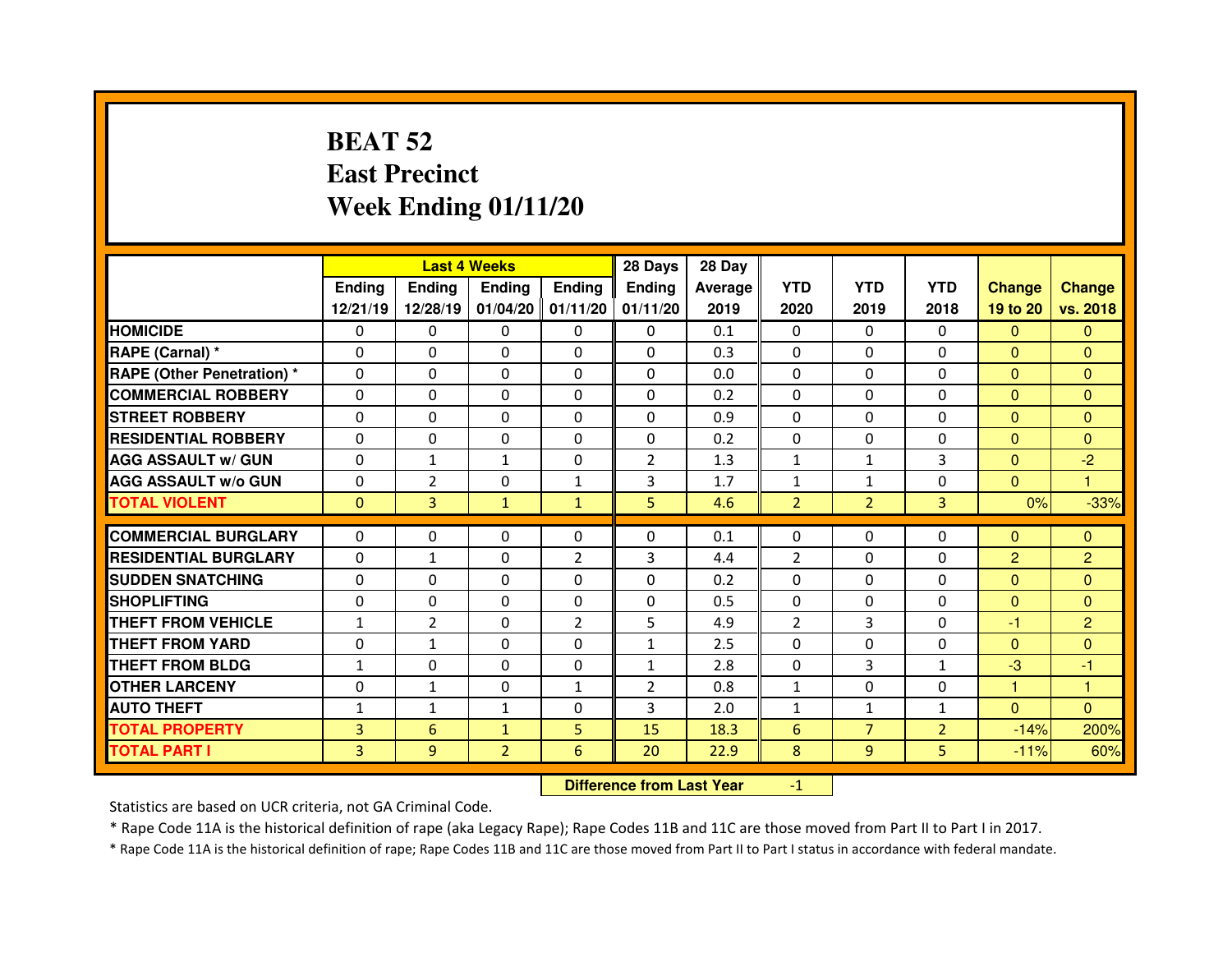# **BEAT 53 East PrecinctWeek Ending 01/11/20**

|                                   |               |                                  | <b>Last 4 Weeks</b> |                   | 28 Days        | 28 Day  |                 |                |                |                |                |
|-----------------------------------|---------------|----------------------------------|---------------------|-------------------|----------------|---------|-----------------|----------------|----------------|----------------|----------------|
|                                   | <b>Ending</b> | <b>Ending</b>                    | <b>Ending</b>       | Ending            | <b>Ending</b>  | Average | <b>YTD</b>      | <b>YTD</b>     | <b>YTD</b>     | <b>Change</b>  | <b>Change</b>  |
|                                   | 12/21/19      | 12/28/19                         |                     | 01/04/20 01/04/19 | 01/04/19       | 2019    | 2020            | 2019           | 2018           | 19 to 20       | vs. 2018       |
| <b>HOMICIDE</b>                   | $\Omega$      | 0                                | 0                   | $\mathbf{0}$      | 0              | 0.0     | $\Omega$        | $\mathbf{0}$   | $\Omega$       | $\mathbf{0}$   | $\Omega$       |
| RAPE (Carnal) *                   | 0             | 0                                | 0                   | $\Omega$          | $\Omega$       | 0.0     | $\Omega$        | $\mathbf{0}$   | $\Omega$       | $\mathbf{0}$   | $\Omega$       |
| <b>RAPE (Other Penetration) *</b> | 0             | 0                                | 0                   | 0                 | 0              | 0.1     | $\Omega$        | $\mathbf 0$    | $\Omega$       | $\overline{0}$ | $\Omega$       |
| <b>COMMERCIAL ROBBERY</b>         | $\Omega$      | 0                                | $\Omega$            | $\Omega$          | $\Omega$       | 0.0     | $\Omega$        | $\mathbf{0}$   | $\Omega$       | $\overline{0}$ | $\Omega$       |
| <b>STREET ROBBERY</b>             | 0             | 0                                | $\mathbf{1}$        | $\Omega$          | $\mathbf{1}$   | 0.8     | $\Omega$        | $\Omega$       | $\mathbf{1}$   | $\mathbf{0}$   | $-1$           |
| <b>RESIDENTIAL ROBBERY</b>        | $\Omega$      | $\Omega$                         | $\Omega$            | $\Omega$          | $\Omega$       | 0.0     | $\Omega$        | $\mathbf{0}$   | $\Omega$       | $\Omega$       | $\Omega$       |
| <b>AGG ASSAULT w/ GUN</b>         | $\Omega$      | $\mathbf{1}$                     | $\mathbf{1}$        | $\Omega$          | $\overline{2}$ | 1.5     | $\Omega$        | $\mathbf{1}$   | $\Omega$       | $-1$           | $\Omega$       |
| <b>AGG ASSAULT w/o GUN</b>        | 0             | $\mathbf{1}$                     | $\overline{2}$      | $\Omega$          | 3              | 2.4     | $\mathbf 1$     | $\mathbf{0}$   | $\mathbf{1}$   | 1              | $\overline{0}$ |
| <b>TOTAL VIOLENT</b>              | $\mathbf{0}$  | $\overline{2}$                   | 4                   | $\mathbf{0}$      | 6              | 4.8     | $\mathbf{1}$    | $\mathbf{1}$   | $\overline{2}$ | 0%             | $-50%$         |
| <b>COMMERCIAL BURGLARY</b>        | $\Omega$      | $\Omega$                         | $\mathbf{0}$        | $\Omega$          | $\Omega$       | 0.2     | 0               | $\Omega$       | $\Omega$       | $\Omega$       | $\mathbf{0}$   |
| <b>RESIDENTIAL BURGLARY</b>       | $\Omega$      | 0                                | $\overline{2}$      | $\Omega$          | $\overline{2}$ | 3.8     | $\mathbf{1}$    | $\overline{2}$ | $\Omega$       | $-1$           | 1              |
| <b>SUDDEN SNATCHING</b>           | 0             | 0                                | 0                   | $\Omega$          | 0              | 0.2     | $\Omega$        | $\Omega$       | $\mathbf{1}$   | $\mathbf{0}$   | -1             |
| <b>SHOPLIFTING</b>                | 0             | 0                                | 0                   | 0                 | $\Omega$       | 0.3     | $\Omega$        | $\Omega$       | $\Omega$       | $\mathbf{0}$   | $\mathbf{0}$   |
| <b>THEFT FROM VEHICLE</b>         | 0             | 0                                | $\overline{2}$      | $\mathbf{1}$      | 3              | 3.7     | 3               | $\overline{2}$ | 0              | 1              | 3              |
| <b>THEFT FROM YARD</b>            | 0             | $\mathbf{1}$                     | $\mathbf{1}$        | 0                 | $\overline{2}$ | 1.4     | $\Omega$        | $\mathbf{0}$   | $\overline{2}$ | $\mathbf{0}$   | $-2$           |
| <b>THEFT FROM BLDG</b>            | 0             | $\mathbf{1}$                     | $\mathbf{1}$        | 0                 | $\overline{2}$ | 2.7     | 0               | 3              | $\Omega$       | $-3$           | $\mathbf{0}$   |
| <b>OTHER LARCENY</b>              | 0             | 0                                | 0                   | $\mathbf{1}$      | $\mathbf{1}$   | 1.1     | $\mathbf{1}$    | $\Omega$       | $\Omega$       | 1              | 1              |
| <b>AUTO THEFT</b>                 | $\Omega$      | 0                                | 0                   | $\mathbf{1}$      | $\mathbf{1}$   | 1.3     | $\mathbf{1}$    | $\overline{2}$ | $\Omega$       | $-1$           | $\overline{1}$ |
| <b>TOTAL PROPERTY</b>             | $\mathbf{0}$  | $\overline{2}$                   | $6\phantom{1}$      | 3                 | 11             | 14.6    | $6\phantom{1}6$ | 9              | $\overline{3}$ | $-33%$         | 100%           |
| <b>TOTAL PART I</b>               | $\mathbf{0}$  | $\overline{4}$                   | 10                  | $\mathbf{3}$      | 17             | 19.3    | $\overline{7}$  | 10             | 5              | $-30%$         | 40%            |
|                                   |               | <b>Difference from Last Year</b> |                     | $-3$              |                |         |                 |                |                |                |                |

Statistics are based on UCR criteria, not GA Criminal Code.

\* Rape Code 11A is the historical definition of rape (aka Legacy Rape); Rape Codes 11B and 11C are those moved from Part II to Part I in 2017.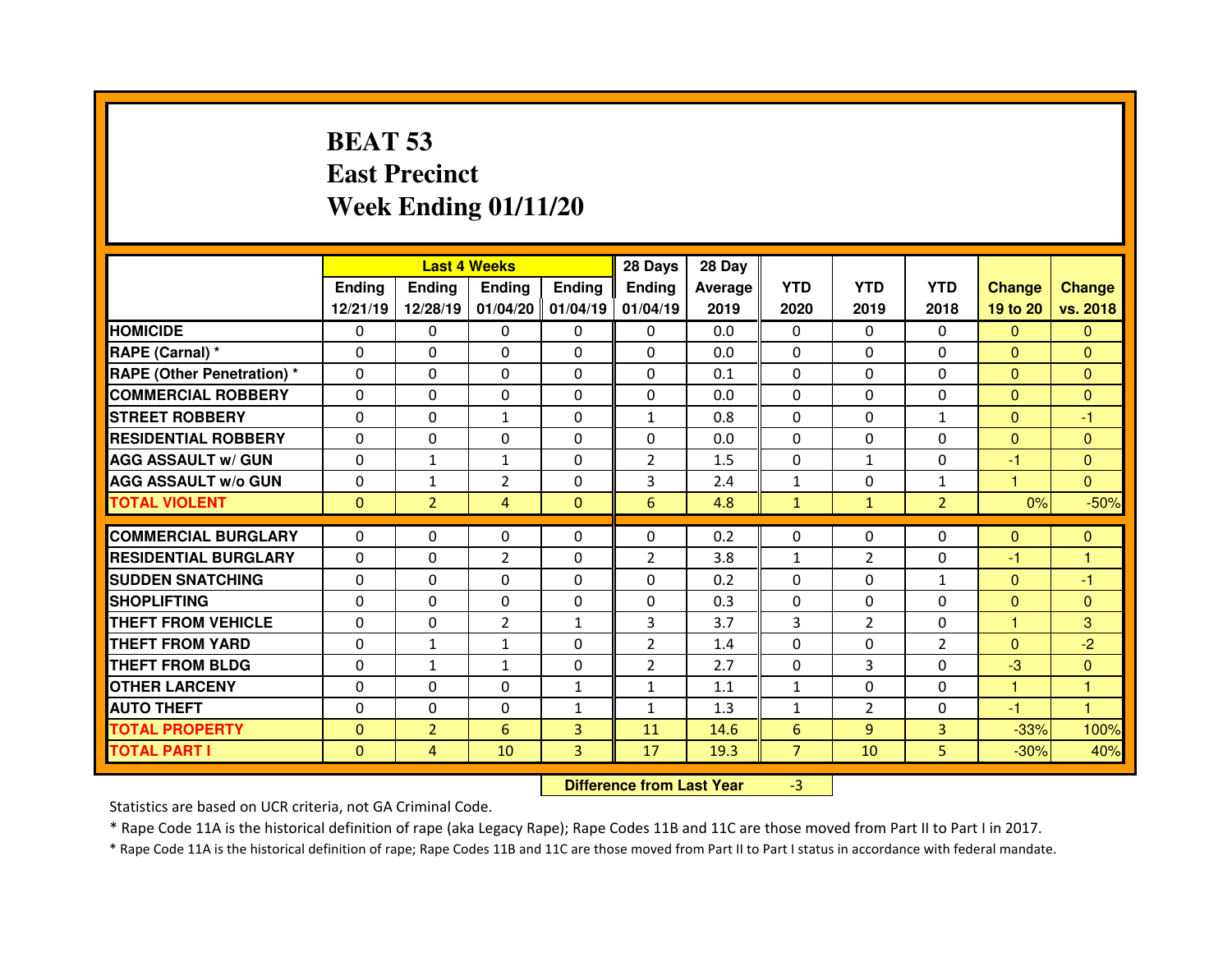# **BEAT 54 East PrecinctWeek Ending 01/11/20**

|                                  |              | <b>Last 4 Weeks</b> |                |                | 28 Days        | 28 Day  |                |                |                |                |                |
|----------------------------------|--------------|---------------------|----------------|----------------|----------------|---------|----------------|----------------|----------------|----------------|----------------|
|                                  | Ending       | <b>Endina</b>       | <b>Ending</b>  | <b>Ending</b>  | Ending         | Average | <b>YTD</b>     | <b>YTD</b>     | <b>YTD</b>     | <b>Change</b>  | <b>Change</b>  |
|                                  | 12/21/19     | 12/28/19            | 01/04/20       | 01/11/20       | 01/11/20       | 2019    | 2020           | 2019           | 2018           | 19 to 20       | vs. 2018       |
| <b>HOMICIDE</b>                  | 0            | 0                   | $\Omega$       | $\Omega$       | 0              | 0.0     | $\Omega$       | $\Omega$       | $\Omega$       | $\Omega$       | $\Omega$       |
| RAPE (Carnal) *                  | $\Omega$     | 0                   | 0              | $\Omega$       | $\Omega$       | 0.2     | $\Omega$       | $\Omega$       | $\Omega$       | $\mathbf{0}$   | $\Omega$       |
| <b>RAPE (Other Penetration)*</b> | $\Omega$     | 0                   | $\Omega$       | $\Omega$       | $\Omega$       | 0.0     | $\Omega$       | $\Omega$       | $\Omega$       | $\mathbf{0}$   | $\Omega$       |
| <b>COMMERCIAL ROBBERY</b>        | $\mathbf{1}$ | 0                   | $\overline{2}$ | $\Omega$       | 3              | 0.3     | $\overline{2}$ | $\Omega$       | $\Omega$       | $\overline{2}$ | $\overline{2}$ |
| <b>STREET ROBBERY</b>            | $\Omega$     | 0                   | $\Omega$       | $\Omega$       | $\Omega$       | 0.7     | $\Omega$       | $\Omega$       | $\Omega$       | $\Omega$       | $\Omega$       |
| <b>RESIDENTIAL ROBBERY</b>       | $\Omega$     | 0                   | $\Omega$       | $\mathbf{0}$   | $\Omega$       | 0.2     | $\Omega$       | $\Omega$       | $\Omega$       | $\Omega$       | $\Omega$       |
| <b>AGG ASSAULT w/ GUN</b>        | $\mathbf{1}$ | $\mathbf{1}$        | $\mathbf{1}$   | $\Omega$       | 3              | 1.8     | $\Omega$       | 3              | 3              | $-3$           | $-3$           |
| <b>AGG ASSAULT w/o GUN</b>       | $\mathbf{1}$ | 0                   | 0              | $\mathbf{0}$   | $\mathbf{1}$   | 1.9     | $\Omega$       | $\Omega$       | 0              | $\overline{0}$ | $\Omega$       |
| <b>TOTAL VIOLENT</b>             | 3            | $\mathbf{1}$        | 3              | $\Omega$       | $\overline{7}$ | 5.1     | $\overline{2}$ | $\overline{3}$ | 3              | $-33%$         | $-33%$         |
|                                  |              |                     |                |                |                |         |                |                |                |                |                |
| <b>COMMERCIAL BURGLARY</b>       | $\mathbf{1}$ | $\mathbf{1}$        | 0              | $\mathbf{0}$   | $\overline{2}$ | 0.5     | $\mathbf{0}$   | $\Omega$       | 0              | $\mathbf{0}$   | $\mathbf{0}$   |
| <b>RESIDENTIAL BURGLARY</b>      | $\mathbf{1}$ | 0                   | $\mathbf{1}$   | 0              | $\overline{2}$ | 2.9     | $\mathbf{0}$   | 1              | 3              | -1             | $-3$           |
| <b>SUDDEN SNATCHING</b>          | 0            | 0                   | 0              | $\mathbf{0}$   | $\Omega$       | 0.3     | $\mathbf{0}$   | $\Omega$       | 0              | $\mathbf{0}$   | $\mathbf{0}$   |
| <b>SHOPLIFTING</b>               | $\Omega$     | 0                   | $\Omega$       | $\mathbf{0}$   | $\Omega$       | 3.1     | $\Omega$       | $\mathbf{1}$   | 1              | -1             | -1             |
| THEFT FROM VEHICLE               | $\mathbf{1}$ | 0                   | 0              | 2              | $\overline{3}$ | 6.4     | $\overline{2}$ | 9              | $\mathbf{1}$   | $-7$           | 1              |
| <b>THEFT FROM YARD</b>           | 0            | $\mathbf{1}$        | $\Omega$       | 0              | $\mathbf{1}$   | 2.1     | $\Omega$       | $\Omega$       | 0              | $\mathbf{0}$   | $\Omega$       |
| <b>THEFT FROM BLDG</b>           | $\Omega$     | $\mathbf{1}$        | 0              | $\mathbf{0}$   | $\mathbf{1}$   | 2.2     | $\Omega$       | $\Omega$       | $\mathbf{1}$   | $\mathbf{0}$   | -1             |
| <b>OTHER LARCENY</b>             | $\Omega$     | 0                   | $\mathbf{1}$   | $\Omega$       | $\mathbf{1}$   | 0.5     | $\Omega$       | $\Omega$       | $\Omega$       | $\Omega$       | $\Omega$       |
| <b>AUTO THEFT</b>                | $\Omega$     | $\mathbf{1}$        | $\mathbf{1}$   | $\mathbf{1}$   | 3              | 2.4     | $\mathbf{1}$   | $\mathbf{1}$   | $\mathbf{1}$   | $\mathbf{0}$   | $\Omega$       |
| <b>TOTAL PROPERTY</b>            | 3            | 4                   | 3              | $\overline{3}$ | 13             | 20.6    | 3              | 12             | $\overline{7}$ | $-75%$         | $-57%$         |
| <b>TOTAL PART I</b>              | 6            | 5                   | 6              | 3              | 20             | 25.7    | 5              | 15             | 10             | $-67%$         | $-50%$         |
|                                  |              |                     |                |                |                |         |                |                |                |                |                |

 **Difference from Last Year** $-10$ 

Statistics are based on UCR criteria, not GA Criminal Code.

\* Rape Code 11A is the historical definition of rape (aka Legacy Rape); Rape Codes 11B and 11C are those moved from Part II to Part I in 2017.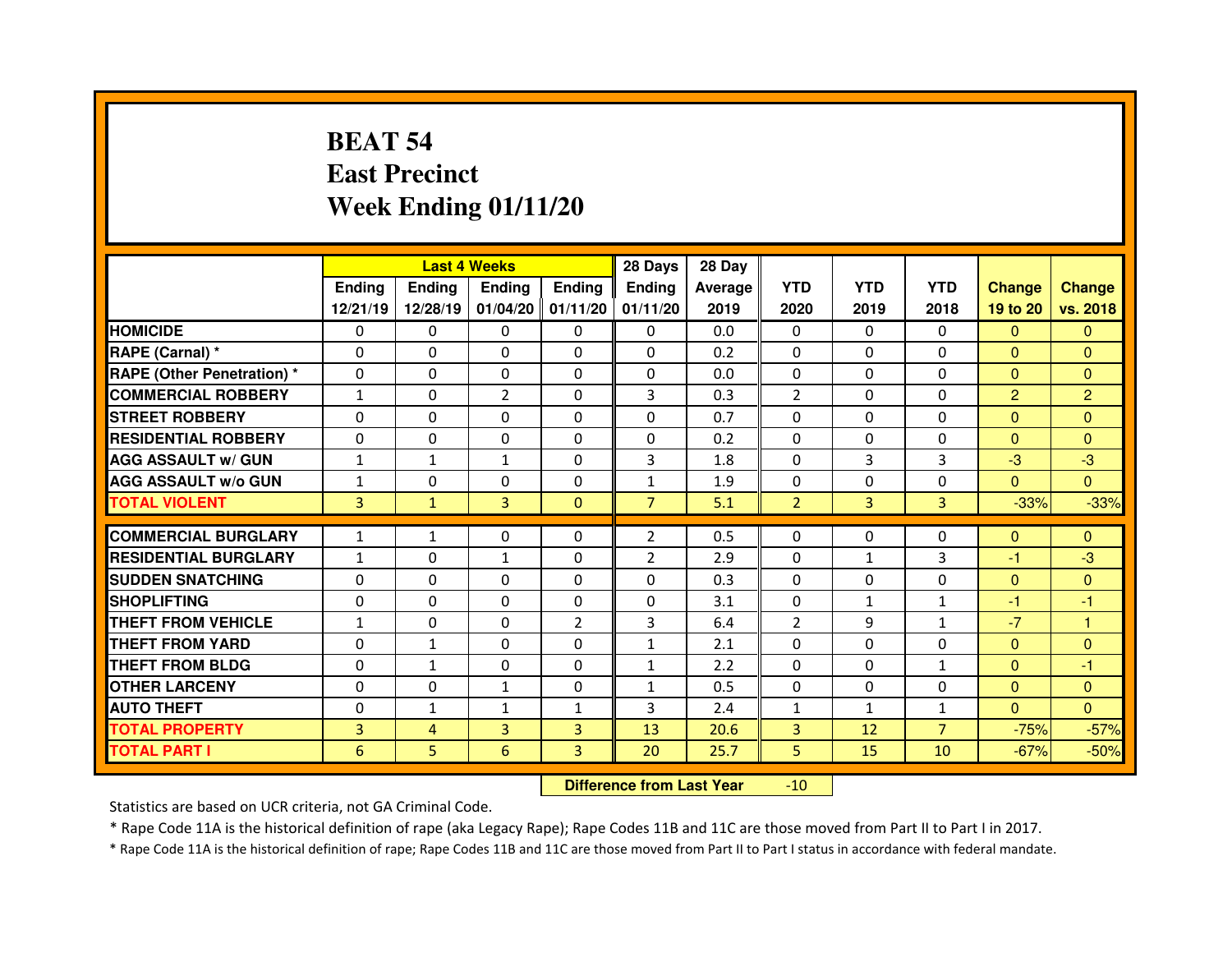## **BEAT 55 East PrecinctWeek Ending 01/11/20**

|                                  |                |                                  | <b>Last 4 Weeks</b> |                     | 28 Days        | 28 Day         |                |                |               |                |                |
|----------------------------------|----------------|----------------------------------|---------------------|---------------------|----------------|----------------|----------------|----------------|---------------|----------------|----------------|
|                                  | Ending         | Ending                           | <b>Ending</b>       | <b>Ending</b>       | Ending         | <b>Average</b> | <b>YTD</b>     | <b>YTD</b>     | <b>YTD</b>    | <b>Change</b>  | <b>Change</b>  |
|                                  | 12/21/19       | 12/28/19                         |                     | $01/04/20$ 01/11/20 | 01/11/20       | 2019           | 2020           | 2019           | 2018          | 19 to 20       | vs. 2018       |
| <b>HOMICIDE</b>                  | 0              | 0                                | 0                   | $\mathbf 0$         | $\mathbf{0}$   | 0.0            | 0              | $\mathbf{0}$   | $\mathbf{0}$  | $\mathbf{0}$   | $\Omega$       |
| RAPE (Carnal) *                  | 0              | 0                                | $\Omega$            | $\Omega$            | $\Omega$       | 0.2            | $\Omega$       | $\mathbf{0}$   | $\Omega$      | $\mathbf{0}$   | $\Omega$       |
| <b>RAPE (Other Penetration)*</b> | 0              | 0                                | $\Omega$            | $\Omega$            | 0              | 0.0            | $\Omega$       | $\mathbf 0$    | $\Omega$      | $\overline{0}$ | $\Omega$       |
| <b>COMMERCIAL ROBBERY</b>        | 0              | 0                                | 0                   | $\Omega$            | $\Omega$       | 0.1            | $\Omega$       | $\Omega$       | $\Omega$      | $\overline{0}$ | $\Omega$       |
| <b>STREET ROBBERY</b>            | $\Omega$       | 0                                | $\Omega$            | $\Omega$            | 0              | 0.3            | $\Omega$       | $\Omega$       | $\Omega$      | $\mathbf{0}$   | $\Omega$       |
| <b>RESIDENTIAL ROBBERY</b>       | 0              | 0                                | $\mathbf{0}$        | $\Omega$            | $\Omega$       | 0.1            | 0              | $\Omega$       | $\Omega$      | $\overline{0}$ | $\Omega$       |
| <b>AGG ASSAULT w/ GUN</b>        | $\Omega$       | 0                                | $\mathbf{0}$        | $\Omega$            | 0              | 0.5            | 0              | $\Omega$       | $\Omega$      | $\mathbf{0}$   | $\Omega$       |
| <b>AGG ASSAULT w/o GUN</b>       | $\mathbf{0}$   | 0                                | $\mathbf{0}$        | $\Omega$            | $\Omega$       | 0.7            | 0              | $\mathbf{0}$   | $\Omega$      | $\mathbf{0}$   | $\Omega$       |
| <b>TOTAL VIOLENT</b>             | $\mathbf{0}$   | $\overline{0}$                   | $\mathbf{0}$        | $\mathbf{0}$        | $\mathbf{0}$   | 1.9            | $\mathbf{0}$   | $\mathbf{0}$   | $\mathbf{0}$  | #DIV/0!        | #DIV/0!        |
| <b>COMMERCIAL BURGLARY</b>       | $\Omega$       | $\Omega$                         | $\Omega$            | $\mathbf{1}$        | $\mathbf{1}$   | 0.5            | $\mathbf{1}$   | $\Omega$       | $\Omega$      | 1              | 1              |
| <b>RESIDENTIAL BURGLARY</b>      | $\Omega$       | $\Omega$                         | $\Omega$            | $\Omega$            | $\Omega$       | 1.8            | $\Omega$       | $\Omega$       | $\mathcal{P}$ | $\mathbf{0}$   | $-2$           |
| <b>SUDDEN SNATCHING</b>          | $\Omega$       | $\Omega$                         | $\Omega$            | $\Omega$            | $\Omega$       | 0.2            | $\Omega$       | $\Omega$       | $\Omega$      | $\overline{0}$ | $\Omega$       |
| <b>SHOPLIFTING</b>               | $\overline{2}$ | $\overline{2}$                   | $\overline{2}$      | 6                   | 12             | 16.0           | $\overline{7}$ | 3              | 3             | $\overline{4}$ | $\overline{4}$ |
| <b>THEFT FROM VEHICLE</b>        | $\mathbf{1}$   | 0                                | $\mathbf{1}$        | $\Omega$            | $\overline{2}$ | 3.6            | $\mathbf{1}$   | $\overline{2}$ | $\Omega$      | -1             | $\mathbf{1}$   |
| <b>THEFT FROM YARD</b>           | 0              | $\Omega$                         | $\mathbf{0}$        | $\overline{2}$      | $\overline{2}$ | 1.3            | 2              | $\Omega$       | $\Omega$      | $\overline{2}$ | $\overline{2}$ |
| <b>THEFT FROM BLDG</b>           | $\mathbf{1}$   | 0                                | 0                   | $\Omega$            | $\mathbf{1}$   | 1.8            | $\Omega$       | $\Omega$       | $\mathbf{1}$  | $\mathbf{0}$   | -1             |
| <b>OTHER LARCENY</b>             | 0              | 0                                | $\mathbf{0}$        | $\Omega$            | 0              | 0.3            | $\Omega$       | 0              | $\Omega$      | $\mathbf{0}$   | $\Omega$       |
| <b>AUTO THEFT</b>                | 0              | 0                                | 0                   | $\overline{2}$      | $\overline{2}$ | 0.8            | $\overline{2}$ | $\mathbf{1}$   | $\Omega$      | 1.             | $\overline{2}$ |
| <b>TOTAL PROPERTY</b>            | $\overline{4}$ | $\overline{2}$                   | 3                   | 11                  | 20             | 26.2           | 13             | 6              | 6             | 117%           | 117%           |
| <b>TOTAL PART I</b>              | 4              | $\overline{2}$                   | 3                   | 11                  | 20             | 28.1           | 13             | 6              | 6             | 117%           | 117%           |
|                                  |                | <b>Difference from Last Year</b> |                     | $\overline{7}$      |                |                |                |                |               |                |                |

 **Difference from Last Year**

Statistics are based on UCR criteria, not GA Criminal Code.

\* Rape Code 11A is the historical definition of rape (aka Legacy Rape); Rape Codes 11B and 11C are those moved from Part II to Part I in 2017.